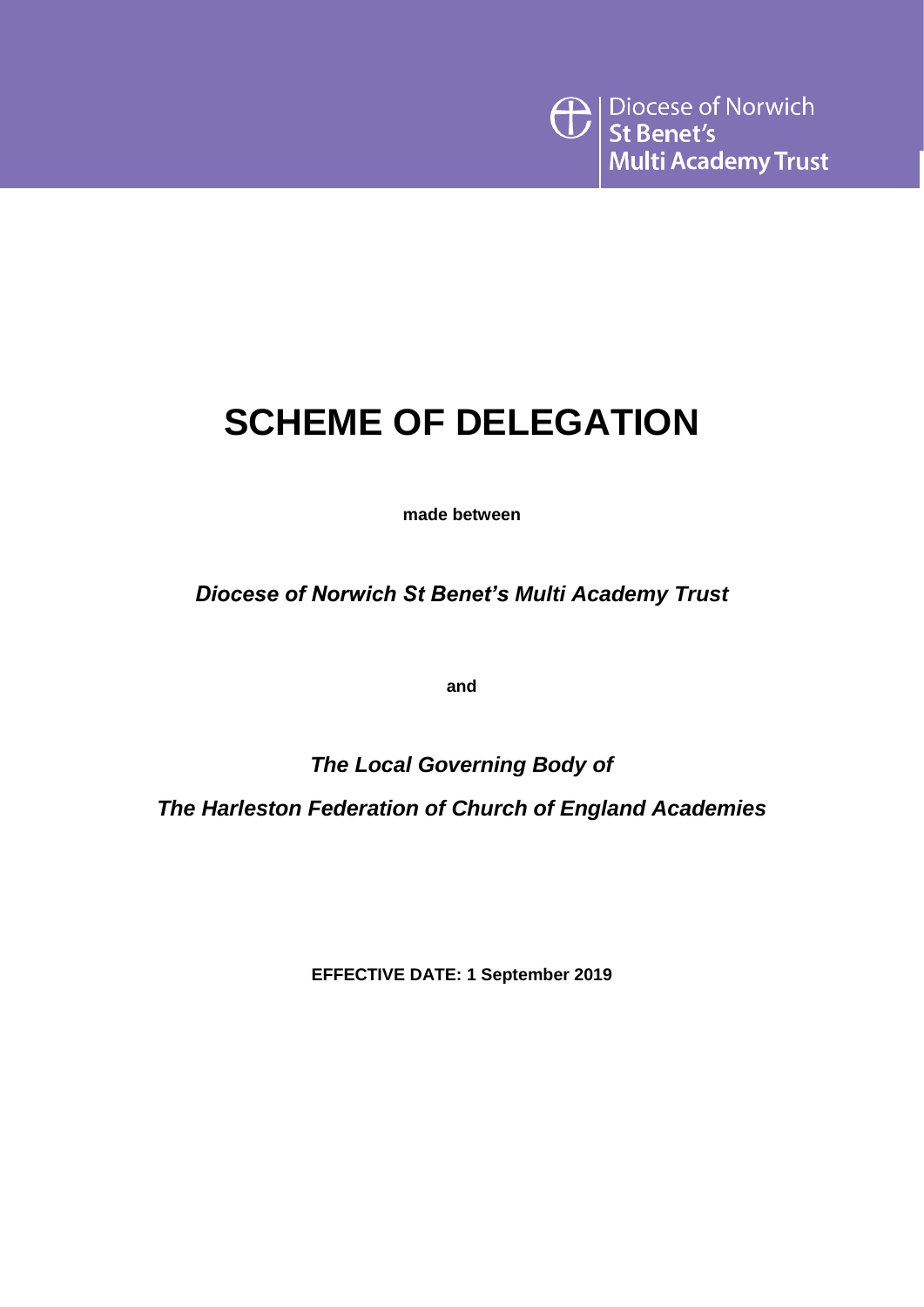### **Summary of Changes**

The following amendments have been made to the Scheme of Delegation

| Page<br>Ref. | <b>Section</b> | <b>Amendment</b>                                                                                                                                                                        | Date of<br><b>Change</b> |
|--------------|----------------|-----------------------------------------------------------------------------------------------------------------------------------------------------------------------------------------|--------------------------|
| 9            | 5.1.2.3        | Addition of the following text:                                                                                                                                                         | <b>July 2019</b>         |
|              |                | (number subject to variation with prior agreement of the Trustees)                                                                                                                      |                          |
| 11           | 5.4            | Removal of para (iii) under 5.4.1 The term of office for any person<br>serving on the LGB shall be 4 years, save that this time limit shall not<br>apply to:                            | <b>July 2019</b>         |
|              |                | (iii) persons who are "co-opted" to the LGB, who shall serve for up to<br>three years.                                                                                                  |                          |
|              |                | (NB: this means that Co-opted governors will now have a term of<br>office of 4 years).                                                                                                  |                          |
| 15           | 6.2.1          | The following text has been removed:                                                                                                                                                    |                          |
|              |                | Trustees will work in conjunction with the LGB to agree<br>appropriateness to the local audience and to reflect the unique<br>distinctiveness of ASHS and Harleston CE Primary Academy. |                          |
| 17           | 6.5.1          | The following text has been removed:                                                                                                                                                    |                          |
|              |                | Trustees will involve the LGB and take note of their views but will not<br>be bound by them.                                                                                            |                          |
| 28           | F.10           | Changed from:                                                                                                                                                                           | <b>July 2019</b>         |
|              |                | provided that no quorum shall be reached unless a majority of the<br>Trust appointed LGB members are present                                                                            |                          |
|              |                | To:                                                                                                                                                                                     |                          |
|              |                | provided that no quorum shall be reached unless at least one Trust<br>appointed LGB member is present                                                                                   |                          |
| $32 - 47$    | App 2          | The Scheme of Delegation Checklist has been re-issued to include<br>some new responsibilities (as shown below), and new columns for<br>Members and CEO.                                 | <b>July 2019</b>         |
| 32           | App 2          | Introductory section for Appendix 2 has been amended to show the<br>Governance Structure and a key for the Checklist.                                                                   | <b>July 2019</b>         |
| 34           | App 2          | Addition of new Responsibility 6:                                                                                                                                                       | <b>July 2019</b>         |
|              |                | To develop the Academy budget and propose to the LGB and the Trust<br><b>Financial Controller</b>                                                                                       |                          |
| 34           | App 2          | Responsibility 6 changed to 7 and reworded                                                                                                                                              | <b>July 2019</b>         |
| 34-35        | App 2          | Responsibilities 7-17 renumbered                                                                                                                                                        | <b>July 2019</b>         |
| 35           | App 2          | Responsibility 10 (was 9) has additional wording:                                                                                                                                       | <b>July 2019</b>         |
|              |                | providing that the overall budget result is unchanged from that agreed by the<br>Trust                                                                                                  |                          |
| 35           | App 2          | Responsibility 11 (was 10) changed from:                                                                                                                                                | <b>July 2019</b>         |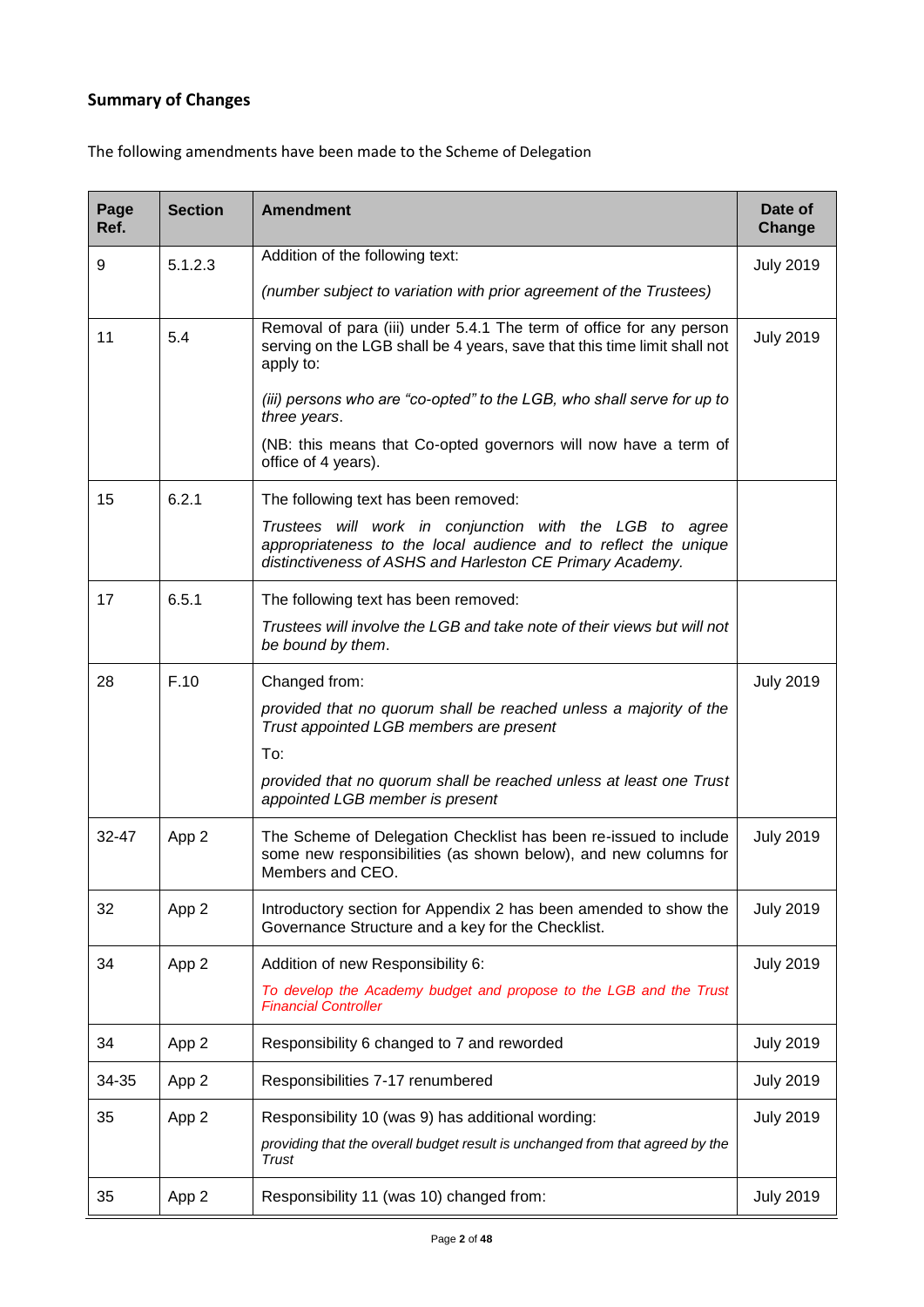| Page<br>Ref. | <b>Section</b> | <b>Amendment</b>                                                                                                                                                                                                                                                | Date of<br>Change |
|--------------|----------------|-----------------------------------------------------------------------------------------------------------------------------------------------------------------------------------------------------------------------------------------------------------------|-------------------|
|              |                | To approve any virement between budget headings and/or likely budget<br>overspends except where this would produce a deficit<br>To:                                                                                                                             |                   |
|              |                | To propose to the Trust Financial Controller likely budget overspends where<br>this would produce a deficit and to seek approval from the Trust.                                                                                                                |                   |
| 35           | App 2          | Responsibility formerly numbered 17 removed:<br>To make payments within financial limits set out in the Finance Policy                                                                                                                                          | <b>July 2019</b>  |
| 35           | App 2          | New Responsibility 18 allocated to Members:<br>To receive annual accounts (statutory financial reporting)                                                                                                                                                       | <b>July 2019</b>  |
| 36           | App 2          | New Responsibility 19 allocated to Trust Board:<br>To appoint the Chief Executive Officer                                                                                                                                                                       | <b>July 2019</b>  |
| 36           | App 2          | New Responsibility 20 allocated to Trust Board:<br>To appoint the Trust senior team                                                                                                                                                                             | <b>July 2019</b>  |
| 44           | App 2          | New Responsibility 95 allocated to Trust Board:<br>To agree proposed amendments to the Articles of Association                                                                                                                                                  | <b>July 2019</b>  |
| 44           | App 2          | New Responsibility 96 allocated to Members:<br>To approve amended Articles of Association, once consent has been<br>obtained from ESFA/DfE (and Charities Commission, if required)                                                                              | <b>July 2019</b>  |
| 45           | App 2          | New Responsibility 97 allocated to Members:<br>To make changes to Funding Agreement or name of Company                                                                                                                                                          | <b>July 2019</b>  |
| 45           | App 2          | New Responsibility 98 allocated to Members and Trust Board:<br>To ensure clear structures and systems are in place to manage public<br>funds in line with the Nolan principles and to protect the reputation of<br>the the Trust and academies within the Trust | <b>July 2019</b>  |
| 45           | App 2          | New Responsibility 99 allocated to Members:<br>To appoint and remove Trustees in accordance with the Articles of<br>Association                                                                                                                                 | <b>July 2019</b>  |
| 45           | App 2          | New Responsibility 100 allocated to Members:<br>To appoint and remove the Trust's external auditors                                                                                                                                                             | <b>July 2019</b>  |
| 47           | App 2          | New Responsibility 116 allocated to Members:<br>To carry out annual self-review of the Trust Board and committee<br>performance                                                                                                                                 | <b>July 2019</b>  |
| 47           | App 2          | New Responsibility 118 allocation to LGB:<br>To carry out succession planning of LGB members based on skill-set<br>review                                                                                                                                       | <b>July 2019</b>  |
| 48           | App 3          | Term of Office for Co-Opted Governors amended to 4 years                                                                                                                                                                                                        | <b>July 2019</b>  |
| 6            | 5.1.2          | Addition of the following text:                                                                                                                                                                                                                                 | <b>July 2018</b>  |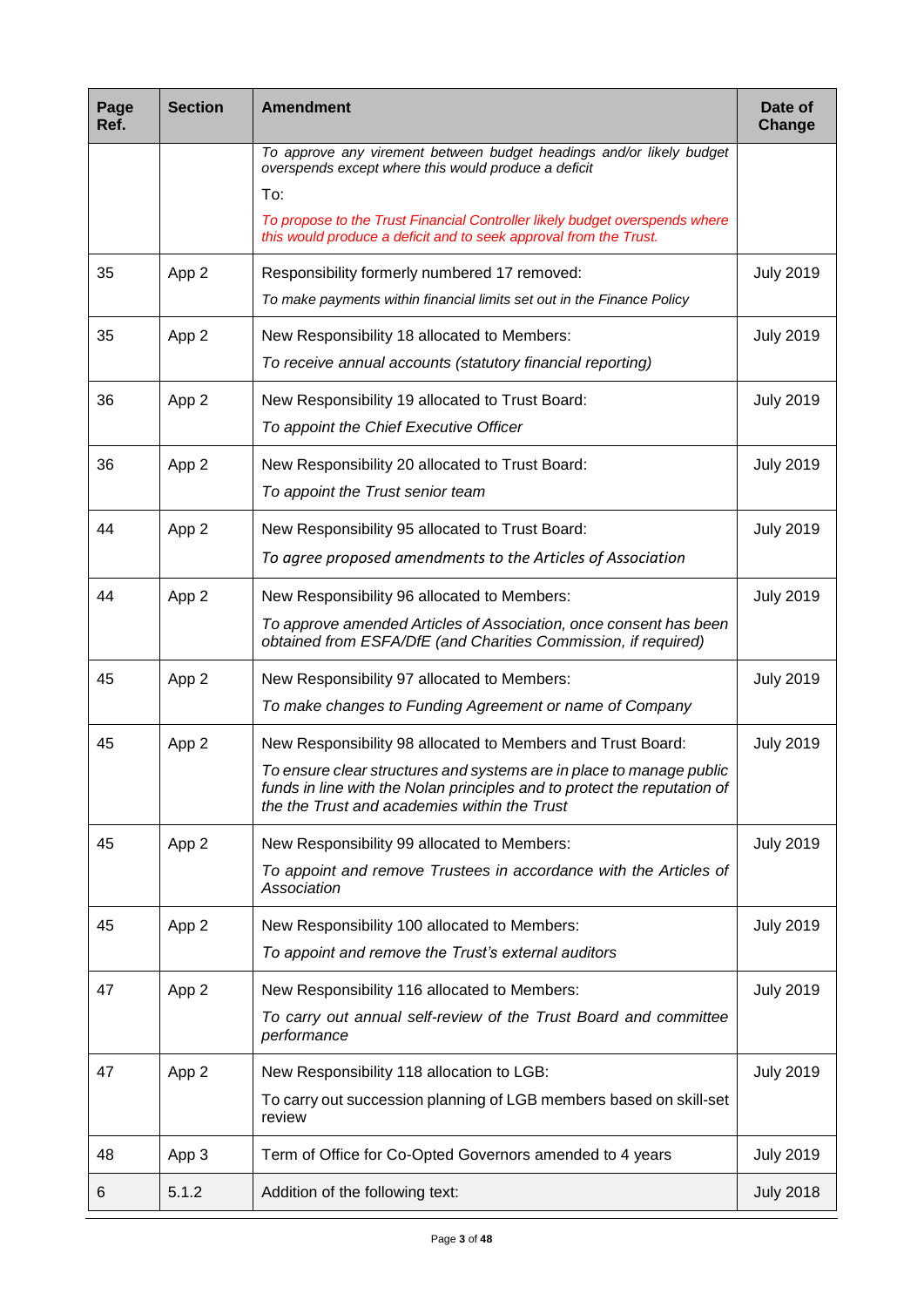| Page<br>Ref.   | <b>Section</b> | <b>Amendment</b>                                                                                                                                                                                                                                                                                                  | Date of<br>Change |
|----------------|----------------|-------------------------------------------------------------------------------------------------------------------------------------------------------------------------------------------------------------------------------------------------------------------------------------------------------------------|-------------------|
|                |                | (Appendix 3 shows the constitution of the Local Governing Body of<br>"LGB name" for this academic year).                                                                                                                                                                                                          |                   |
| 6              | 5.1.2.2        | Addition of the following text:<br>In the case of a new federation, 2 staff members from different<br>academies may be appointed for one term of office following which it<br>will usually revert to 1 staff member across the federation. Extending<br>this arrangement will need approval from the Trust Board. | <b>July 2018</b>  |
| $\overline{7}$ | 5.1.2.5        | Addition of new clause:<br>The Incumbent, "Incumbent" either the priest incumbent of the<br>parish [es] of [parishes names] or such other person as the Incumbent<br>shall nominate, and the Trustees shall appoint under clause 5.2.1                                                                            | <b>July 2018</b>  |
| 7              | 5.2.1          | Addition of the following text:<br>(including the appointment of the Incumbent as in clause 5.1.2.5)<br>above)                                                                                                                                                                                                    | <b>July 2018</b>  |
| 37             | Appendix 3     | Addition of Appendix to show the constitution of this LGB for the<br>current academic year                                                                                                                                                                                                                        | <b>July 2018</b>  |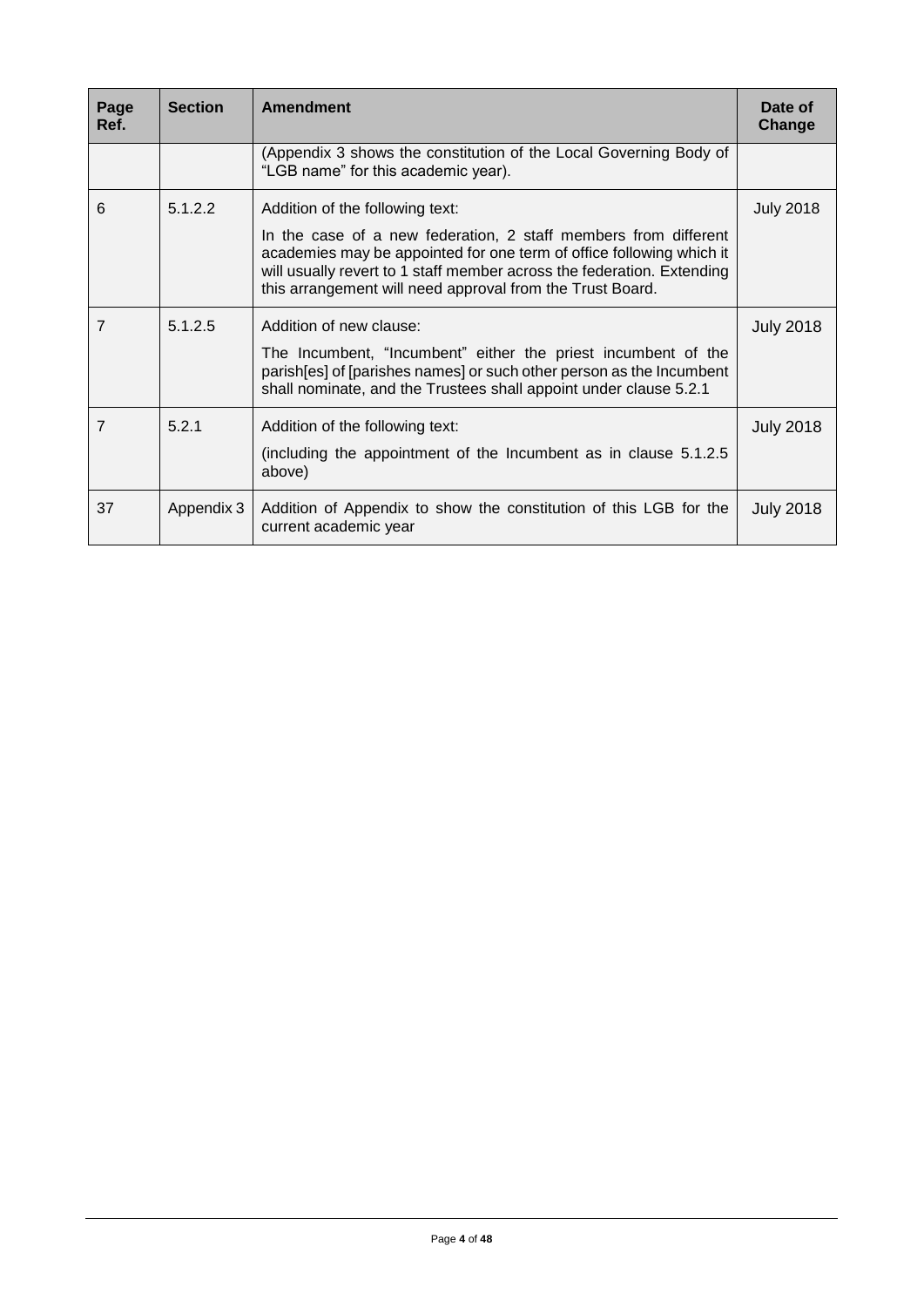**THIS SCHEME OF DELEGATION** (which in this document is referred to as the "**Scheme**") is made on 1 September 2019 between:

- **(1) The Diocese of Norwich Education and Academies Trust a company limited by guarantee and registered in England and Wales under company number 8737435 (the "Company")**; and
- **(2) THE LGB OF The Harleston Federation of Church of England Academies (the "LGB").**

#### 1. **DEFINITIONS AND INTERPRETATION**

1.1 In this Scheme:

"**Academy**" has the meaning ascribed to it in clause 2.1;

"**Academies Financial Handbook**" means the DfE's financial handbook for Academies in force from time to time;

"**Articles**" means the Articles of Association of the Company;

"**Budget**" means the annual budget set by the Trustees for the Academy in accordance with the Master Funding Agreement and/or the Relevant Funding Agreement;

"**DBE**" means the Diocesan Board of Education for the diocese within which the Academy is situated;

"**Trustees**" means the Trustees (Directors) of the Company;

"**Effective Date**" means 1 September 2019;

"**Incumbent**" means Priest incumbent of the parish of Redenhall with Harleston;

"**LGB**" means the local governing body of the Academy constituted by clause 4.4 of this Scheme and pursuant to Articles 100 - 104;

"**Master Funding Agreement**" means the Master Funding Agreement entered into by the Company and the Secretary of State on 31<sup>st</sup> October 2013;

"**Headteacher**" means the headteacher or principal of the Academy;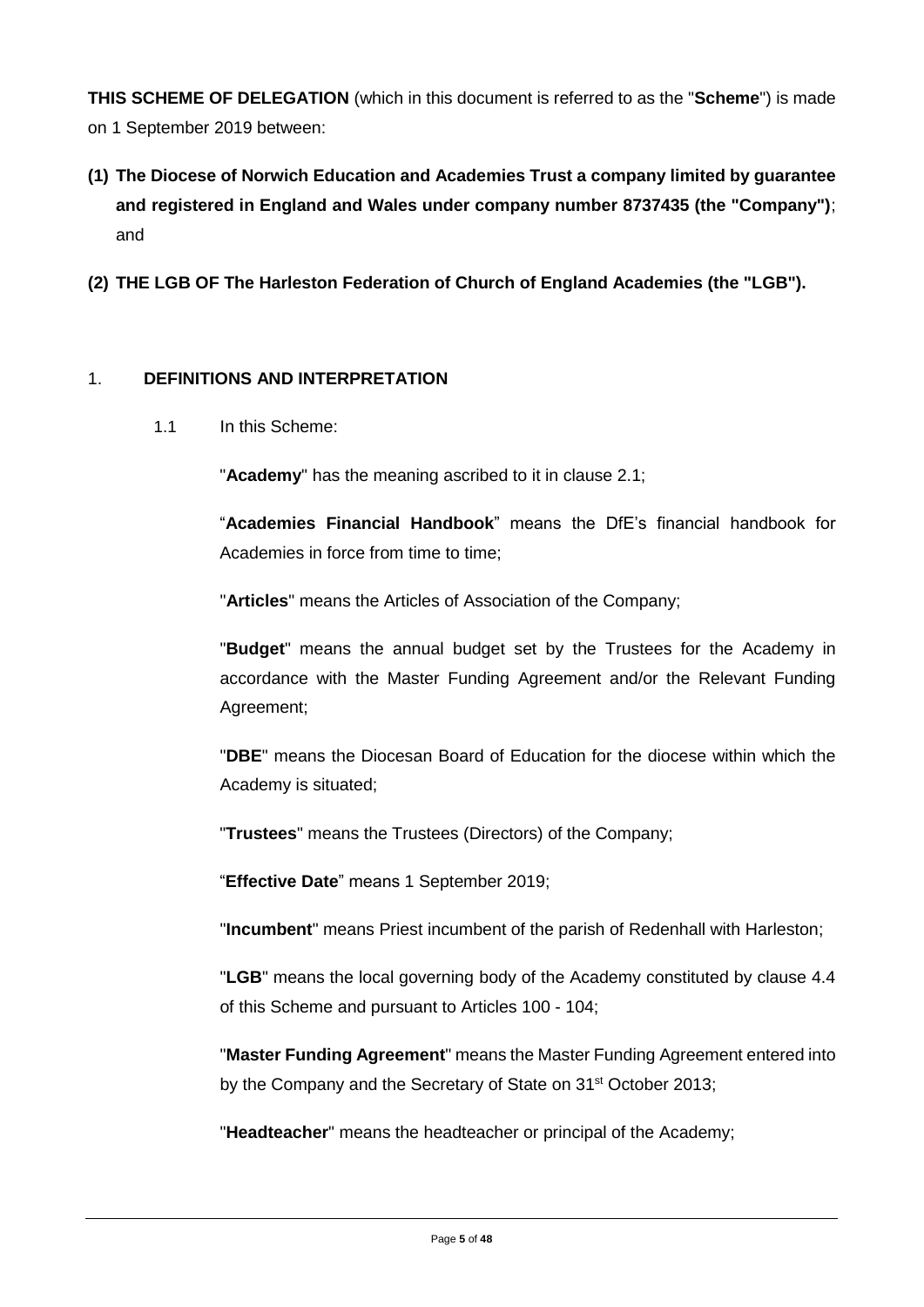"**Relevant Funding Agreement**" means the Supplemental Funding Agreement entered into by the Company and the Secretary of State in respect of the Academy on 1 August 2018;

"**Secretary of State**" means the Secretary of State for Education and his successors

"**Trustees**" (Directors) as defined in the Articles.

Except as expressly provided in this Scheme, words and expressions not defined in this Scheme shall have the same meaning accorded to them in the Articles and the Relevant Funding Agreement entered into by the Company.

- 1.2 Reference in this Scheme to clauses, paragraphs and annexes shall, unless otherwise stated, be to clauses, paragraphs and annexes of this Scheme.
- 1.3 In the event of conflict between any provision of this Scheme and the Articles, the Articles shall prevail.

#### 2. **INTRODUCTION**

- 2.1 As a charity and company limited by guarantee, the Company is governed by a board of Trustees who are responsible for, and oversee, the management and administration of the Company and the academies run by the Company. Archbishop Sancroft High School, Harleston Church of England Primary Academy (the "Academies") are two of the academies.
- 2.2 The Trustees are accountable to external government agencies including the Charity Commission and the Department for Education (including any successor bodies) for the quality of the education provided by the Company and they are required to have systems in place through which they can assure themselves of quality, safety and good practice. As the Academy is a Church of England academy, designated as such, the Trustees are also accountable to the DBE under the provisions of the Diocesan Boards of Education Measure 1991, and to the Trustees to ensure that the Academy is conducted as a Church of England school.
- 2.3 In order to discharge these responsibilities, the Trustees may appoint people with appropriate skills and knowledge to serve on the LGB which has been established to assist with the good governance of the Academy in accordance with clause 4.4 of this Scheme and Articles 100 - 104.
- 2.4 This Scheme explains the ways in which the Trustees fulfil their responsibilities for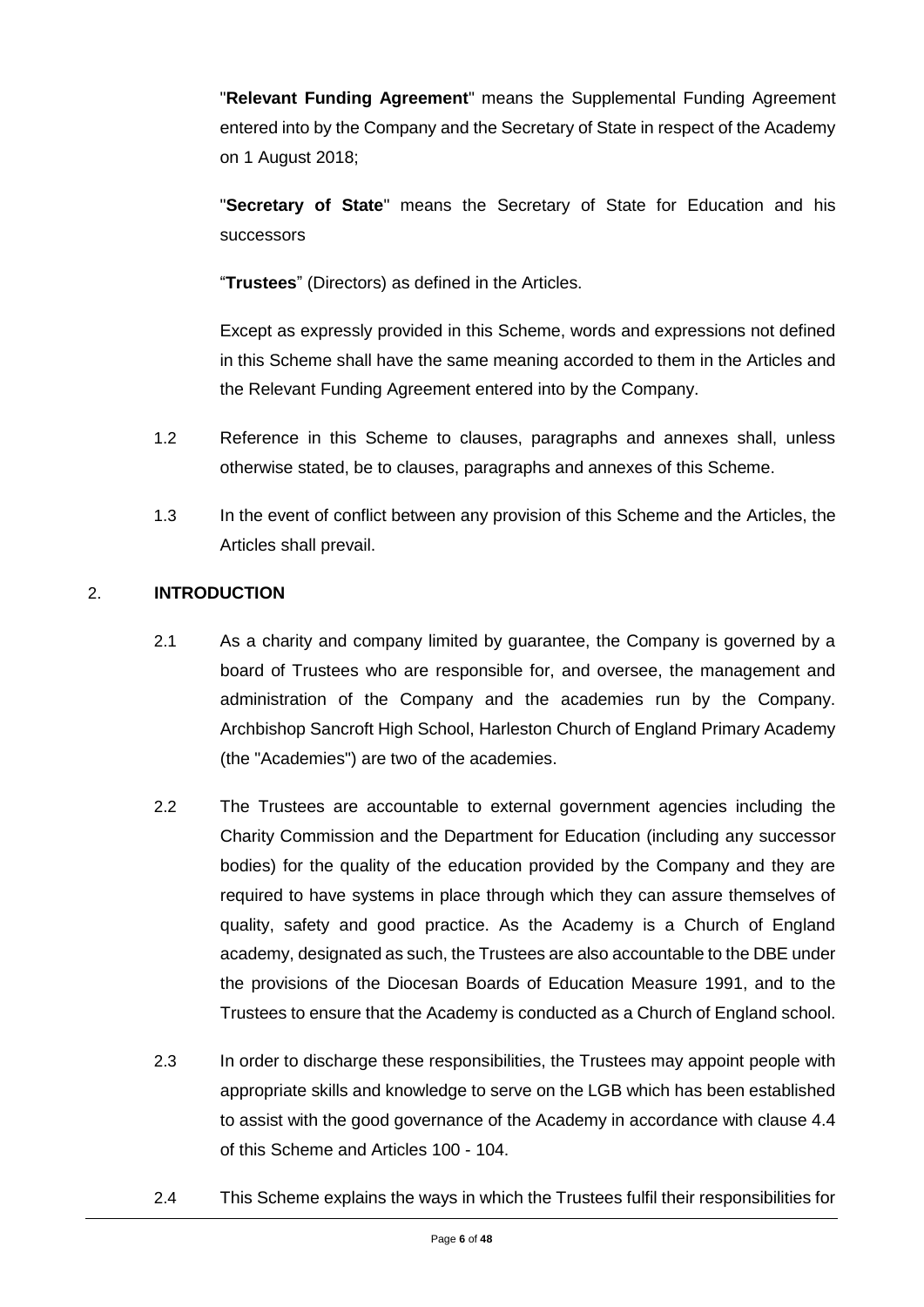the leadership and management of the Academy, the respective roles and responsibilities of the Trustees and the members of the LGB and the commitments to each other to ensure the success of the Academy.

- 2.5 This Scheme has been put in place by the Trustees from the Effective Date in accordance with the provisions of the Company's Articles and it should be read in conjunction with those Articles as well as with:
	- (i) the Trustees' strategic plans and policies for the Academy;
	- (ii) any budget set for the Academy; and
	- (iii) any directions given or rules and regulations set by the Company Trustees.
- 2.6 References in this Scheme to numbered Articles shall be to the relevant provision of the Articles.

#### 3. **ETHOS AND MISSION STATEMENT**

3.1 The Academy's ethos is as follows:

Recognising its historic foundation, the Academy will preserve and develop its religious character in accordance with the principles of the Church of England and in partnership with the Church at Parish and Diocesan level.

3.2 The Academy's mission statement is as follows:

The Academy aims to serve its community by providing an education of the highest quality within the context of Christian belief and practice. It encourages an understanding of the meaning and significance of faith and promotes Christian values through the experience it offers to all its pupils.

#### 4. **TRUSTEES' POWERS AND RESPONSIBILITIES**

- 4.1 The Trustees have overall responsibility and ultimate decision-making authority for all the work of the Company, including the establishing and running of schools and in particular the Academy as a Church of England school. This is both exercised through strategic planning and the setting of policy and is managed through business planning, monitoring of budgets, performance management, the setting of standards and the implementation of quality management processes. The Trustees have the power to direct change where required.
- 4.2 The Trustees have a duty: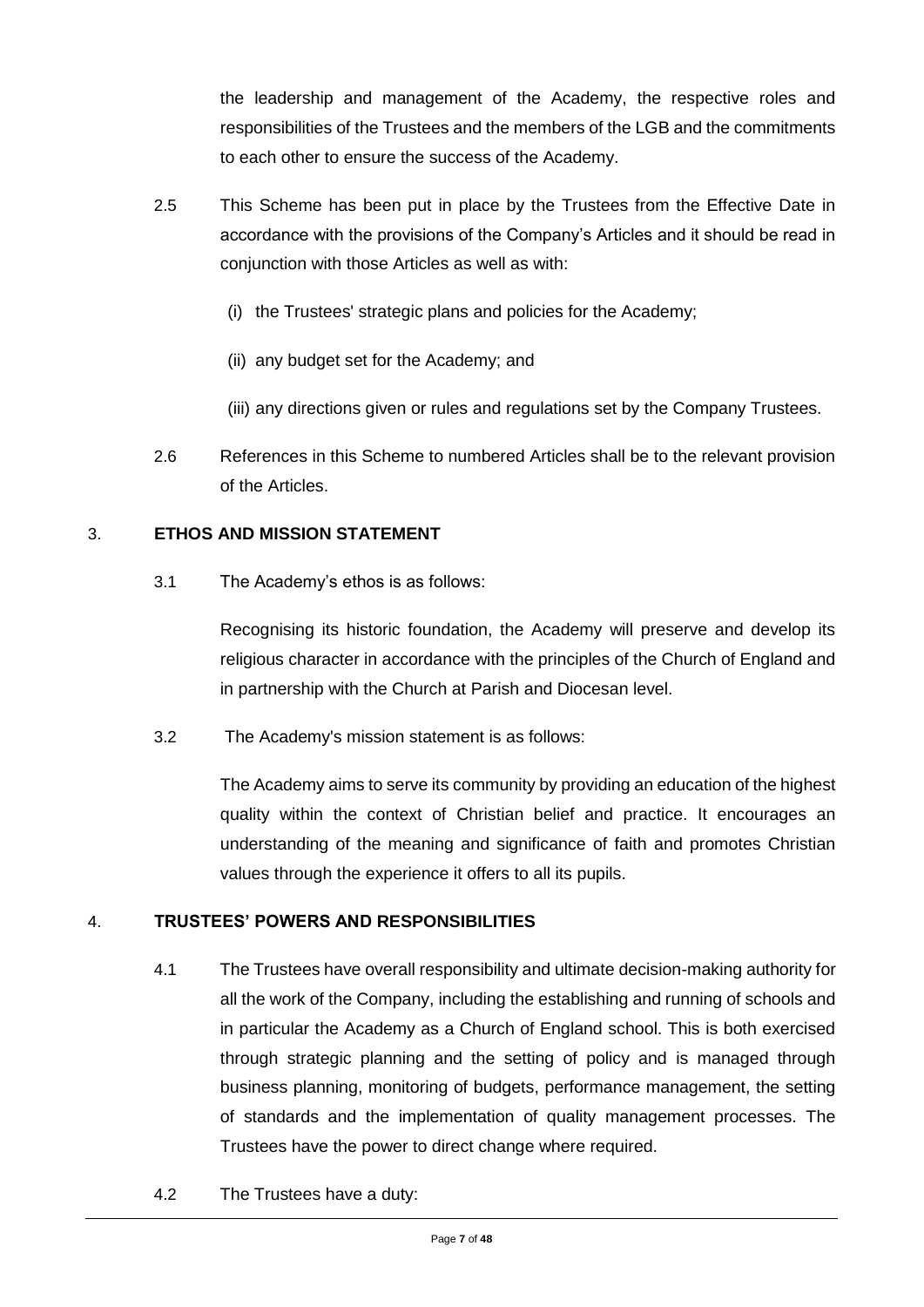- 4.2.1 to comply with any lawful directions issued to the Company;
- 4.2.2 to act in the fulfilment of the Company's objects; and
- 4.2.3 to have regard to the advice of the DBE generally and in particular in respect of upholding the Company's objects.
- 4.3 Trustees will have regard to the interests of the other academies for which the Company is responsible in deciding and implementing any policy or exercising any authority in respect of the Academy.
- 4.4 Article 101 provides for the appointment by the Trustees of committees to whom the Trustees may delegate certain of the functions of the Trustees. In further recognition of the Trustees' power to delegate under Articles 102 and 105, and from the date of this Scheme, responsibility for the running of the Academy from the Effective Date will be delegated to the committee established by this Scheme and which shall be known as the LGB of the Academy.
- 4.5 The constitution, membership and proceedings of the LGB are determined by the Trustees and this Scheme expresses such matters as well as acknowledging any authority delegated to the LGB in order to enable the LGB to assist with the running of the Academy and fulfil the Academy's mission.

#### 5. **CONSTITUTION OF THE LGB**

#### 5.1 **Members of the LGB**

- 5.1.1 The number of people who shall sit on the LGB shall be not less than three and no more than sixteen but there must be a majority of Trust Appointed Governors, unless otherwise determined by the Trustees.
- 5.1.2 The LGB shall have the following members (Appendix 3 shows the constitution of the Local Governing Body of The Harleston Federation of Church of England Academies for this academic year):
	- 5.1.2.1 Up to 10 members, appointed under clause 5.2.1;
	- 5.1.2.2 1 staff member, appointed under clause 5.2.2; in the case of a new federation, 2 staff members from different academies may be appointed for one term of office following which it will revert to 1 staff member across the federation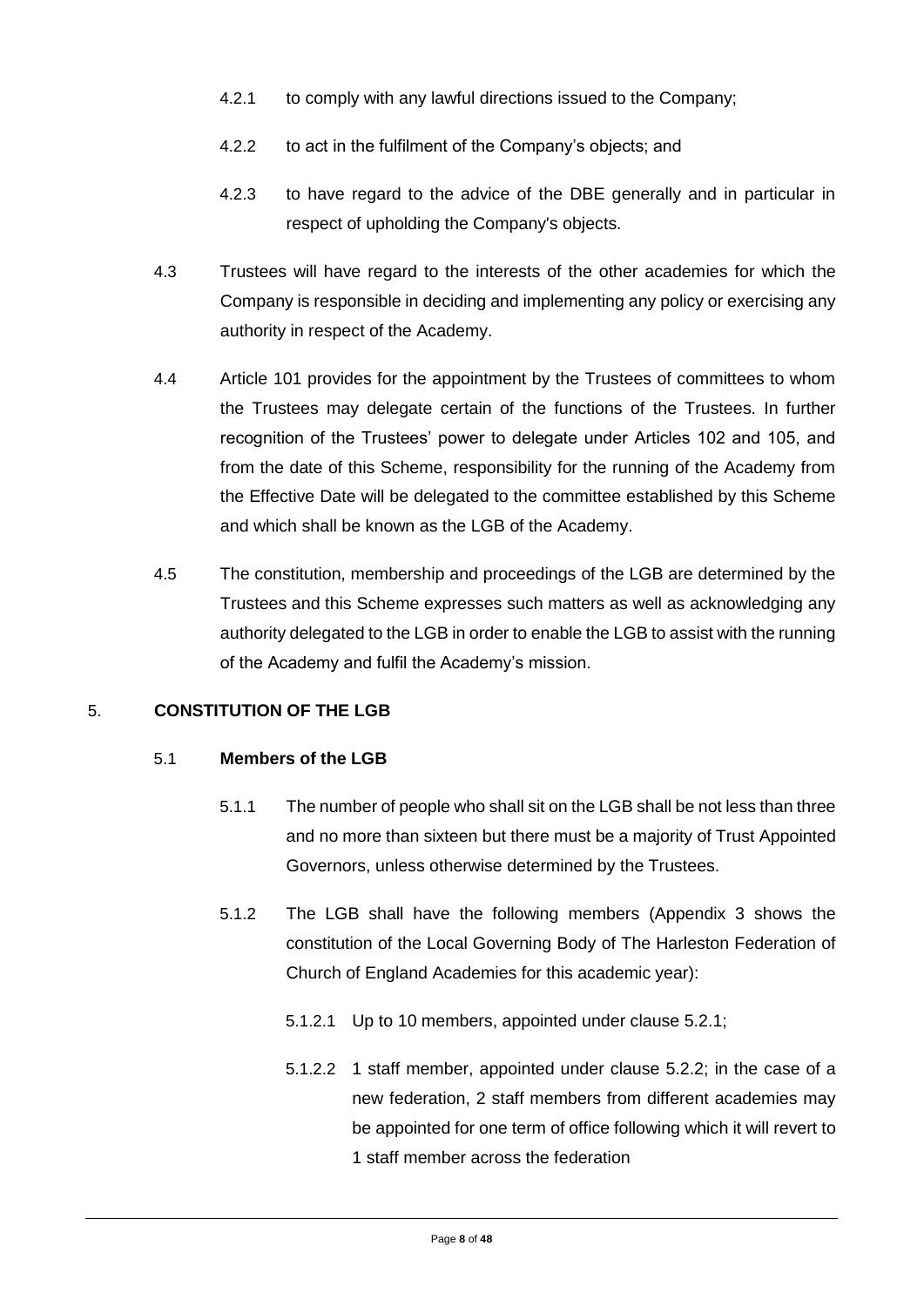- 5.1.2.3 2 parent members (number subject to variation with prior agreement of the Trustees) elected or appointed under clause 5.2.5; and
- 5.1.2.4 the Headteacher, and
- 5.1.2.5 The Incumbent; "Incumbent" either the priest incumbent of the Parish of Redenhall with Harleston or such other person as the Incumbent shall nominate, and the Trustees shall appoint as under clause 5.2.1.
- 5.1.3 The LGB may also have co-opted members appointed under clause 5.3.
- 5.1.4 The Trustees (all or any of them) shall also be entitled to serve on the LGB and attend any meetings of the LGB. Any Trustee attending a meeting of the LGB shall count towards the quorum for the purposes of the meeting and shall be entitled to vote on any resolution being considered by the LGB.
- 5.1.5 All persons appointed or elected to the LGB shall give a written undertaking to the Trustees to uphold the objects of the Company.

#### 5.2 **Appointment of members of the LGB**

#### *General members*

5.2.1 The Trustees may appoint up to 10 persons to serve on the LGB with a minimum of 6 (including the appointment of the Incumbent as in clause 5.1.2.5 above). The Trustees will have regard to nominations from the principal officiating ministers for the parishes in the area served by the Academies but shall not be bound by them.

#### *Staff members*

5.2.2 The Trustees may appoint 1 person who is employed at the Academy to serve on the LGB in the case of a single academy, or 2 persons employed by the Academies for one term of office in the case of a federation through such process as they may determine, provided that the total number of such persons (including the Headteacher) does not exceed one third of the total number of persons on the LGB. The positions held by those employed at the Academy (e.g. teaching and non teaching) may be taken into account when considering appointments.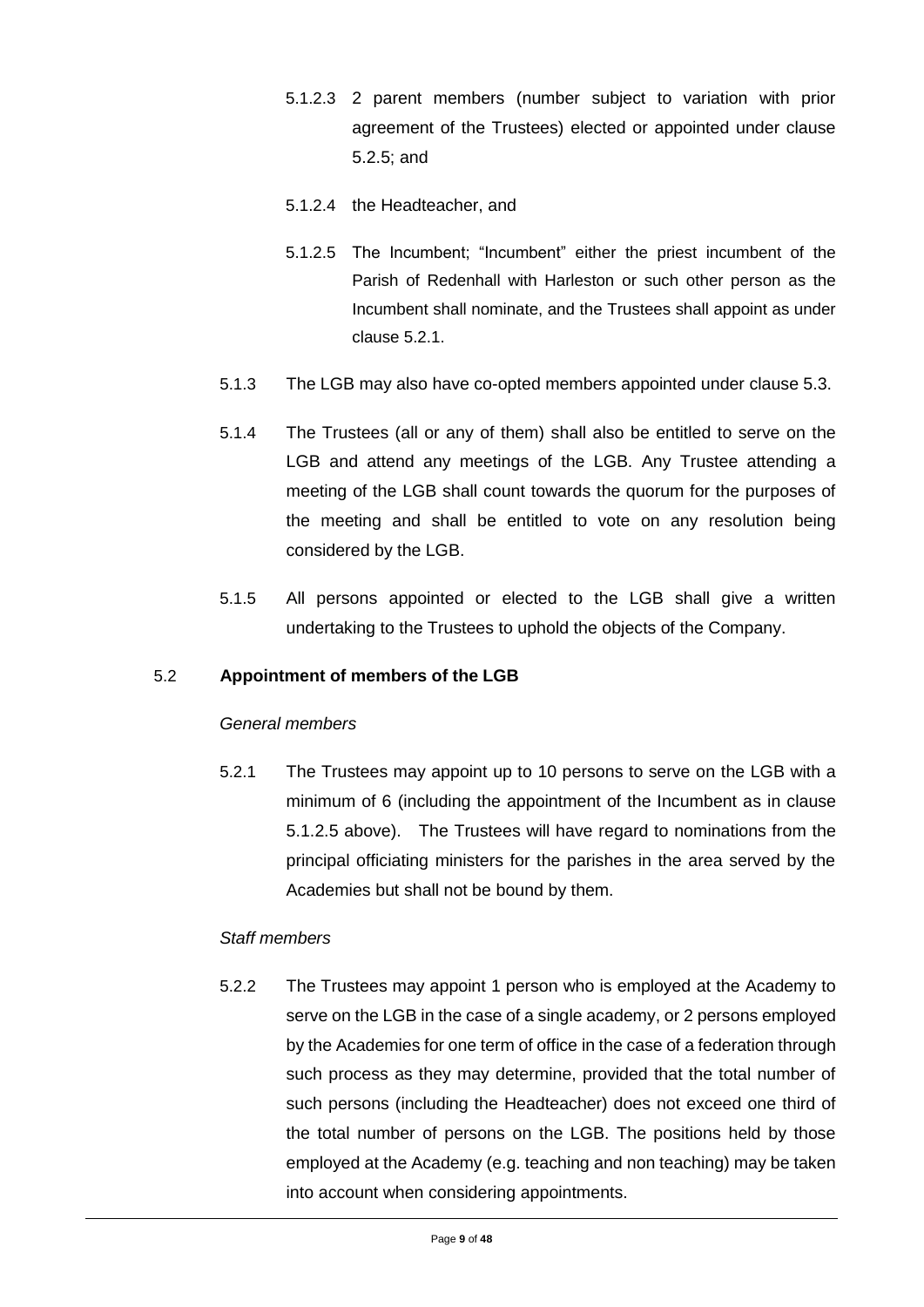5.2.3 In appointing persons to serve on the LGB who are employed at the Academy the Trustees may invite nominations from all staff employed under a contract of employment or a contract for services or otherwise engaged to provide services to the Academy (excluding the Headteacher) and, where there are any contested posts, shall hold an election by a secret ballot. All arrangements for the calling and the conduct of the election and resolution of questions as to whether any person is an eligible candidate shall be determined by the Trustees.

#### *Ex officio members*

5.2.4 The Headteacher and the Incumbent (if so appointed as a member by the Trustees under clause 5.1.2.5) shall both be treated for all purposes as being ex officio members of the LGB.

#### *Parent members*

- 5.2.5 Subject to clause 5.2.10, the parent members of the LGB shall be elected by parents of registered pupils at the Academy and they must be a parent of a pupil at the Academy at the time when they are elected.
- 5.2.6 The Trustees shall make all necessary arrangements for, and determine all other matters relating to, an election of the parent members of the LGB, including any question of whether a person is a parent of a registered pupil at the Academy. Any election of persons who are to be the parent members of the LGB which is contested shall be held by secret ballot.
- 5.2.7 The arrangements made for the election of the parent members of the LGB shall provide for every person who is entitled to vote in the election to have an opportunity to do so by post or, if they prefer, by having their ballot paper returned to the Academy by a registered pupil at the Academy.
- 5.2.8 Where a vacancy for a parent member of the LGB is required to be filled by election, the LGB shall take such steps as are reasonably practical to secure that every person who is known to them to be a parent of a registered pupil at the Academy is informed of the vacancy and that it is required to be filled by election, informed that they are entitled to stand as a candidate, and vote at the election, and given an opportunity to do so.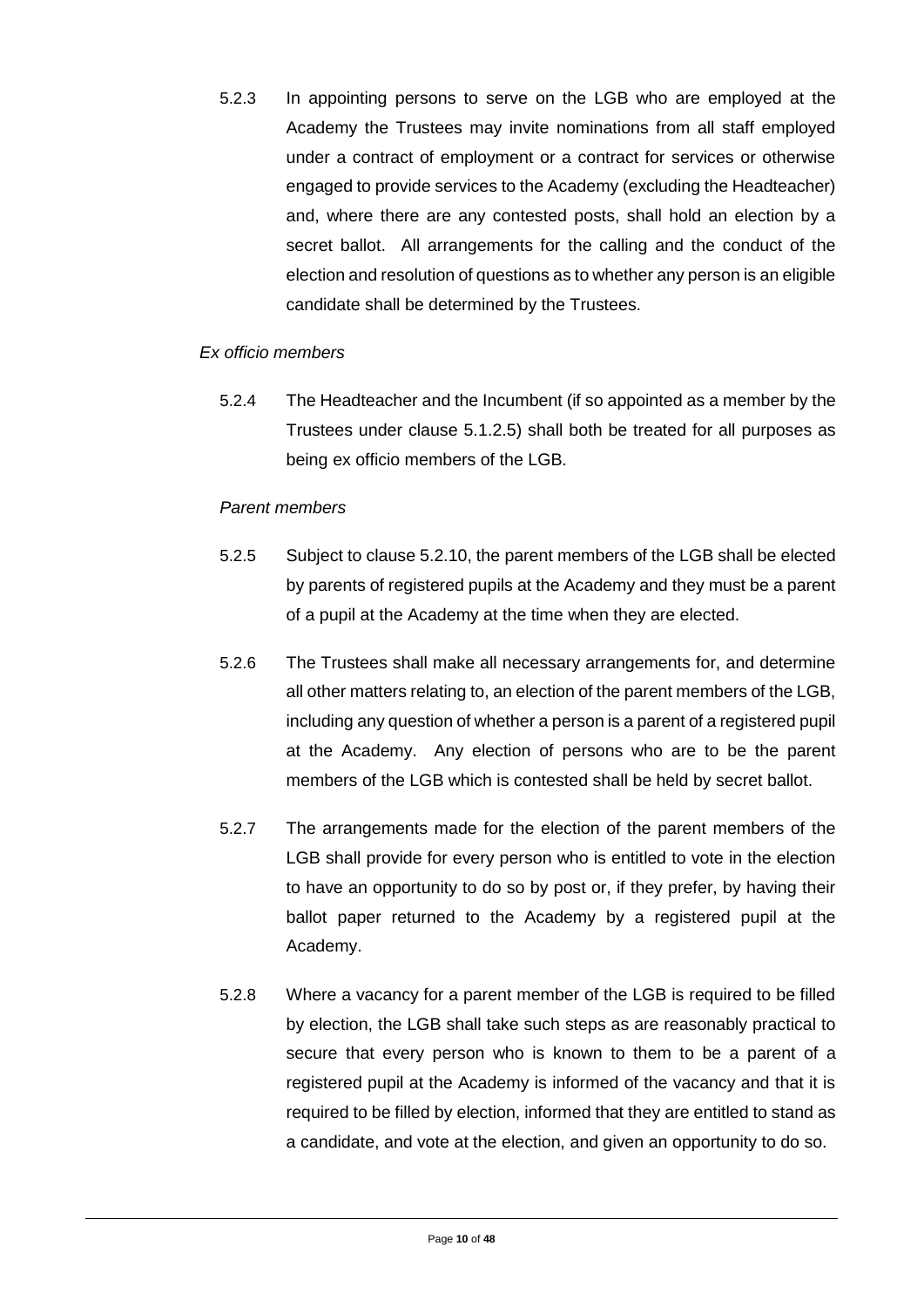- 5.2.9 The number of parent members of the LGB required shall be made up by persons appointed by the Trustees if the number of parents standing for election is less than the number of vacancies.
- 5.2.10 In appointing a person to be a parent member of the LGB pursuant to clause 5.2.9, the Trustees shall appoint a person who is the parent of a registered pupil at the Academy; or where it is not reasonably practical to do so, a person who is the parent of a child of compulsory school age.

#### 5.3 **Co-opted members of the LGB**

5.3.1 The Trustees may appoint up to 2 persons to be "co-opted" to the LGB. A person who shall be "co-opted" to the LGB means a person who is to serve on the LGB without having been appointed or elected to serve on the LGB. The Trustees may not co-opt a person who is employed at the Academy if thereby the number of persons employed at the Academy serving on the LGB would exceed one third of the total number of persons serving on the LGB (including the Headteacher).

#### 5.4 **Term of office**

5.4.1 The term of office for any person serving on the LGB shall be 4 years, save that this time limit shall not apply to:

> (i) the Headteacher who shall be treated for all purposes as being an ex officio member of the LGB;

> (ii) the Incumbent (if so appointed as a member by the Trustees under clause 5.1.2.5) who shall be treated for all purposes as being an ex officio member of the LGB.

> Subject to remaining eligible to be a particular type of member on the LGB, any person may be re-appointed or re-elected (including being "co-opted" again) to the LGB.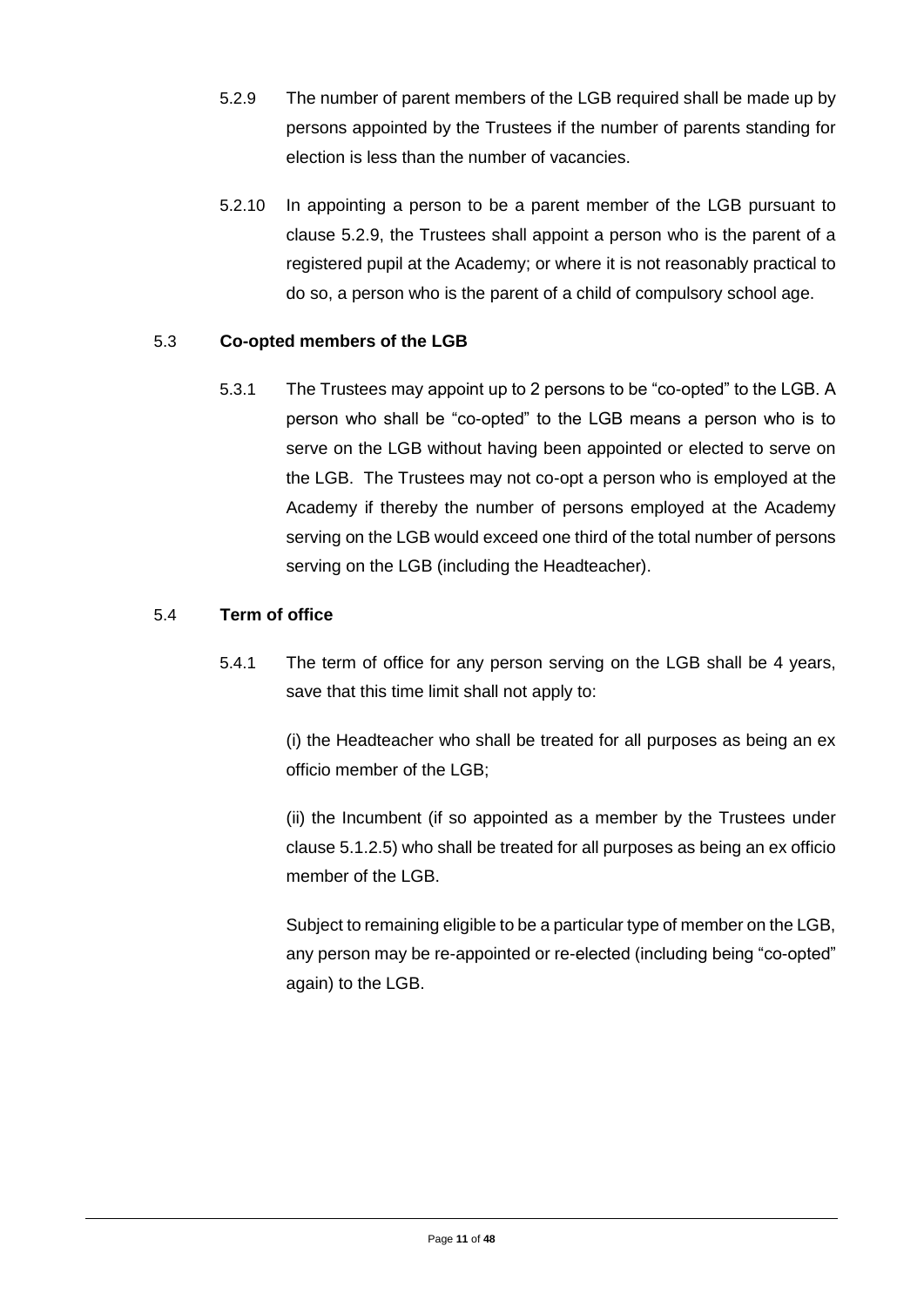#### 5.5 **Resignation and removal**

- 5.5.1 A person serving on the LGB shall cease to hold office if they resign their office by notice to the LGB (but only if at least three persons appointed under clause 5.2.1 will remain in office when the notice of resignation is to take effect).
- 5.5.2 Any person (including Parent members) serving on the LGB shall cease to hold office if the Trustees decide to remove them. Persons may be removed by Trustees where there is evidence that the person is not carrying out their role effectively, or is bringing the Trust into disrepute or is failing to uphold the ethos and values of the Trust.
- 5.5.3 If any person who serves on the LGB in their capacity as an employee at the Academy ceases to work at the Academy then they shall be deemed to have resigned and shall cease to serve on the LGB automatically on termination of their work at the Academy.
- 5.5.4 Where a person who serves on the LGB resigns their office or is removed from office, that person or, where they are removed from office, those removing him, shall give written notice thereof to the Trustees.
- 5.5.5 Any or all persons serving on the LGB may be removed when it is deemed necessary for that LGB to be replaced by a Transition Board.

#### 5.6 **Disqualification of members of the LGB**

- 5.6.1 No person shall be qualified to serve on the LGB unless they are aged 18 or over at the date of their election or appointment. No current pupil or student of the Academy shall be entitled to serve on the LGB.
- 5.6.2 A person serving on the LGB shall cease to hold office if they become incapable by reason of illness or injury of managing or administering their own affairs.
- 5.6.3 A person serving on the LGB shall cease to hold office if they are absent without the consent of the Chair of the LGB from three consecutive full meetings of the LGB and the LGB resolves that their office be vacated.
- 5.6.4 A person shall be disqualified from serving on the LGB if: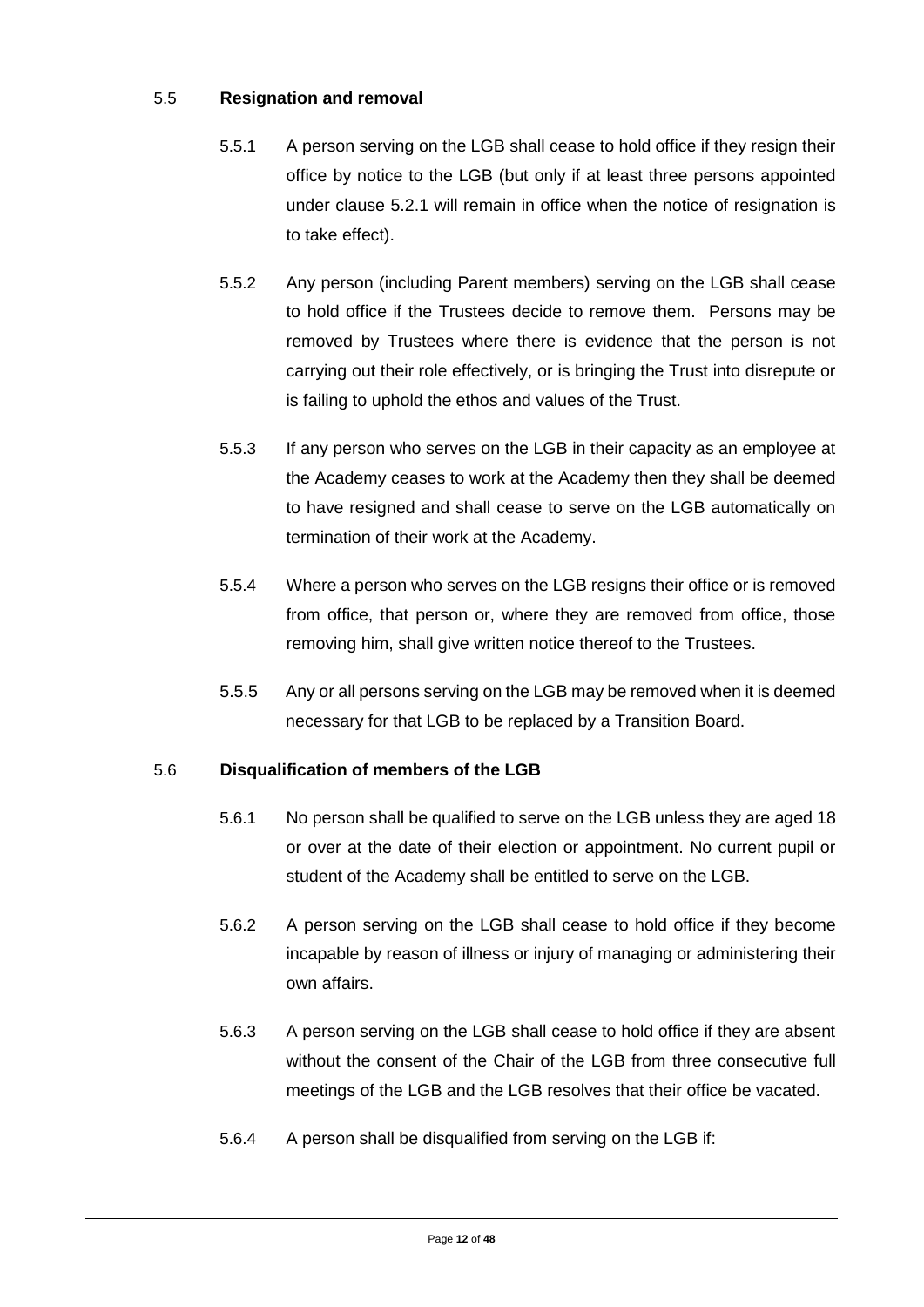- 5.6.4.1 Their estate has been sequestrated and the sequestration has not been discharged, annulled or reduced; or
- 5.6.4.2 They are subject of a bankruptcy restrictions order or an interim order.
- 5.6.5 A person shall be disqualified from serving on the LGB at any time when they are subject to a disqualification order or a disqualification undertaking under the Company Directors Disqualification Act 1986 or to an order made under section 429(2)(b) of the Insolvency Act 1986 (failure to pay under county court administration order).
- 5.6.6 A person serving on the LGB shall cease to hold office if they would cease to be a director by virtue of any provision in the Companies Act 2006 or is disqualified from acting as a trustee by virtue of section 178 of the Charities Act 2011 (or any statutory re-enactment or modification of that provision).
- 5.6.7 A person shall be disqualified from serving on the LGB if they have been removed from the office of charity trustee or trustee for a charity by an order made by the Charity Commission or the High Court on the grounds of any misconduct or mismanagement in the administration of the charity for which they were responsible or to which they were privy, or which by their conduct contributed to or facilitated.
- 5.6.8 A person shall be disqualified from serving on the LGB where they have, at any time, been convicted of any criminal offence, excluding any that have been spent under the Rehabilitation of Offenders Act 1974 as amended, and excluding any offence for which the maximum sentence is a fine or a lesser sentence except where a person has been convicted of any offence which falls under section 178 (persons disqualified from being charity trustees or trustees of a charity) of the Charities Act 2011.
- 5.6.9 After the Academy has opened, a person shall be disqualified from serving on the LGB if they have not provided to the Trustees a criminal records certificate at an enhanced disclosure level under section 113B of the Police Act 1997. In the event that the certificate discloses any information which would in the opinion of either the chairman or the Headteacher confirm their unsuitability to work with children that person shall be disqualified. If a dispute arises as to whether a person shall be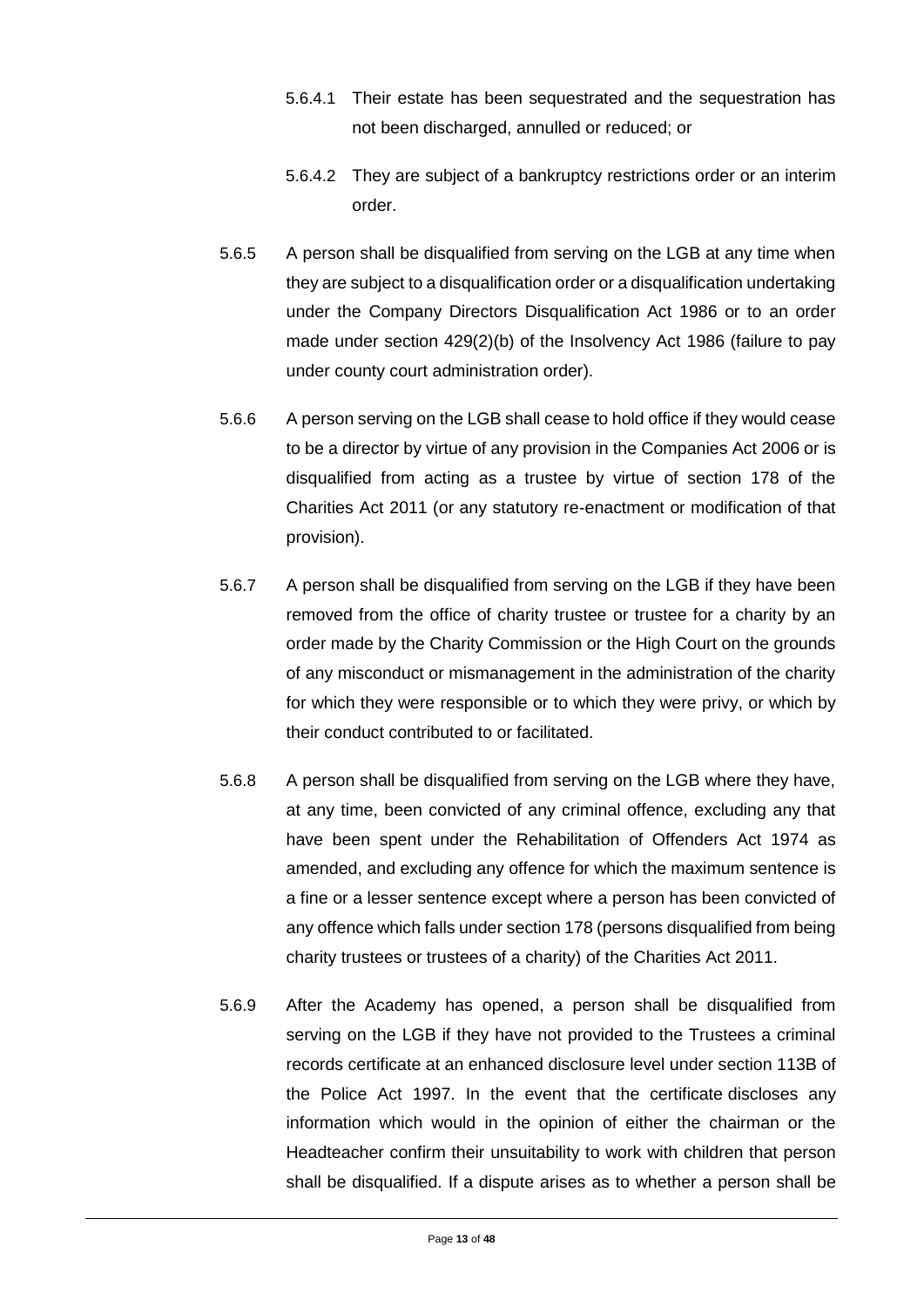disqualified, a referral shall be made to the Secretary of State to determine the matter. The determination of the Secretary of State shall be final.

- 5.6.10 Where, by virtue of this Scheme, a person becomes disqualified from serving on the LGB; and they were, or was proposed, to so serve, they shall upon becoming so disqualified give written notice of that fact to the Trustees.
- 5.6.11 This clause 5.6 [and paragraph B of Appendix One] shall also apply to any member of any committee of the LGB who is not a member of the LGB.

#### 6. **DELEGATED POWERS**

#### 6.1 **General Provisions**

- 6.1.1 Subject to the provisions of:
	- (a) the Companies Act 2006;
	- (b) the Articles;
	- (c) the strategic plan and policies of the Trustees of the Company;
	- (d) any Budget set by the Trustees for the Academy; and
	- (e) any directions given and rules and regulations set by the Trustees of the Company,

the management of the business of the Academy shall otherwise be delegated by the Trustees to the LGB who may exercise all the powers of the Company in so far as they relate to the Academy, in accordance with the terms of this Scheme.

- 6.1.2 No alteration of the Articles and no such direction shall invalidate any prior act of the LGB which would have been valid if that alteration had not been made or that direction had not been given.
- 6.1.3 Except as provided for in this Scheme, the powers given by this Scheme shall not be limited by any special power given to the Trustees by the Articles or to the LGB by this Scheme and a meeting of the LGB at which a quorum is present may exercise all the powers so delegated.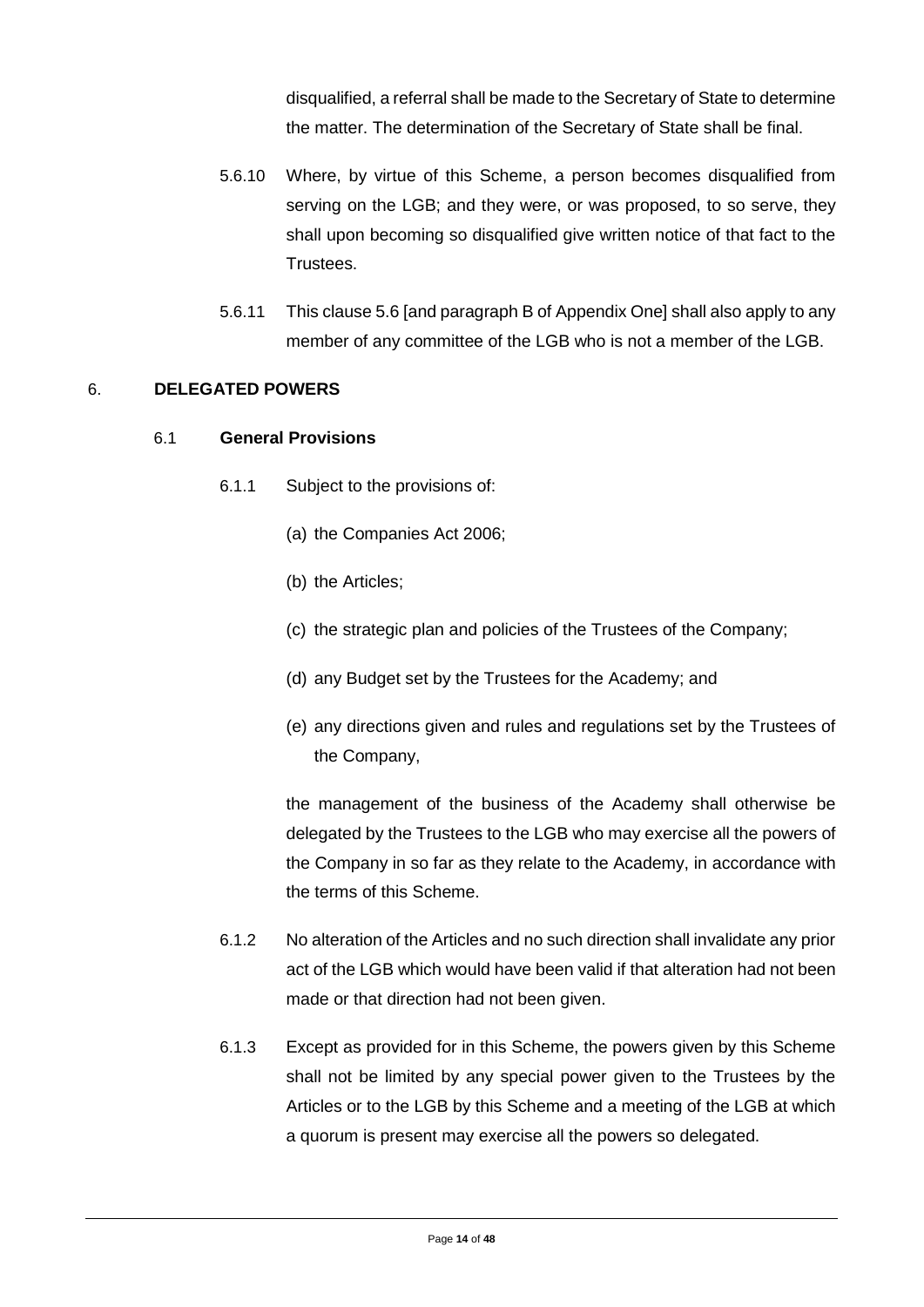- 6.1.4 The Appendices to this Scheme set out the general principles and levels of delegation of responsibilities from the Trustees to the LGB and from there to individuals. The Appendices will be reviewed by the Trustees on an annual basis. Trustees reserve the right to remove or alter any delegation at any time, whilst having due regard to, but not being bound by, the views of the LGB.
- 6.1.5 Except as provided for in this Scheme and its Appendices, in addition to all powers hereby expressly conferred upon the LGB and without detracting from the generality of the powers delegated, the LGB shall have the following powers, namely:
	- 6.1.5.1 to expend certain funds of the Company as permitted by clause 6.3.2 in such manner as the LGB shall consider most beneficial for the achievement of the Object in so far as it relates to the Academy; and
	- 6.1.5.2 to enter into such contracts on behalf of the Company in so far as they relate to the Academy and are permitted by the Trustees.
- 6.1.6 In the exercise of its powers and functions, the LGB shall consider any advice given by the Headteacher and any other executive officer as well as the Trustees.
- 6.1.7 Any bank account in which any money of the Company in so far as it relates to the Academy is deposited shall be operated by the LGB in the name of the Company. All cheques and orders for the payment of money from such an account shall be signed by at least two signatories authorised by the LGB and the Trustees.

#### 6.2 **Ethos and Values**

- 6.2.1 Whilst the LGB shall be responsible for ensuring that the Academy is conducted in accordance with its ethos and values referred to in clause 3, the determination of the Academy's ethos and mission statement shall be the responsibility of the Trustees.
- 6.2.2 At all times, the Trustees and the LGB shall ensure that the Academy is conducted in accordance with the object of the Company, the terms of any trust governing the use of the land which is used for the purposes of the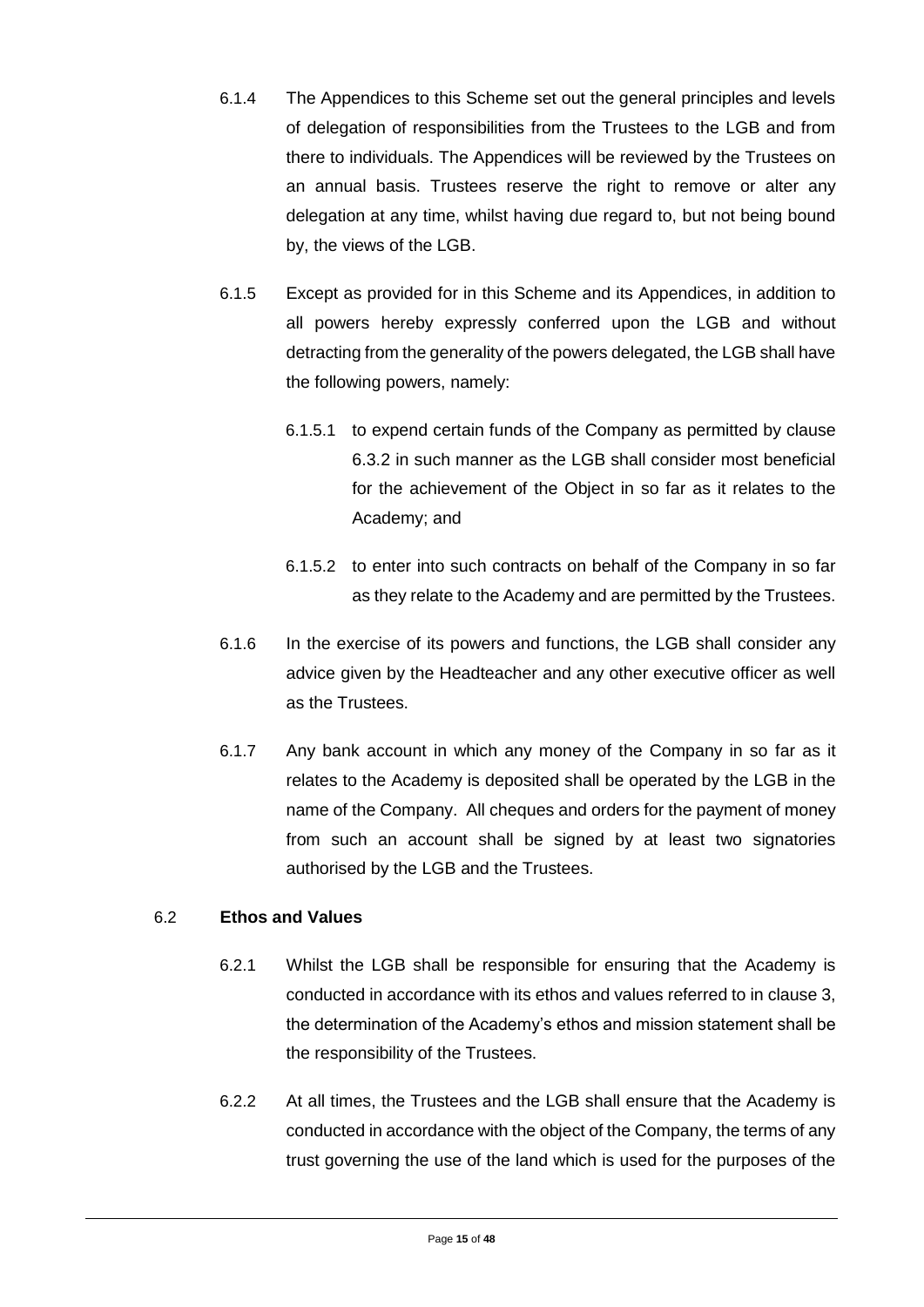Academy, and any agreement entered into with the Secretary of State for the funding of the Academy.

#### 6.3 **Powers**

#### *Contracts*

6.3.1 Whilst the LGB shall have the power to enter into contracts on behalf of the Company in so far as they relate to the Academy pursuant to clause 6.1.4, the LGB shall first obtain the written consent of the Trustees via the Finance, Audit and Resources Committee to any contracts or expenditure or any single matter above £30,000.00, or any contract with a duration longer than 12 months. In addition, the LGB will notify the Trustees via the Finance, Audit and Resources Committee of any single matter of expenditure between £10,000 and £30,000.

#### *Finance*

- 6.3.2 The Trustees delegate to the LGB the responsibility to plan, manage and expend such of the monies received under the Relevant Funding Agreement or otherwise for the purposes of the Academy as may be determined each year by the Trustees in accordance with the Budget. All such activity must be in accordance with the Trust's Finance Policy and Financial Scheme of Delegation.
- 6.3.3 The accounts of the Company shall be the responsibility of the Trustees but the LGB shall provide such information about the finances of the Academy as often and in such format as the Trustees shall require. [Without prejudice to the above, the LGB shall provide monthly management accounts to the Trustees.]
- 6.3.4 The LGB shall ensure that proper procedures are put in place for the safeguarding of funds responsibility for which is delegated to them and that the requirements of the Academies Financial Handbook as per clauses 67 and 67A of the Master Funding Agreement are observed at all times as well as any requirements and recommendations of the Trustees and the Secretary of State.
- 6.3.5 The LGB shall inform the Trustees of any need for significant unplanned expenditure and will discuss with the Trustees (and others as the Trustees shall require) options for identifying available funding.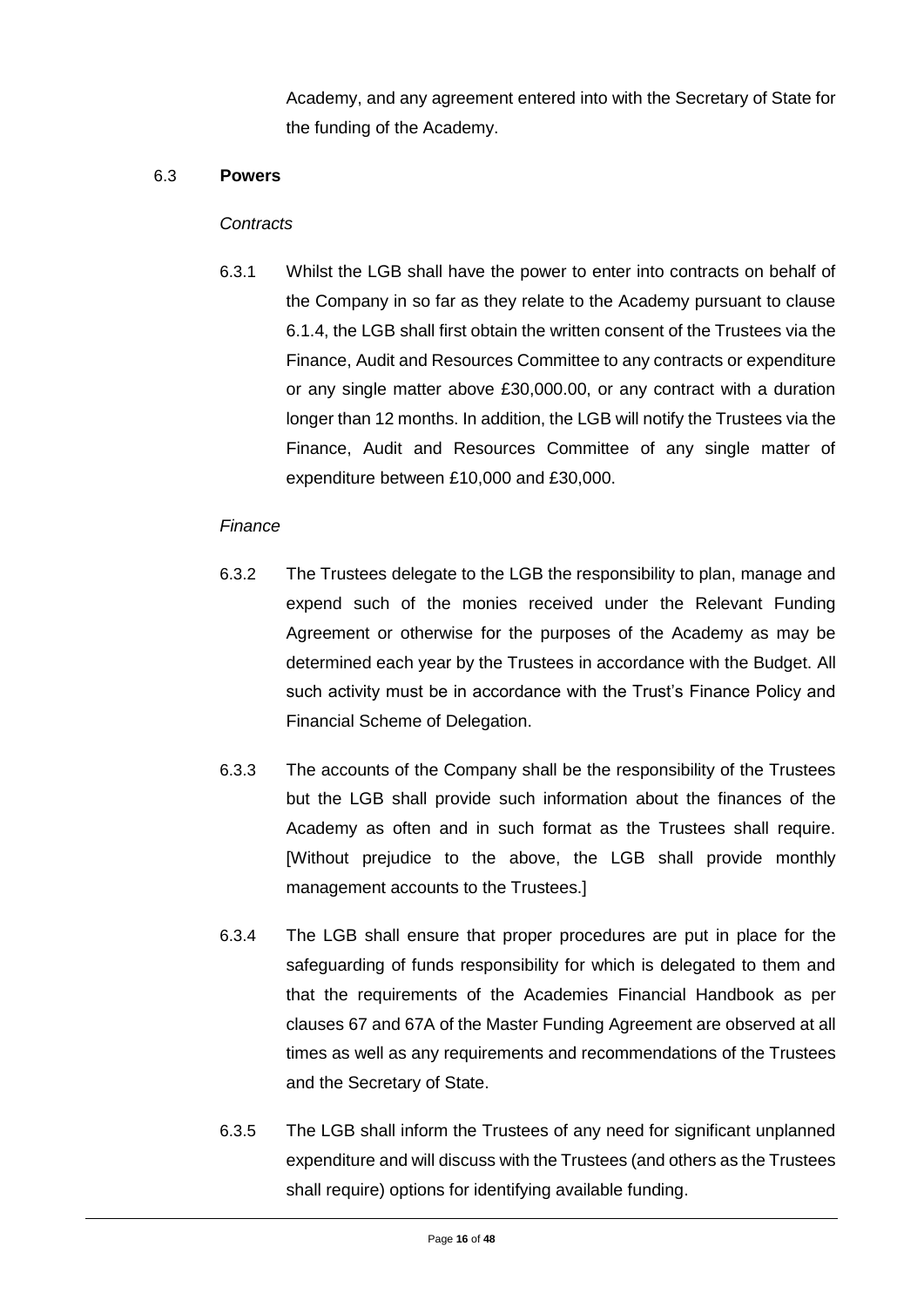6.3.6 The LGB shall develop appropriate risk management strategies and shall at all times adopt financial prudence in managing the financial affairs of the Company in so far as these relate to the Academy and are responsibilities delegated to them pursuant to this Scheme, and in accordance with the Company's Finance Policy.

#### 6.4 **Premises**

- 6.4.1 Subject to and without prejudice to clauses 6.3.4 and 6.4.5, the use of monies apportioned in the Budget for the routine maintenance of the buildings and facilities used in respect of the Academy will be the responsibility of the LGB, who shall have regard at all times to the safety of the users of the buildings and the facilities and the legal responsibilities of the Trustees (and/or any others) as owners of such buildings and facilities.
- 6.4.2 The Trustees may have regard to, but not be bound by, the views of the LGB in developing any mid to long term estate management strategy that will identify the suitability of building and facilities in light of long term curriculum needs and the need for and availability of capital investment to meet their responsibility to ensure the buildings and facilities are maintained to a good standard.
- 6.4.3 The responsibility for any disposals or acquisitions of land owned by the Company will be that of the Trustees.
- 6.4.4 Insuring the land and buildings used by the Academy will be the responsibility of the Trustees who will recover the cost from the budget delegated to the LGB.

#### 6.5 **Human Resources**

#### 6.5.1 **Headteacher**

The Trustees shall appoint the Headteacher in accordance with the Articles. The Trustees [and the LGB] may delegate such powers and functions as they consider are required by the Headteacher for the internal organisation, management and control of the Academy (including the implementation of all policies set by the Trustees for the direction of the teaching and curriculum at the Academy). The LGB will be expected to take part in the selection and appointment process.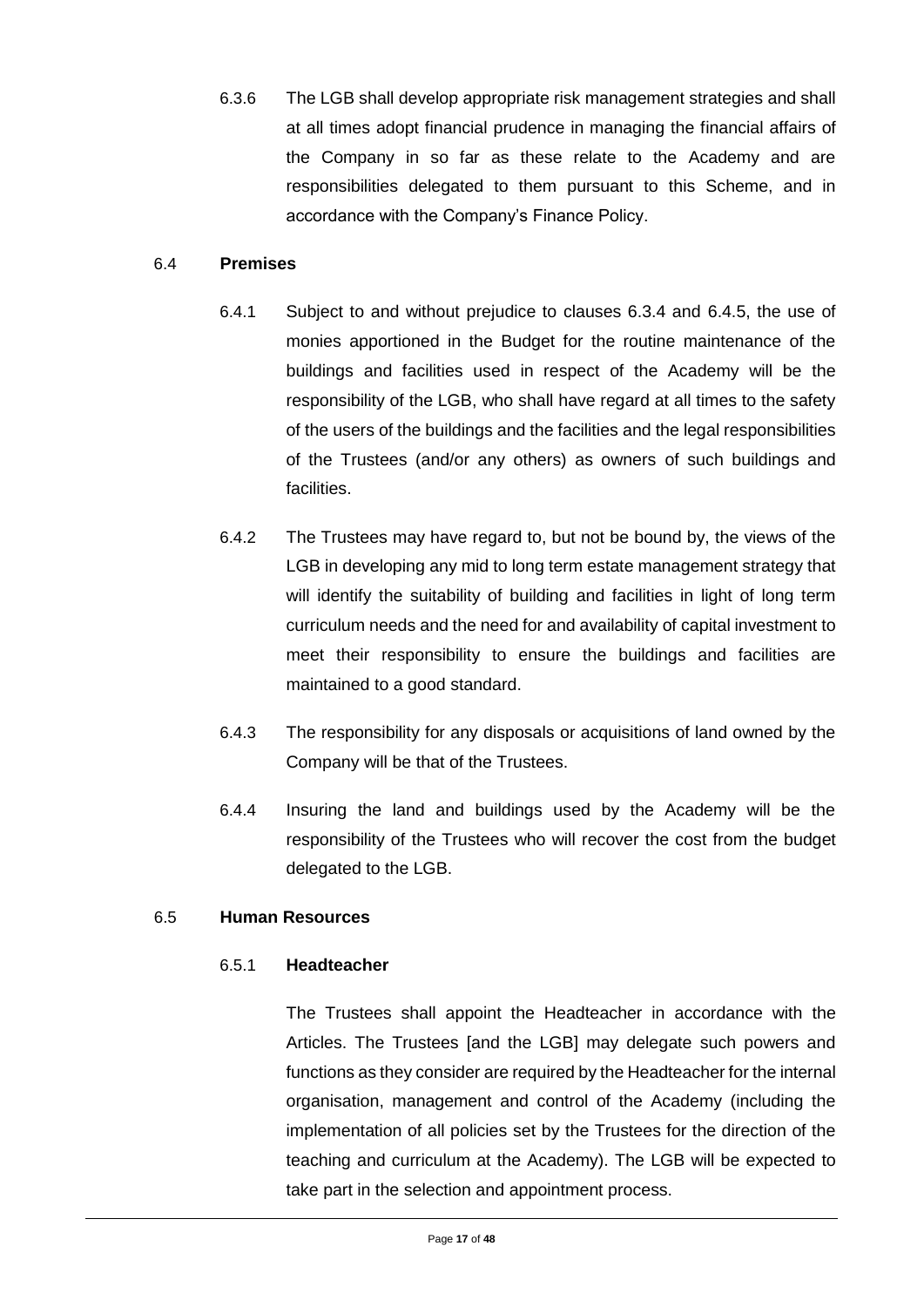#### 6.5.2 **Other Staff**

- 6.5.2.1 The Trustees shall be responsible for the appointment and contractual management and compliance of all other staff (to include teaching and non-teaching staff) to be employed by the Academy, but may delegate all or any of these powers to the LGB as it may see fit.
- 6.5.2.2 In so far as there is delegation of powers to the LGB pursuant to clause 6.5.2.1 above, the LGB shall:
	- 6.5.2.2.1 comply with all policies dealing with staff issued by the Trustees from time to time;
	- 6.5.2.2.2 take account of any pay terms set by the Trustees;
	- 6.5.2.2.3 adopt any standard contracts or terms and conditions for the employment of staff issued by the Trustees; and
	- 6.5.2.2.4 manage any claims and disputes with staff members having regard to any advice and recommendations given by the Trustees.
- 6.5.2.3 The Trustees together with the LGB shall carry out the performance management of all staff (including the Headteacher) and shall put in place procedures for the proper professional and personal development of staff.

#### 6.6 **Curriculum and Standards**

- 6.6.1 In recognition of the Trustees' obligation to the Secretary of State to provide a broad and balanced curriculum, the Trustees shall be responsible for the setting and review of the curriculum but shall have regard to, but not be bound by, any views of the LGB.
- 6.6.2 The Trustees shall be responsible for the standards achieved by the Academy and the pupils attending the Academy but may have regard to, but not be bound by, the advice and recommendations of the LGB.
- 6.6.3 Subject to the provisions of any statutory admissions code, the LGB shall be responsible for the review from time to time of the Academy's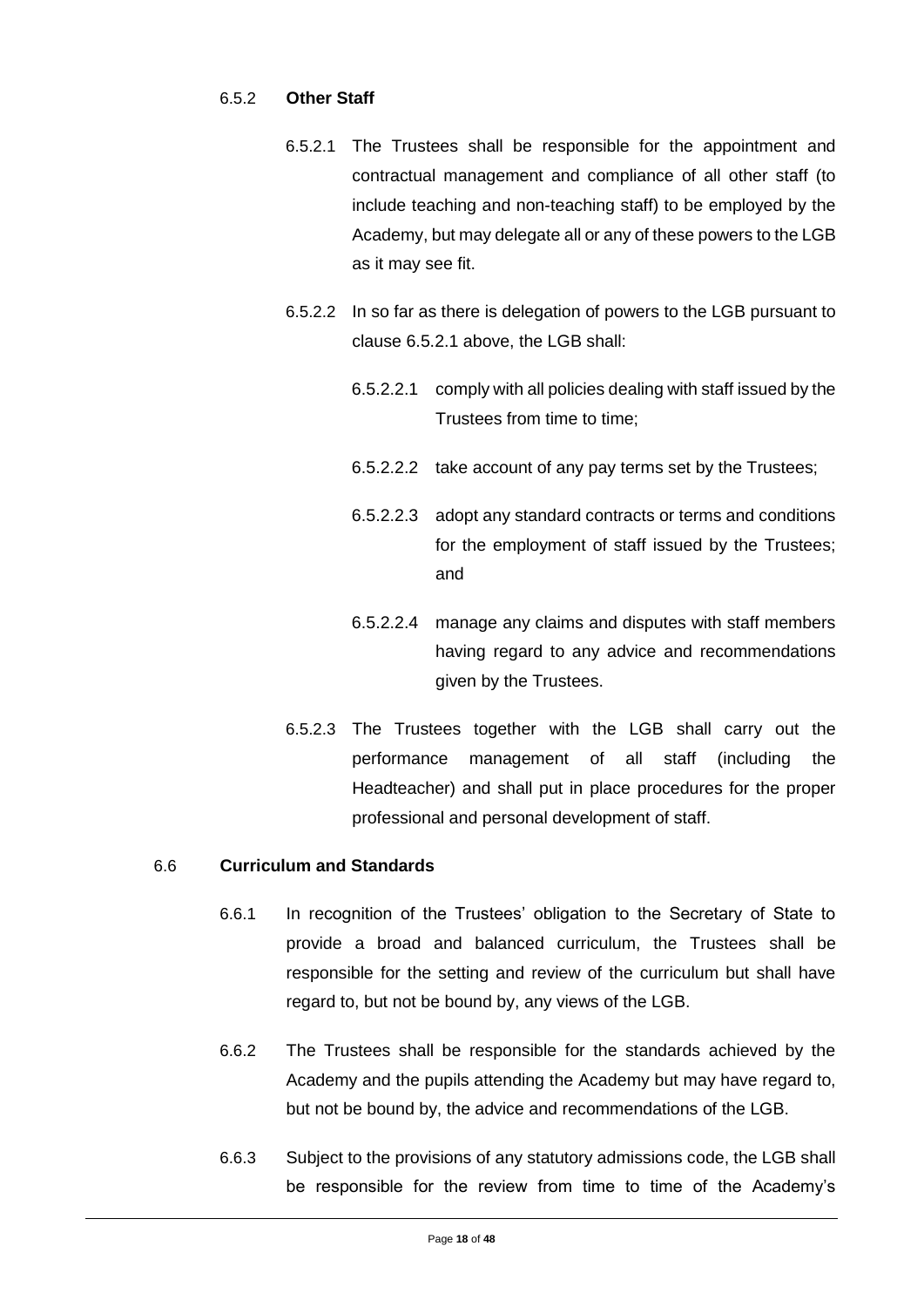admissions policy. The Trustees shall be ultimately responsible for the setting and approval of the admissions policy and no change will be made to the admissions criteria without the written consent of the Trustees.

6.6.4 Any decision to expand the Academy shall be that of the Trustees (with the written consent of the DBE) who shall have regard to, but not be bound by, the views of the LGB.

#### 6.7 **Extended School and Business Activities**

Whilst the undertaking of any activities which would be described as part of the Academy's "extended schools agenda" or any activities designed to generate business income, shall be the responsibility of the LGB, this shall only be undertaken in a manner consistent with any policy set by the Trustees provided that:

(i) such policy is consonant with the trusts and ethos of the Academy; and

(ii) that the LGB shall have regard to the viability of such activities, the impact on the Academy's activities and any financial implications, such as the threat of taxation in light of the Company's charitable objects and any threat to funding provided by the Secretary of State.

#### 6.8 **Regulatory Matters**

The Trustees shall be responsible for the satisfaction and observance of all regulatory and legal matters but the LGB shall do all such things as the Trustees may specify as being necessary to ensure that the Company is meeting its legal obligations.

#### 7. **OPERATIONAL MATTERS**

- 7.1 The LGB shall comply with the obligations set out in Appendix 2 which deals with the day-to-day operation of, and delegation of responsibilities to, the LGB.
- 7.2 The LGB will adopt and will comply with all policies of the Trustees communicated to the LGB from time to time.
- 7.3 Both the Trustees and all members of the LGB have a duty to act with integrity, objectivity and honesty in the best interests of the Company and the Academy and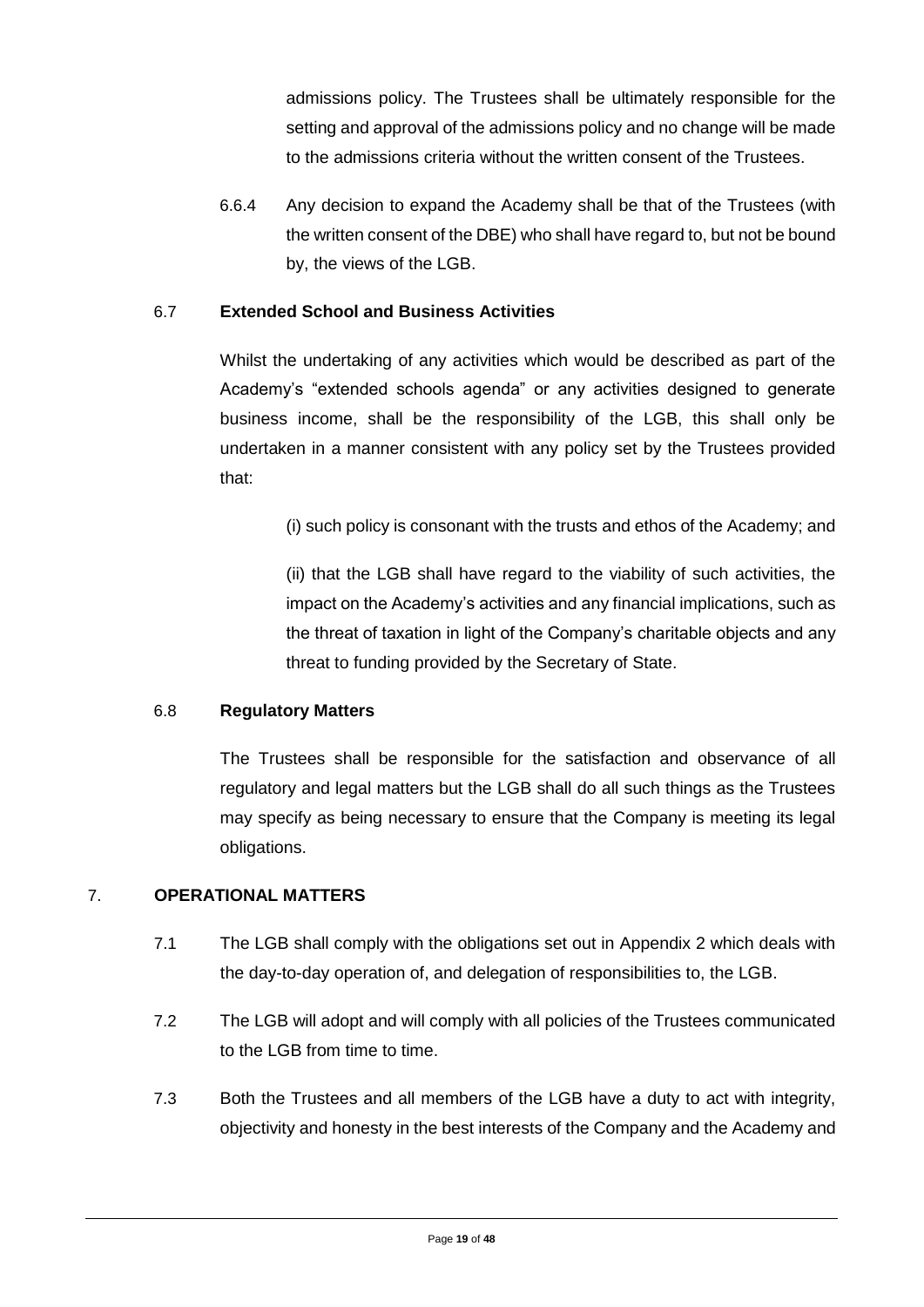shall be open about decisions and be prepared to justify those decisions except in so far as any matter may be considered confidential.

- 7.4 The LGB will review its policies and practices on a regular basis, having regard to recommendations made by the Trustees from time to time, in order to ensure that the governance of the Academy is best able to adapt to the changing political and legal environment.
- 7.5 The LGB shall provide such data and information regarding the business of the Academy and the pupils attending the Academy as the Trustees may require from time to time.
- 7.6 The LGB shall submit to any inspections by the Trustees, and any inspections pursuant to section 48 of the Education Act 2005 (Statutory Inspections of Anglican and Methodist Schools).
- 7.7 The LGB shall work closely with and shall promptly implement any advice or recommendations made by the Trustees in the event that intervention is either threatened or is carried out by the Secretary of State and the Trustees expressly reserve the unfettered right to review or remove any power or responsibility conferred on the LGB under this Scheme in such circumstances.

#### 8. **ANNUAL REVIEW AND TERMINATION**

- 8.1 This Scheme shall operate from the Effective Date in respect of the named Academy.
- 8.2 This Scheme may be terminated by the Trustees at any time by giving notice in writing to the LGB. The termination will be immediate unless a future date is specified by the Trustees.
- 8.3 The Trustees will have the absolute discretion to review this Scheme at least on an annual basis and to alter any provisions of it.
- 8.4 In considering any material changes to this Scheme or any framework on which it is based, the Trustees will have regard to and give due consideration of any views of the LGB.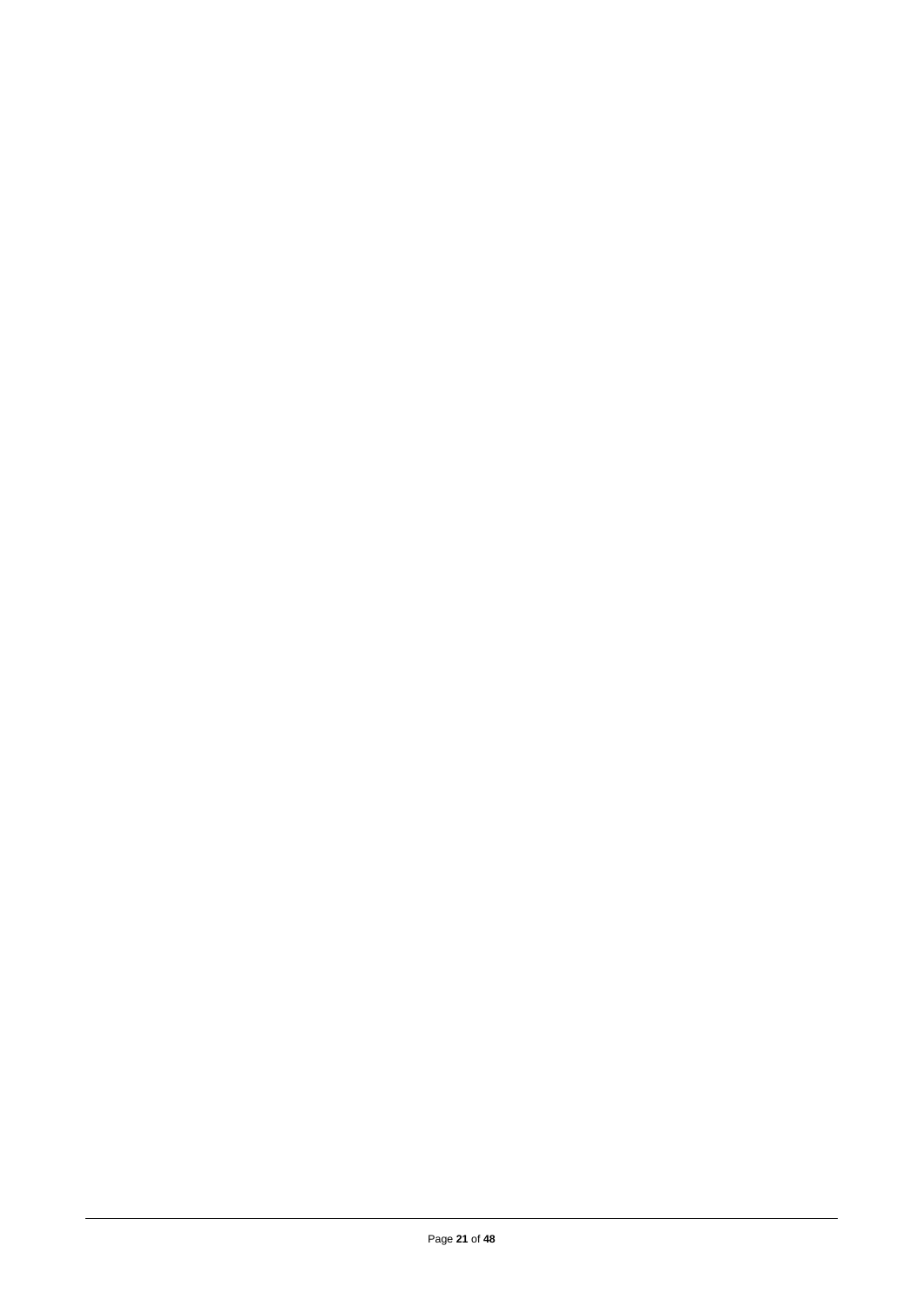# **The Local Governing Body of**

## The Harleston Federation of Church of England Academies

This Scheme of Delegation was approved by the St Benet's Board of Trustees on 22 July 2019.

Executed on behalf of the LGB by: **Chair of Governors** In the presence of: 

Executed on behalf of the Company by:

**Trustee (Chair)** 

In the presence of:

Witness (name):

Address: Occupation: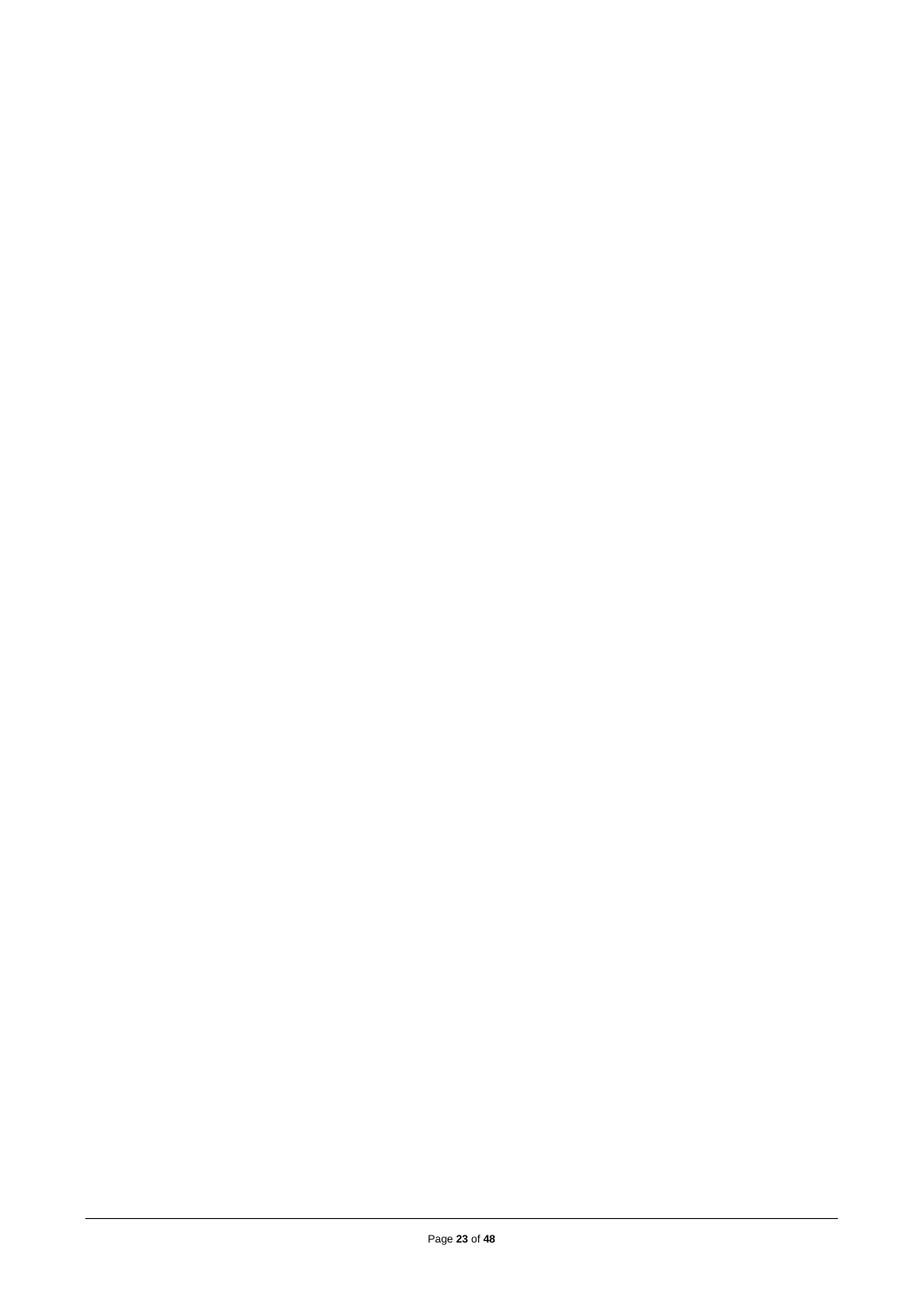# **APPENDIX ONE**

# **FUNCTIONING OF THE LGB**

#### **A CHAIRMAN, VICE-CHAIRMAN AND CLERK OF THE LGB**

- A.1 The chairman of each LGB shall be appointed by the Trustees having due regard to, but not being bound by, the views of the LGB.
- A.2 The clerk of each LGB shall be appointed by the Trustees having due regard to, but not being bound by, the views of the LGB.
- A.3 The members of the LGB may, for each school year, at their first meeting in that year, elect a vice-chairman from among their number to serve until a successor is elected or a vacancy occurs as envisaged in paragraph A.5. Neither a person who is employed by the Company (whether or not at an Academy) nor a person who is at the time of election already a Trustee of the Company (except where such person is a Trustee by virtue of being the incumbent chairman) shall be eligible for election as vice-chairman.
- A.4 Subject to paragraph A.5, the chairman or vice-chairman shall hold office as such until their successor has been appointed or elected (respectively) in accordance with this clause 1.
- A.5 The chairman or vice-chairman may at any time resign their office by giving notice in writing to the Trustees. The chairman or vice-chairman shall cease to hold office if:
	- i) They cease to serve on the LGB;
	- ii) They are employed by the Company whether or not at an Academy;
	- iii) They are removed from office in accordance with this Scheme; or
	- iv) In the case of the vice-chairman, they are appointed in accordance with this Scheme to fill a vacancy in the office of chairman.
- A.6 Where by reason of any of the matters referred to in paragraph A.5, a vacancy arises in the office of chairman, the Trustees shall appoint a new chairman.
- A.7 Where by reason of any of the matters referred to in paragraph A.5 a vacancy arises in the office of vice-chairman, the members of the LGB shall at its next meeting elect one of their number to fill that vacancy.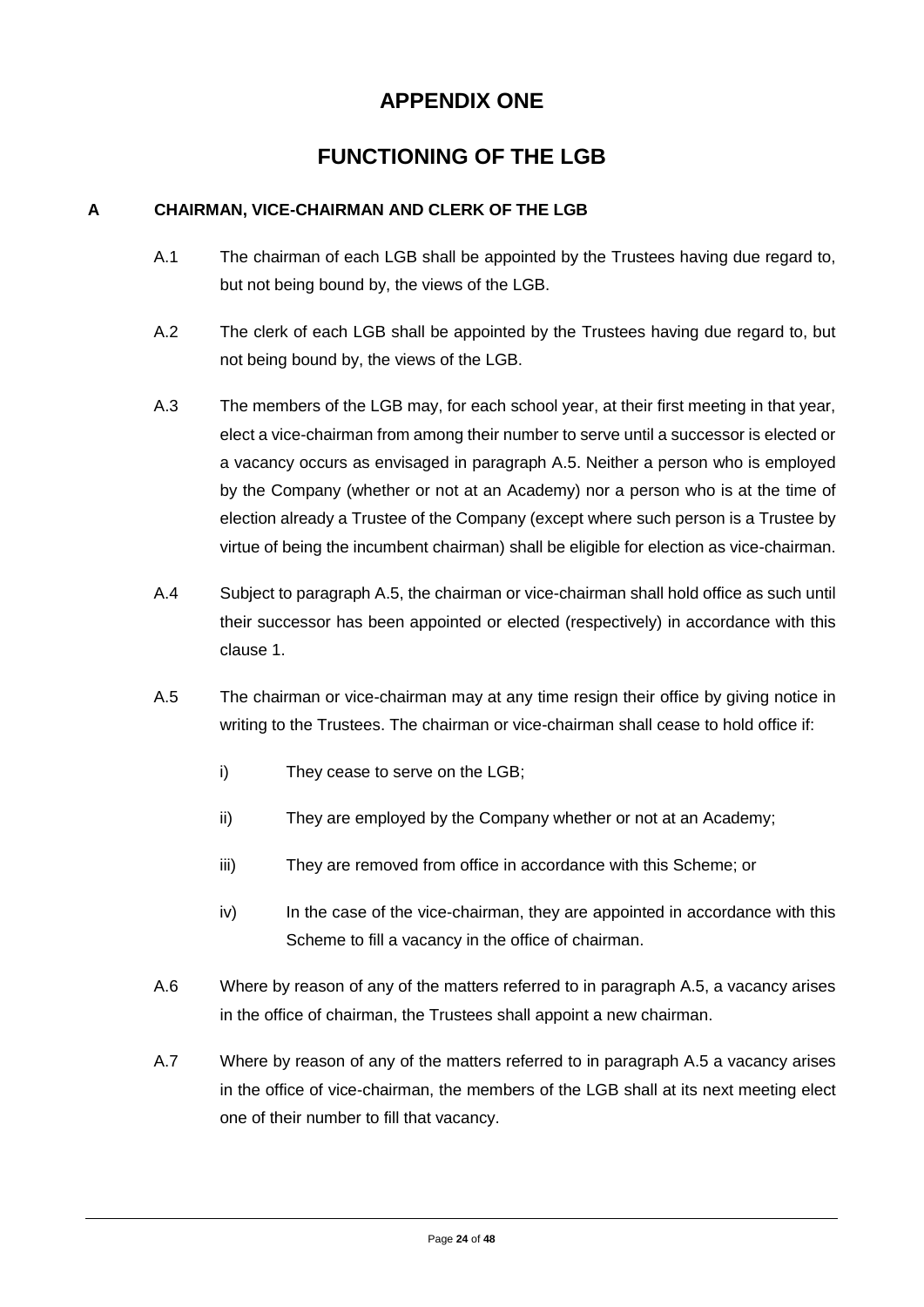- A.8 Where the chairman is absent from any meeting or there is at the time a vacancy in the office of the chairman, the vice-chairman shall act as the chair for the purposes of the meeting.
- A.9 Where in the circumstances referred to in paragraph A.8 the vice-chairman is also absent from the meeting or there is at the time a vacancy in the office of vice-chairman, the members of the LGB shall elect one of their number to act as a chairman for the purposes of that meeting, provided that the person elected shall neither be a person who is employed by the Company whether or not at an Academy nor a Trustee.
- A.10 Any election of the vice-chairman which is contested shall be held by secret ballot.
- A.11 The chairman may be removed from office by the Trustees at any time.
- A.12 The vice-chairman may be removed by the LGB in accordance with this Scheme.
- A.13 A resolution to remove the vice-chairman from office which is passed at a meeting of the LGB shall not have effect unless:
	- i) it is confirmed by a resolution passed at a second meeting of the LGB held not less than fourteen days after the first meeting; and
	- ii) the matter of the vice-chairman's removal from office is specified as an item of business on the agenda for each of those meetings.
- A.14 Before a resolution is passed by the LGB at the relevant meeting as to whether to confirm the previous resolution to remove the vice-chairman from office, the person or persons proposing their removal shall at that meeting state their reasons for doing so and the vice-chairman shall be given an opportunity to make a statement in response.

#### **B CONFLICTS OF INTEREST**

B.1 Any member of the LGB or any member of a committee of the LGB who is not also a member of the LGB who has or can have any direct or indirect duty or personal interest (including but not limited to any Personal Financial Interest (as that phrase is defined in paragraph B.2 below) which conflicts or may conflict with their duties as a member of the LGB shall disclose that fact to the LGB as soon as they become aware of it. A person must absent themselves from any discussions of the LGB in which it is possible that a conflict will arise between their duty to act solely in the interests of the Federation and any duty or personal interest (including but not limited to any Personal Financial Interest).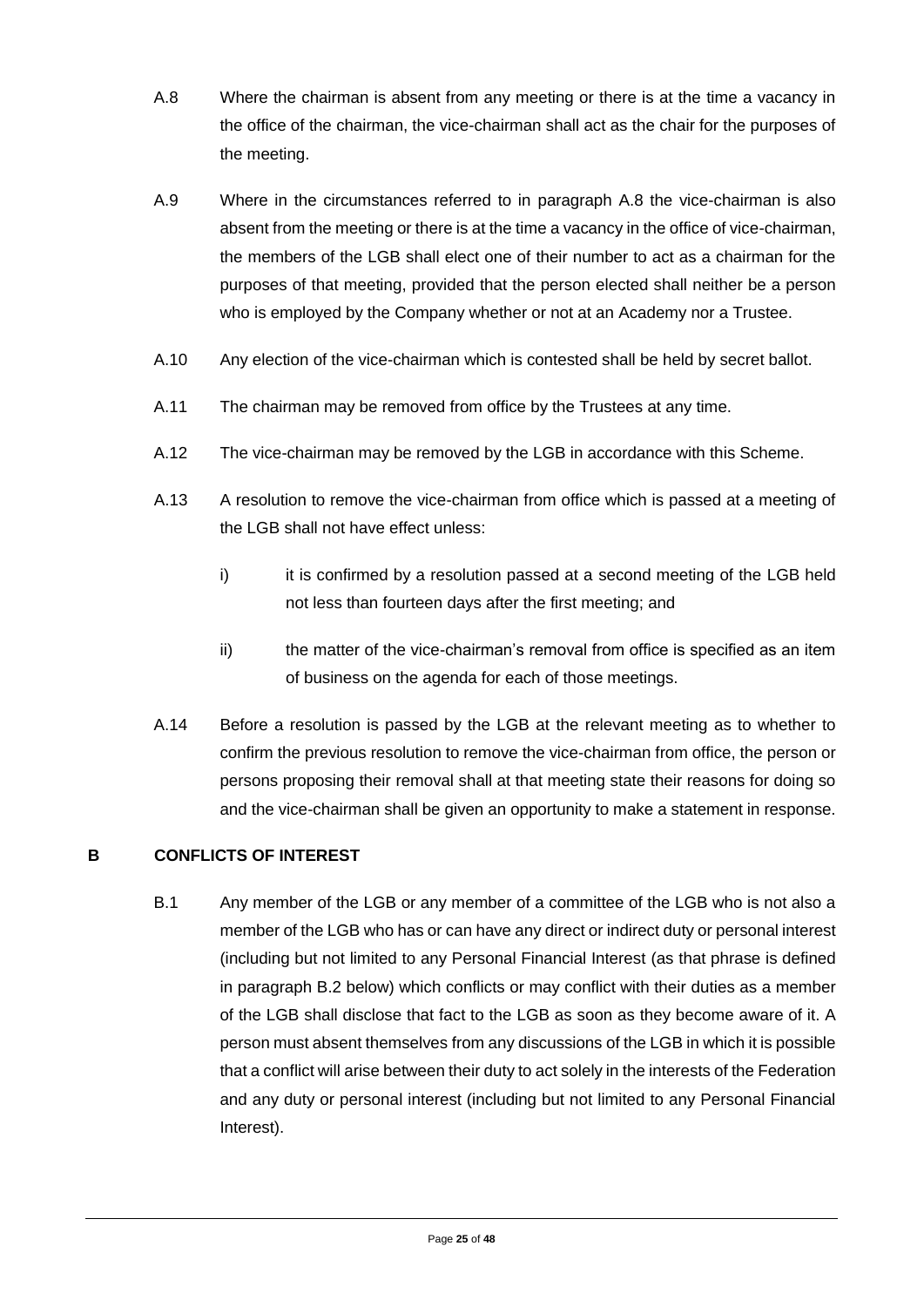B.2 For the purpose of paragraph B.1, a person has a Personal Financial Interest if they are in the employment of the Company or is in receipt of remuneration or the provision of any other benefit directly from the Company or in some other way is linked to the Company or an Academy.

#### **C THE MINUTES**

- C.1 The minutes of the proceedings of a meeting of the LGB shall be drawn up and entered into a book kept for the purpose by the person authorised to keep the minutes of the LGB, and shall be signed (subject to the approval of the members of the LGB) at the same or next subsequent meeting by the person acting as chairman thereof. The minutes shall include a record of:
	- i) all appointments of members and/or officers made by the LGB and/or the Trustees; and
	- ii) all proceedings at meetings of the LGB and of committees of the LGB including the names of all persons present at each such meeting.
- C.2 The chairman shall ensure that copies of minutes of all meeting of the LGB (and such of the subcommittees as the Trustees shall from time to time notify) shall be provided to the Trustees as soon as reasonably practicable after those minutes are approved.

#### **D COMMITTEES**

D.1 The LGB will establish subcommittees in accordance with guidance provided by the Trustees. Subcommittees may include individuals who are not members of the LGB, provided that such individuals are in a minority.

#### **E DELEGATION**

- E.1 Provided such power or function has been delegated to the LGB, the LGB may further delegate to any person serving on the LGB, subcommittee, the Headteacher or any other holder of an executive office, such of their powers or functions as they consider desirable to be exercised by them. Any such delegation may be made subject to any conditions either the Trustees or the LGB may impose and may be revoked or altered.
- E.2 Where any power or function of the Trustees or the LGB is exercised by any subcommittee, any Trustee or member of the LGB, the Headteacher or any other holder of an executive office, that person or subcommittee shall report to the LGB in respect of any action taken or decision made with respect to the exercise of that power or function at the meeting of the LGB immediately following the taking of the action or the making of the decision.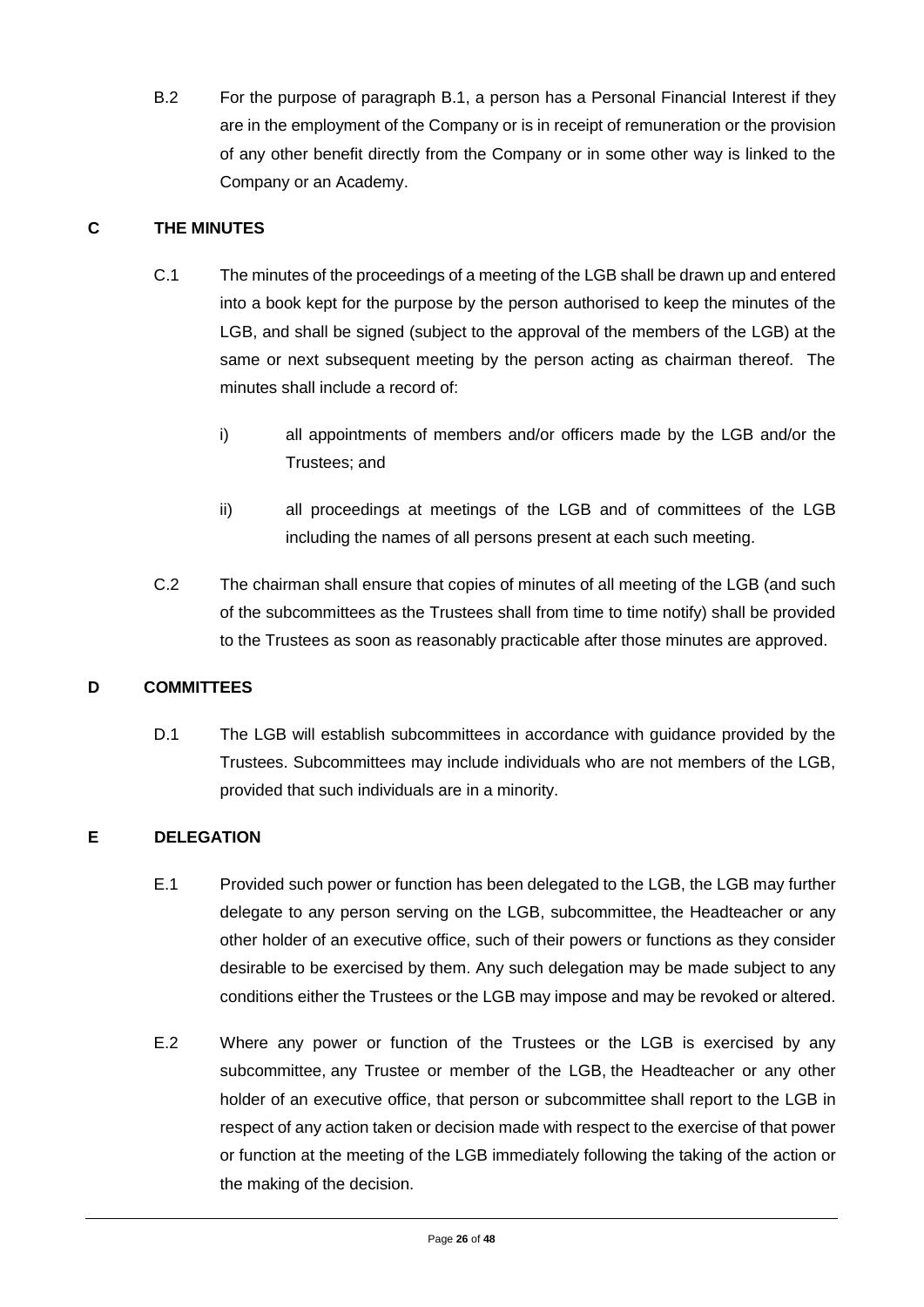#### **F MEETINGS OF THE LGB**

- F.1 Subject to the provisions contained in this Scheme, the LGB may regulate its proceedings as the members of the LGB think fit.
- F.2 The LGB shall meet in accordance with the Trust Governance Meetings Schedule. Meetings of the LGB shall be convened by the Clerk to the LGB. In exercising their functions under this Scheme the clerk shall comply with any direction:
	- i) Given by the Trustees or the LGB; or
	- ii) Given by the chairman of the LGB or, in their absence or where there is a vacancy in the office of chairman, the vice-chairman of the LGB, so far as such direction is not inconsistent with any direction given as mentioned in F.2(i) above.
- F.3 Any three members of the LGB may, by notice in writing given to the clerk, requisition a meeting of the LGB; and it shall be the duty of the clerk to convene such a meeting as soon as is reasonably practicable.
- F.4 Each member of the LGB shall be given at least seven clear days before the date of a meeting:
	- i) notice in writing thereof, signed by the clerk, and sent to each member of the LGB at the address provided by each member from time to time; and
	- ii) a copy of the agenda for the meeting,

provided that where the chairman or, in their absence or where there is a vacancy in the office of chairman, the vice-chairman, so determines on the ground that there are matters demanding urgent consideration, it shall be sufficient if the written notice of a meeting, and the copy of the agenda thereof are given within such shorter period as he directs.

- F.5 The convening of a meeting and the proceedings conducted thereat shall not be invalidated by reason of any individual not having received written notice of the meeting or a copy of the agenda thereof.
- F.6 A resolution to rescind or vary a resolution carried at a previous meeting of the LGB shall not be proposed at a meeting of the LGB unless the consideration of the rescission or variation of the previous resolution is a specific item of business on the agenda for that meeting.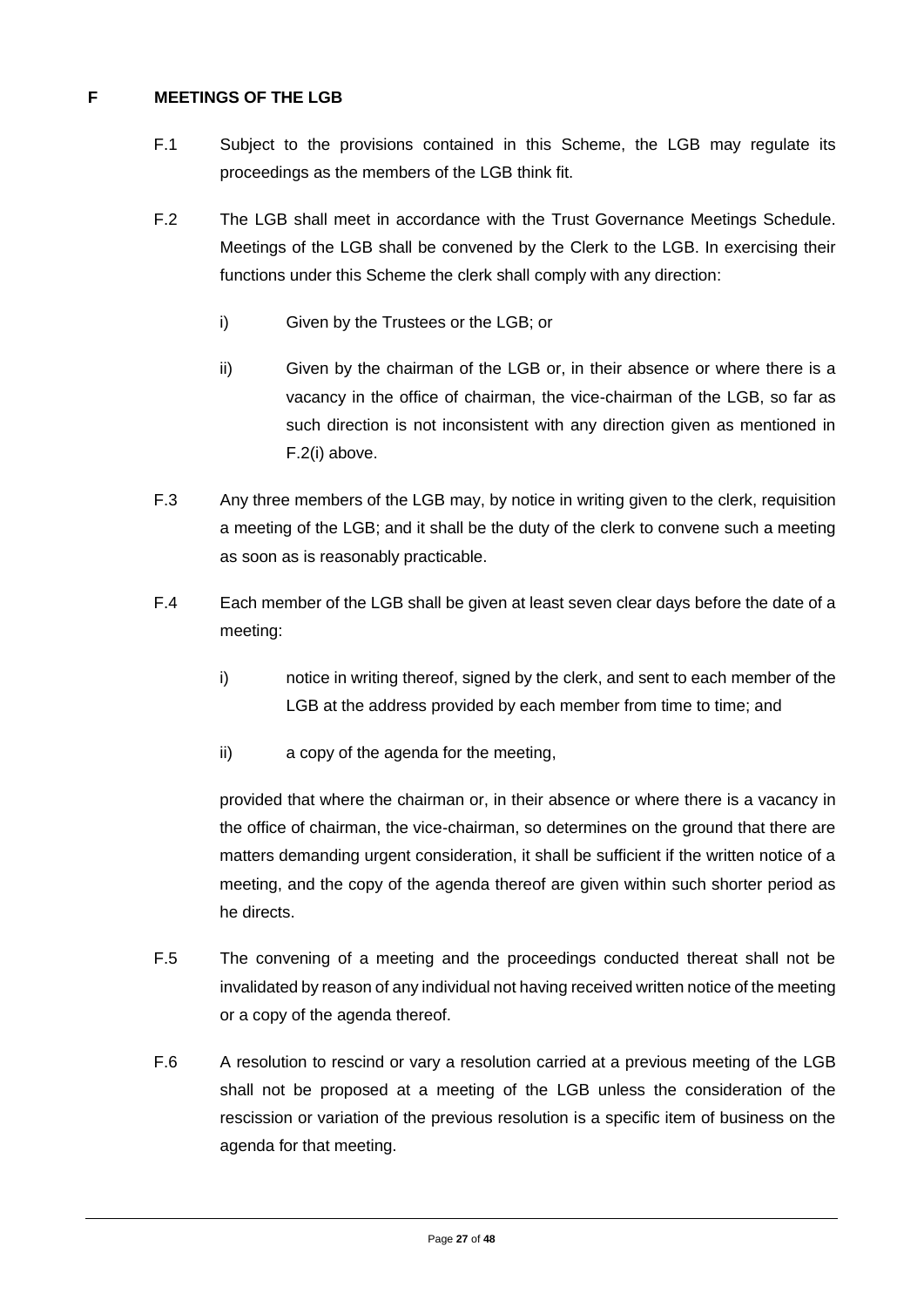- F.7 A meeting of the LGB shall be terminated forthwith if:
	- i) the members of the LGB so resolve; or
	- ii) the number of members present ceases to constitute a quorum for a meeting of the LGB in accordance with paragraph F.10, subject to paragraph F.12.
- F.8 Where in accordance with paragraph F.7 a meeting is not held or is terminated before all the matters specified as items of business on the agenda for the meeting have been disposed of, a further meeting shall be convened by the clerk as soon as is reasonably practicable, but in any event within seven days of the date on which the meeting was originally to be held or was so terminated.
- F.9 Where the LGB resolves in accordance with paragraph F.7 to adjourn a meeting before all the items of business on the agenda have been disposed of, the LGB shall before doing so determine the time and date at which a further meeting is to be held for the purposes of completing the consideration of those items, and they shall direct the clerk to convene a meeting accordingly.
- F.10 Subject to paragraph F.12, the quorum for a meeting of the LGB, and any vote on any matter thereat, shall be any three of the members of the LGB, or, where greater, any one third (rounded up to a whole number) of the total number of members of the LGB at the date of the meeting, provided that no quorum shall be reached unless at least one Trust appointed LGB member is present.
- F.11 The LGB may act notwithstanding any vacancies on its board, but, if the numbers of persons serving is less than the number fixed as the quorum, the continuing persons may act only for the purpose of filling vacancies or of calling a general meeting.
- F.12 The quorum for the purposes of:
	- i) any vote on the appointment of a parent member in accordance with clause 5.2.9 of the Scheme;
	- ii) any vote on the removal of a person in accordance with this Scheme;
	- iii) not used

shall be any two-thirds (rounded up to a whole number) of the persons who are at the time persons entitled to vote on those respective matters.

F.13 Subject to this Scheme, every question to be decided at a meeting of the LGB shall be determined by a majority of the votes of the persons present and entitled to vote on the question. Every member of the LGB shall have one vote.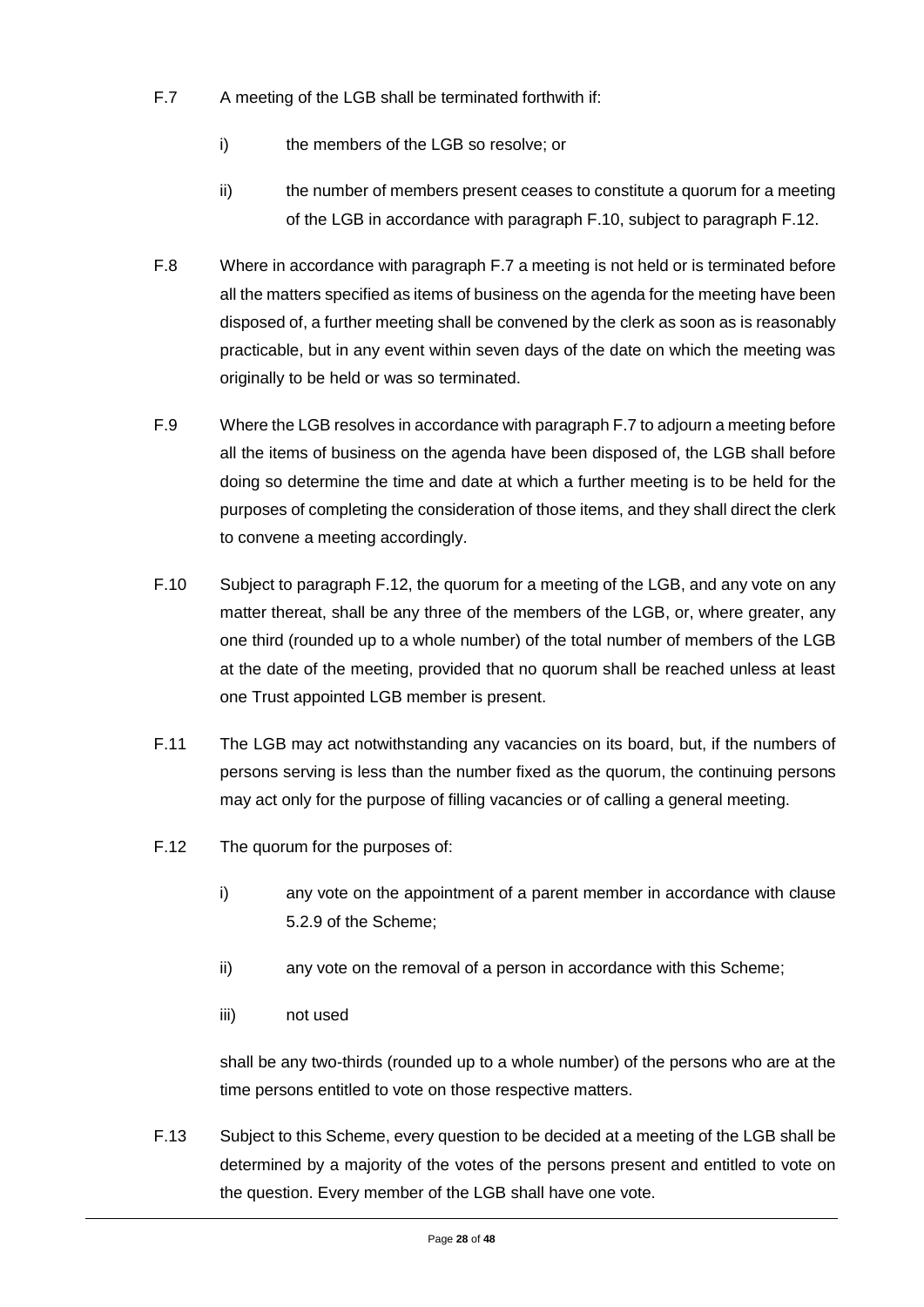- F.14 Subject to paragraphs F.10 F.12, where there is an equal division of votes, the chairman of the meeting shall have a casting vote in addition to any other vote he may have.
- F.15 The proceedings of the LGB shall not be invalidated by
	- i) any vacancy on the board; or
	- ii) any defect in the election, appointment or nomination of any person serving on the LGB.
- F.16 A resolution in writing, signed by all the persons entitled to receive notice of a meeting of the LGB or of a subcommittee of the LGB, shall be valid and effective as if it had been passed at a meeting of the LGB or (as the case may be) a subcommittee of the LGB duly convened and held. Such a resolution may consist of several documents in the same form, each signed by one or more of the members of the LGB and may include an electronic communication by or on behalf of the LGB indicating their agreement to the form of resolution providing that the member has previously notified the LGB in writing of the email address or addresses which the member will use.
- F.17 Subject to paragraph F.18, the LGB shall ensure that a copy of:
	- i) the agenda for every meeting of the LGB;
	- ii) the draft minutes of every such meeting, if they have been approved by the person acting as chairman of that meeting;
	- iii) the signed minutes of every such meeting; and
	- iv) any report, document or other paper considered at any such meeting,

are, as soon as is reasonably practicable, made available at the Academies to persons wishing to inspect them.

- F.18 There may be excluded from any item required to be made available in pursuance of paragraph F.17, any material relating to:
	- i) a named teacher or other person employed, or proposed to be employed, at an Academy;
	- ii) a named pupil at, or candidate for admission to, an Academy; and
	- iii) any matter which, by reason of its nature, the LGB is satisfied should remain confidential.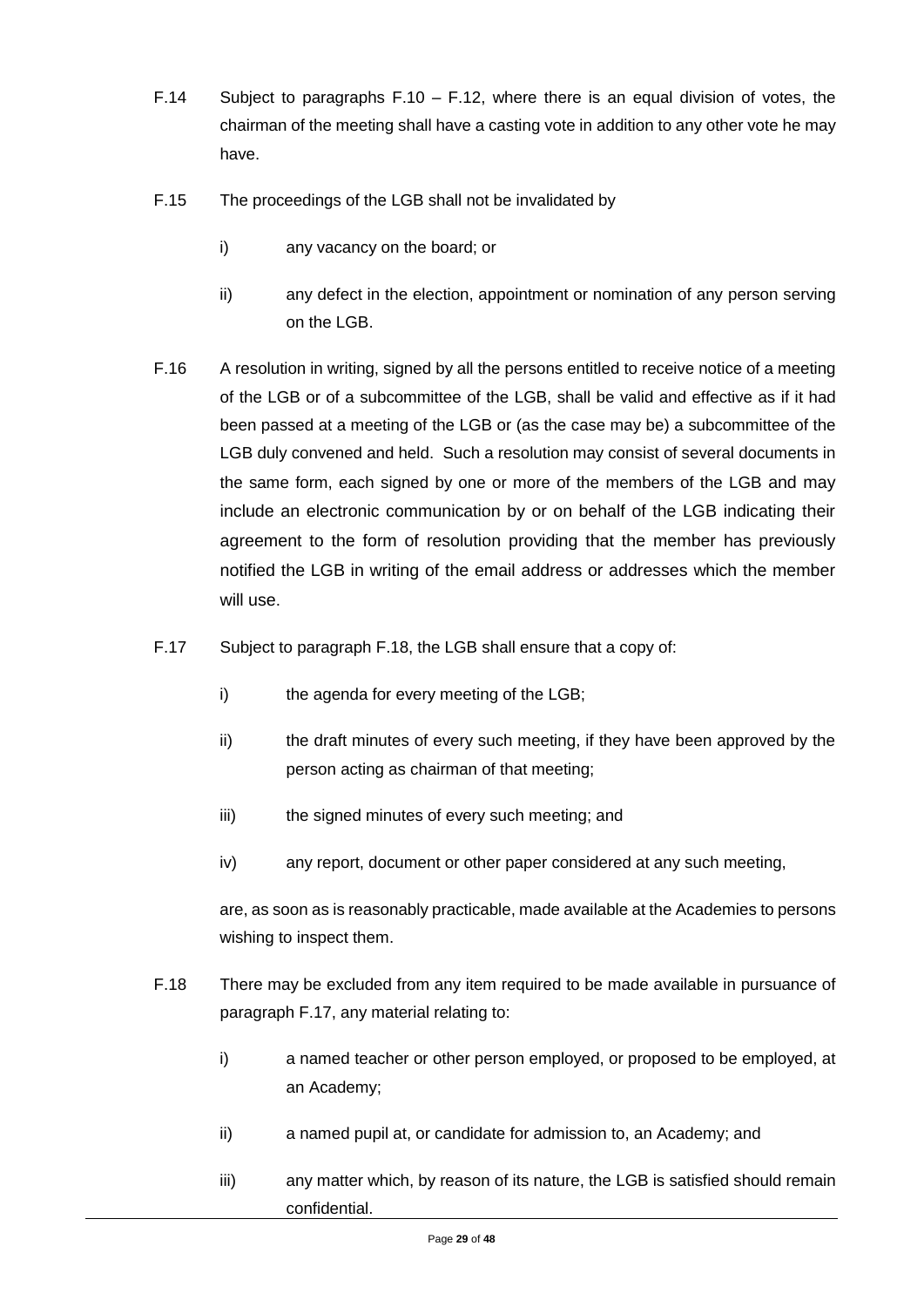- F.19 Any member of the LGB shall be able to participate in, and be counted as present at for the purposes of the quorum, meetings of the LGB by telephone or video conference provided that:
	- i) They have given notice of their intention to do so detailing the telephone number on which they can be reached and/or appropriate details of the video conference suite from which they shall be taking part at the time of the meeting at least 48 hours before the meeting; and
	- ii) the LGB has access to the appropriate equipment,

and provided that, if after all reasonable efforts it does not prove possible for that person to participate by telephone or video conference, the meeting may still proceed with its business provided it is otherwise quorate.

#### **G NOTICES**

- G.1 Any notice to be given to or by any person pursuant to this Scheme (other than a notice calling a meeting of the LGB) shall be in writing or shall be given using electronic communications to an address for the time being notified for that purpose to the person giving the notice. In this Scheme, "Address" in relation to electronic communications, includes a number or address used for the purposes of such communications.
- G.2 A notice may be given by the LGB to its members either personally or by sending it by post in a prepaid envelope addressed to the member at their registered address or by leaving it at that address or by giving it using electronic communications to an address for the time being notified to the LGB by the member. A member whose registered address is not within the United Kingdom and who gives to the LGB an address within the United Kingdom at which notices may be given to them, or an address to which notices may be sent using electronic communications, shall be entitled to have notices given to them at that address, but otherwise no such member shall be entitled to receive any notice from the LGB.
- G.3 A member of the LGB present, either in person or in accordance with paragraph F.19, at any meeting of the LGB shall be deemed to have received notice of the meeting and, where necessary, of the purposes for which it was called.
- G.4 Proof that an envelope containing a notice was properly addressed, prepaid and posted shall be conclusive evidence that the notice was given. Proof that a notice contained in an electronic communication was sent in accordance with guidance issued by the Institute of Chartered Secretaries and Administrators shall be conclusive evidence that the notice was given. A notice shall be deemed to be given at the expiration of 48 hours after the envelope containing it was posted or, in the case of a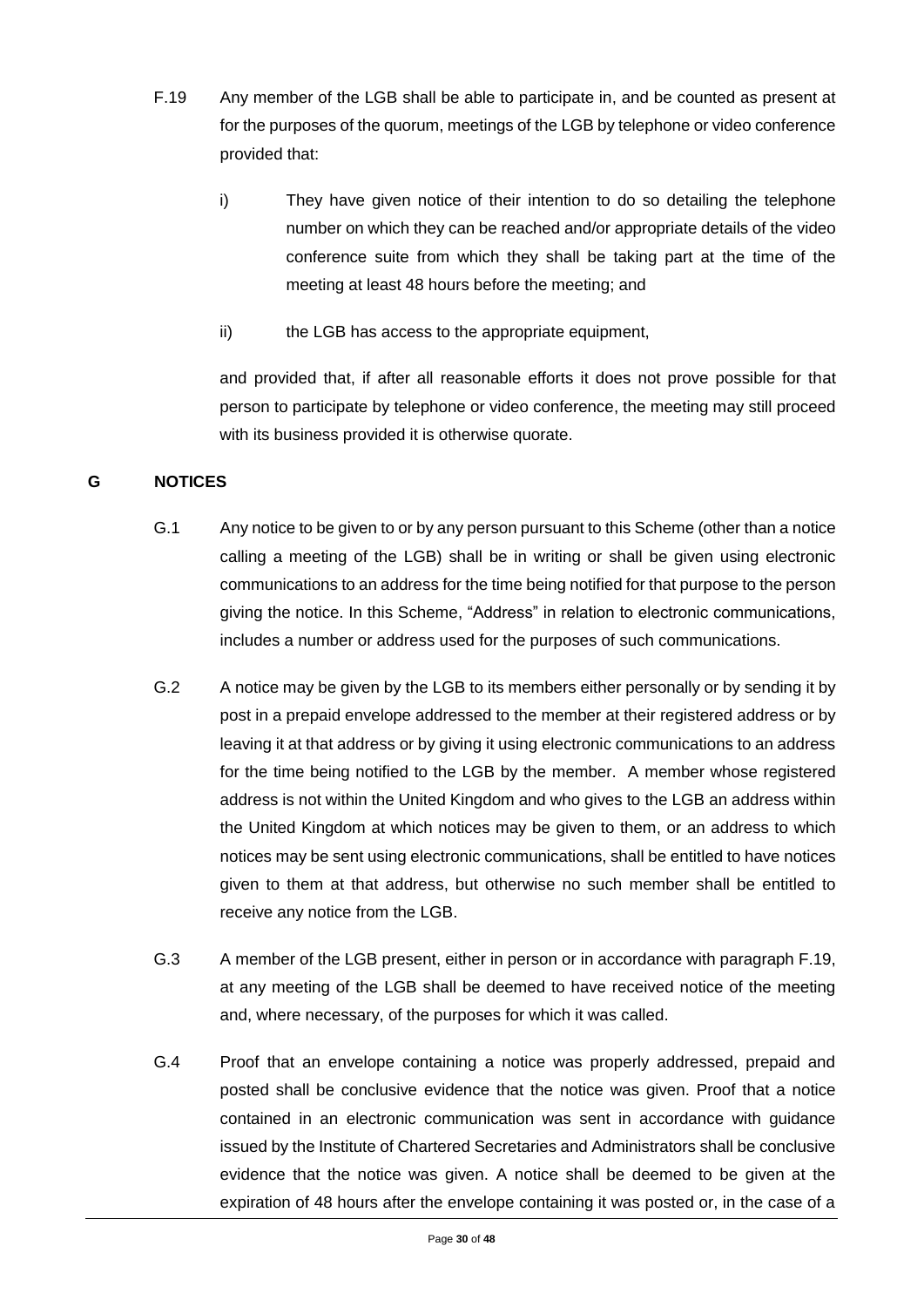notice contained in an electronic communication, at the expiration of 48 hours after the time it was sent.

#### **H INDEMNITY**

H.1 Subject to the provisions of the Companies Act 2006 every member of the LGB or other officer or auditor of the Company acting in relation to the Academies shall be indemnified out of the assets of the Company against any liability incurred by them in that capacity in defending any proceedings, whether civil or criminal, in which judgment is given in favour or in which they are acquitted or in connection with any application in which relief is granted to them by the court from liability for negligence, default, breach of duty or breach of trust in relation to the affairs of the Company.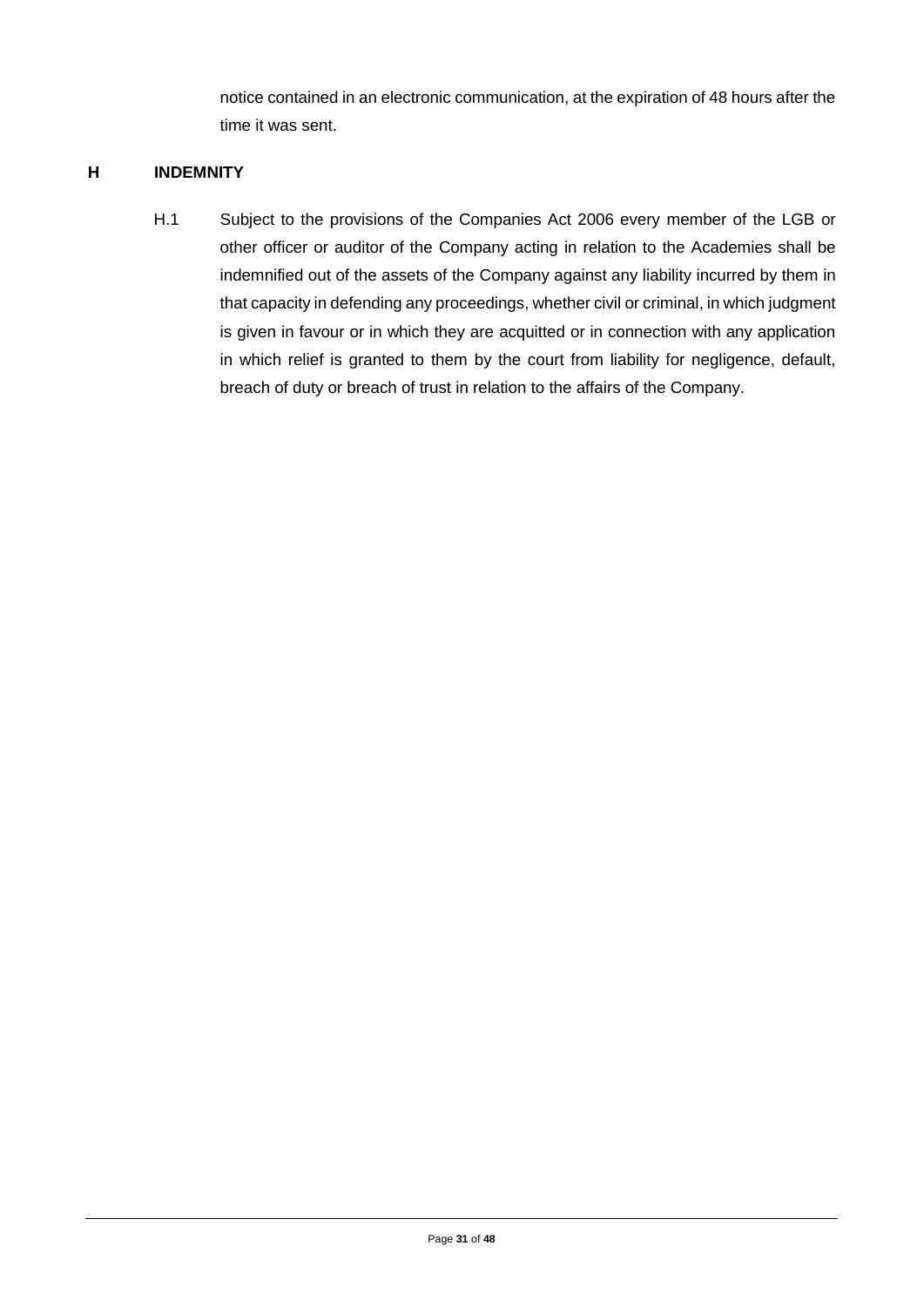# **APPENDIX TWO**

# **SCHEME OF DELEGATION CHECK LIST**

| <b>GOVERNANCE STRUCTURE</b> |                                                                                                                                                                                                                                                 |  |  |  |  |  |  |  |  |  |
|-----------------------------|-------------------------------------------------------------------------------------------------------------------------------------------------------------------------------------------------------------------------------------------------|--|--|--|--|--|--|--|--|--|
|                             | <b>Members</b>                                                                                                                                                                                                                                  |  |  |  |  |  |  |  |  |  |
|                             | <b>Board of Trustees</b>                                                                                                                                                                                                                        |  |  |  |  |  |  |  |  |  |
|                             | <b>Board</b><br><b>Local Governing</b><br><b>Trust Officers</b><br><b>Committees</b><br><b>Bodies</b>                                                                                                                                           |  |  |  |  |  |  |  |  |  |
|                             | It should be remembered that although decisions may be delegated, the LGB together with<br>the Trust as a whole remains responsible for any decision made under delegation.                                                                     |  |  |  |  |  |  |  |  |  |
|                             | This schedule will be reviewed at least annually and may be subject to more frequent review<br>where there is felt to be cause for concern.                                                                                                     |  |  |  |  |  |  |  |  |  |
|                             | Responsibilities in red text may be delegated differently based on the Trust risk rating process<br>or where the Trust has identified areas of concern. Specific areas which may trigger the<br>removal of a responsibility are shown overleaf. |  |  |  |  |  |  |  |  |  |
| <b>Accountable</b>          | The person/group who is ultimately accountable for the process or<br>task being completed appropriately; responsible person(s) are<br>accountable to this person/group.                                                                         |  |  |  |  |  |  |  |  |  |
| <b>Responsible</b>          | The person who actually carries out the process or task assignment;<br>responsible for getting the job done.                                                                                                                                    |  |  |  |  |  |  |  |  |  |
| <b>Consulted</b>            | People who are not directly involved with carrying out the task,<br>but who are consulted; may be a stakeholder or subject matter expert.                                                                                                       |  |  |  |  |  |  |  |  |  |
|                             | Where accountability or responsibility sits with the CEO, it may be delegated to central Trust<br>staff, reporting back via the CEO.                                                                                                            |  |  |  |  |  |  |  |  |  |
| <b>Abbreviations:</b>       |                                                                                                                                                                                                                                                 |  |  |  |  |  |  |  |  |  |
| <b>CEO</b>                  | <b>Chief Executive Officer</b>                                                                                                                                                                                                                  |  |  |  |  |  |  |  |  |  |
| <b>AID</b>                  | Academies Improvement Director                                                                                                                                                                                                                  |  |  |  |  |  |  |  |  |  |
| <b>FARC</b>                 | Finance, Audit and Resources Committee (St Benet's Board sub-committee)                                                                                                                                                                         |  |  |  |  |  |  |  |  |  |
| <b>LGB</b>                  | <b>Local Governing Body</b>                                                                                                                                                                                                                     |  |  |  |  |  |  |  |  |  |
| HТ                          | Headteacher/Principal                                                                                                                                                                                                                           |  |  |  |  |  |  |  |  |  |
| S&PC                        | Standards and Performance Committee (St Benet's Board sub-committee)                                                                                                                                                                            |  |  |  |  |  |  |  |  |  |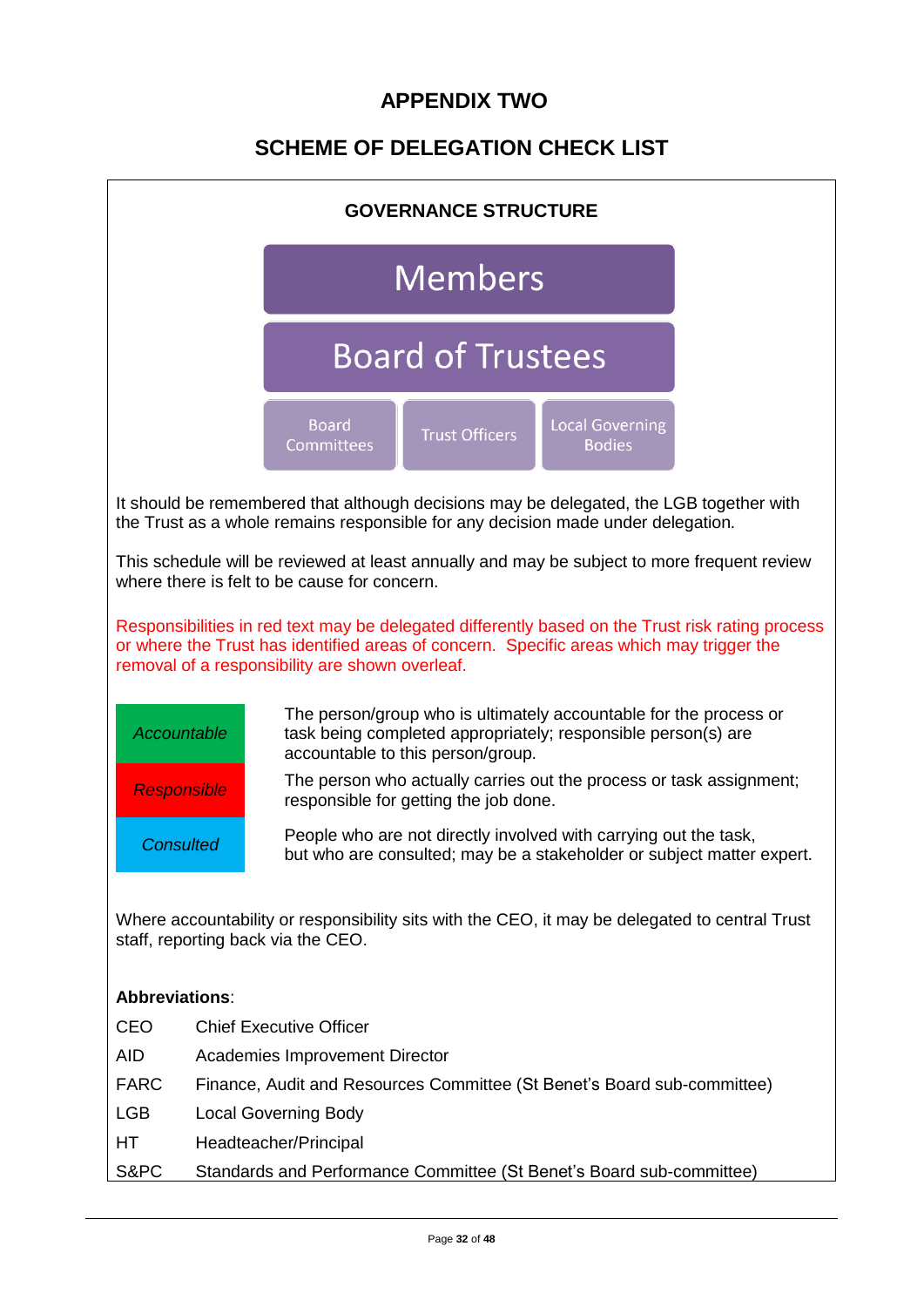| <b>Triggers for removal of responsibilities</b>                   |                                                                                                                                                                                         |  |  |  |  |  |  |  |
|-------------------------------------------------------------------|-----------------------------------------------------------------------------------------------------------------------------------------------------------------------------------------|--|--|--|--|--|--|--|
| Area of concern                                                   | <b>Evidence base</b>                                                                                                                                                                    |  |  |  |  |  |  |  |
| The current overall<br>effectiveness                              | An analysis of pupil outcomes using national data sets for<br>$\bullet$<br>the end of each key stage and the current assessment<br>information held for all year groups by each academy |  |  |  |  |  |  |  |
|                                                                   | An analysis of attendance and exclusion rates using<br>$\bullet$<br>national and academy data sets                                                                                      |  |  |  |  |  |  |  |
|                                                                   | The validation of each academy's monitoring evidence by<br>$\bullet$<br>academy improvement team                                                                                        |  |  |  |  |  |  |  |
|                                                                   | <b>Academy Effectiveness Reviews</b>                                                                                                                                                    |  |  |  |  |  |  |  |
|                                                                   | AIT records of visit                                                                                                                                                                    |  |  |  |  |  |  |  |
|                                                                   | External scrutiny and reporting, for example DFE adviser,<br>$\bullet$<br>Ofsted and other visit reports                                                                                |  |  |  |  |  |  |  |
| The capacity of leadership to<br>improve                          | Governance quality assurance<br>$\bullet$                                                                                                                                               |  |  |  |  |  |  |  |
|                                                                   | High governor vacancy rates<br>$\bullet$                                                                                                                                                |  |  |  |  |  |  |  |
|                                                                   | Website compliance checks                                                                                                                                                               |  |  |  |  |  |  |  |
|                                                                   | Quality of safeguarding<br>$\bullet$                                                                                                                                                    |  |  |  |  |  |  |  |
|                                                                   | Observations of teaching and scrutinies of work                                                                                                                                         |  |  |  |  |  |  |  |
|                                                                   | Pupil/parent voice and parental complaints                                                                                                                                              |  |  |  |  |  |  |  |
|                                                                   | Accuracy of assessment information and quality of analysis<br>to identify essential priorities                                                                                          |  |  |  |  |  |  |  |
|                                                                   | Quality of self-evaluation and improvement planning                                                                                                                                     |  |  |  |  |  |  |  |
| The number of years each<br>academy has been part of the<br>trust | Progress over time with account taken of the time<br>$\bullet$<br>remaining before inspection                                                                                           |  |  |  |  |  |  |  |
| Finance                                                           | Financial risk rating<br>$\bullet$                                                                                                                                                      |  |  |  |  |  |  |  |
| Staffing                                                          | Staff turbulence<br>$\bullet$                                                                                                                                                           |  |  |  |  |  |  |  |
|                                                                   | Interim Leadership<br>$\bullet$                                                                                                                                                         |  |  |  |  |  |  |  |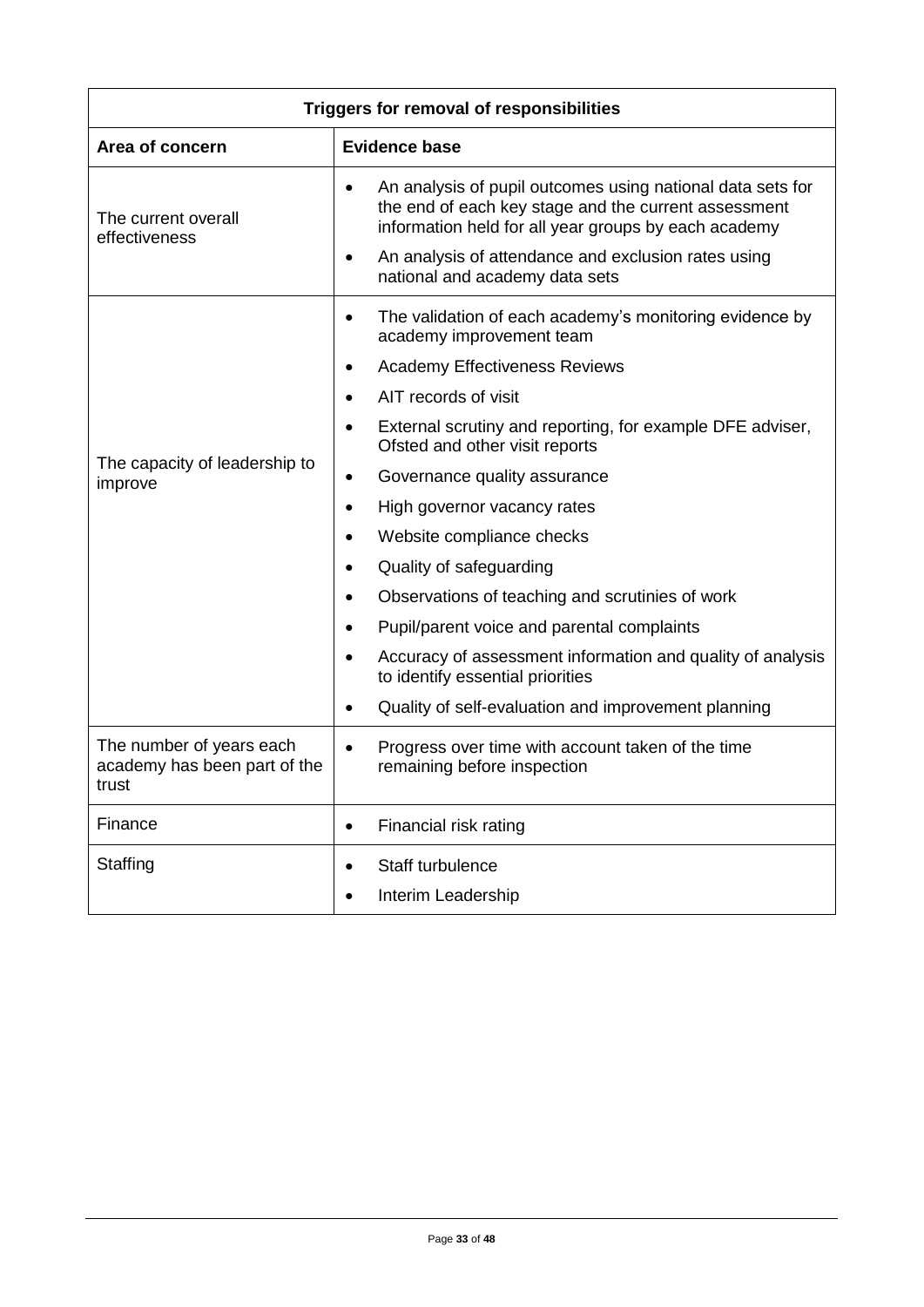| <b>No</b>      | Responsibility                                                                                                                                                                                                    | <b>Members</b> | <b>Trust</b><br><b>Board</b> | <b>CEO</b>   | <b>LGB</b>     | Headteacher | <b>Comments</b>        |  |  |  |
|----------------|-------------------------------------------------------------------------------------------------------------------------------------------------------------------------------------------------------------------|----------------|------------------------------|--------------|----------------|-------------|------------------------|--|--|--|
|                | <b>CENTRAL SERVICES</b>                                                                                                                                                                                           |                |                              |              |                |             |                        |  |  |  |
| $\mathbf{1}$   | To determine the scope of mandatory core services to be delivered by the<br>Company on behalf of its Academies                                                                                                    |                | $\mathsf{A}$                 | R            |                |             | <b>FARC</b>            |  |  |  |
| $\overline{2}$ | To identify those additional services to be procured on behalf of individual<br>academies                                                                                                                         |                | $\overline{A}$               | R            |                |             | <b>FARC</b>            |  |  |  |
| 3              | To ensure centrally procured services provide value for money                                                                                                                                                     |                | $\mathsf{A}$                 | $\mathsf{R}$ |                |             | <b>FARC</b>            |  |  |  |
|                | <b>FINANCE AND BUDGETS</b>                                                                                                                                                                                        |                |                              |              |                |             |                        |  |  |  |
| 4              | To develop and approve a Finance Policy                                                                                                                                                                           |                | $\overline{A}$               | $\mathsf{R}$ |                |             | <b>FARC</b>            |  |  |  |
| 5              | To determine the proportion of the overall Academy budget to be delegated to<br>individual Academies                                                                                                              |                | $\mathsf{A}$                 | $\mathsf{R}$ |                |             | <b>Trust Board</b>     |  |  |  |
| 6              | To develop the Academy budget and propose to the LGB and the Trust Financial<br>Controller                                                                                                                        |                |                              |              |                | A, R        | Resources<br>Committee |  |  |  |
| $\overline{7}$ | To propose the individual Academy budget plan to the Board by the date set by<br>the Trust. First formal budget plan to be submitted to the Trust by the end of May<br>through the Trust's budget software (BPS). |                |                              | R            | $\overline{A}$ |             | <b>Full LGB</b>        |  |  |  |
| 8              | To approve the formal budget plan each financial year                                                                                                                                                             |                | $\mathsf{A}$                 | $\mathsf{R}$ |                |             | <b>FARC</b>            |  |  |  |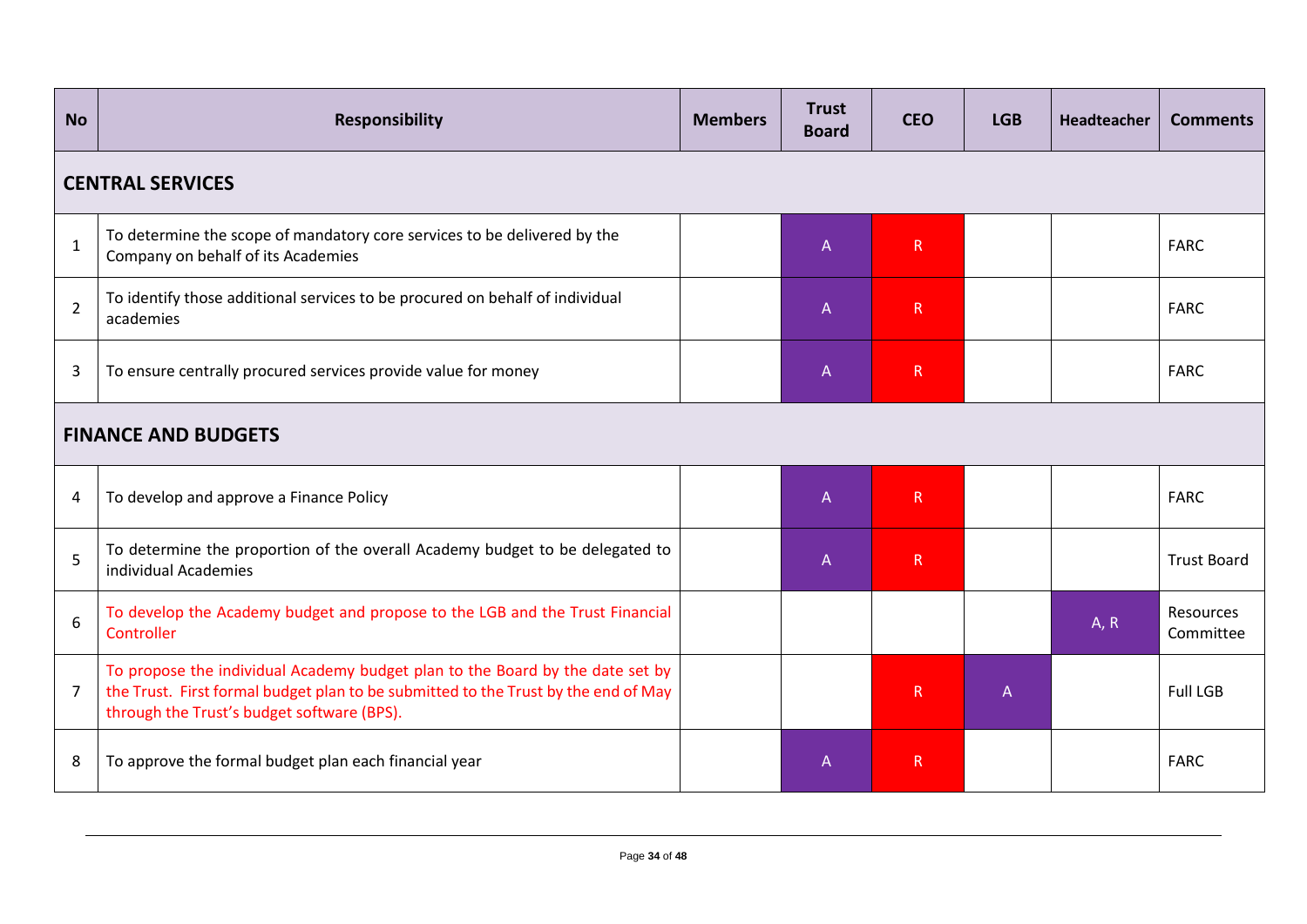| <b>No</b>        | <b>Responsibility</b>                                                                                                                                                                                                                                 | <b>Members</b> | <b>Trust</b><br><b>Board</b> | <b>CEO</b>   | <b>LGB</b> | Headteacher  | <b>Comments</b>        |
|------------------|-------------------------------------------------------------------------------------------------------------------------------------------------------------------------------------------------------------------------------------------------------|----------------|------------------------------|--------------|------------|--------------|------------------------|
| $\boldsymbol{9}$ | To monitor expenditure against budget on a regular basis                                                                                                                                                                                              |                |                              |              | A          | $\mathsf R$  | Resources<br>Committee |
| 10               | Within the limits of the Trust's Financial Policy, to take day to day management<br>decisions regarding virement between budget headings and report to the LGB<br>providing that the overall budget result is unchanged from that agreed by the Trust |                |                              |              |            | A, R         |                        |
| 11               | To propose to the Trust Financial Controller likely budget overspends where this<br>would produce a deficit and to seek approval from the Trust                                                                                                       |                |                              |              | A          | $\mathsf{R}$ | Resources<br>Committee |
| 12               | To establish financial decision levels and limits in accordance with section 6 of the<br>Scheme of Delegation and the Trust Finance Policy                                                                                                            |                | $\mathsf{A}$                 | R            |            |              | <b>FARC</b>            |
| 13               | To establish a charging and remissions policy (see also 48)                                                                                                                                                                                           |                | $\mathsf{A}$                 | R            |            |              | <b>FARC</b>            |
| 14               | To appoint the Accounting Officer                                                                                                                                                                                                                     |                | $\mathsf{A}$                 | R            |            |              | <b>Trust Board</b>     |
| 15               | To manage the miscellaneous financial expenditure outside of the agreed budget                                                                                                                                                                        |                |                              |              |            | A, R         |                        |
| 16               | To enter into contracts of less than one year up to the limits of delegation and<br>within an agreed budget                                                                                                                                           |                |                              |              | A          | $\mathsf{R}$ | Resources<br>Committee |
| 17               | To enter into contracts of more than one year up to the limits of delegation and<br>within an agreed budget.                                                                                                                                          |                | $\mathsf{A}$                 | $\mathsf{R}$ |            |              | FARC / COO             |
| 18               | To receive annual accounts (statutory financial reporting)                                                                                                                                                                                            | A              | $\mathsf{R}$                 | $\mathsf{R}$ |            |              |                        |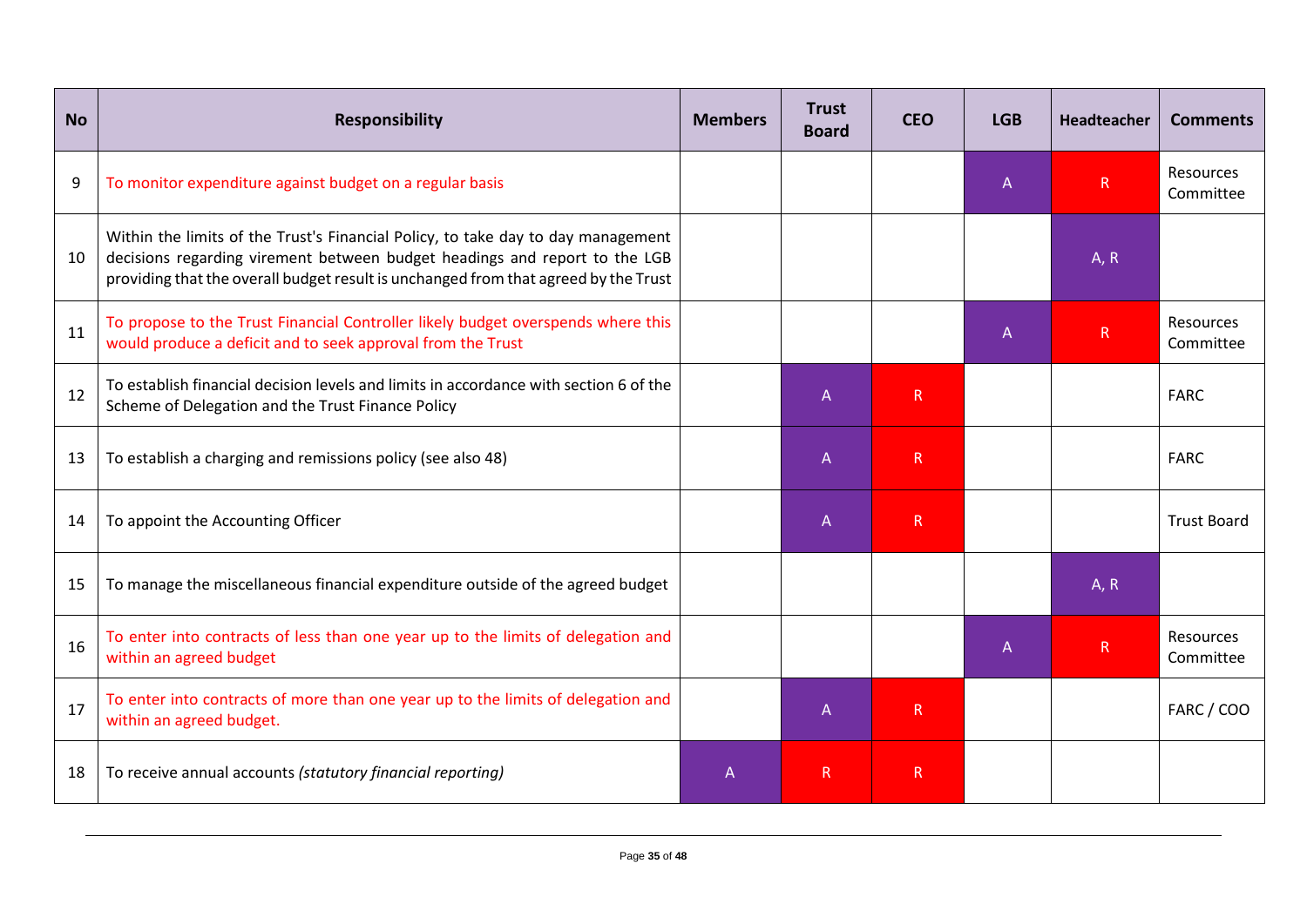| <b>No</b>       | <b>Responsibility</b>                                                                                       | <b>Members</b> | <b>Trust</b><br><b>Board</b> | <b>CEO</b>   | <b>LGB</b>   | Headteacher  | <b>Comments</b>         |  |  |
|-----------------|-------------------------------------------------------------------------------------------------------------|----------------|------------------------------|--------------|--------------|--------------|-------------------------|--|--|
| <b>STAFFING</b> |                                                                                                             |                |                              |              |              |              |                         |  |  |
| 19              | To appoint the Chief Executive Officer                                                                      |                | A, R                         |              |              |              | <b>Trust Board</b>      |  |  |
| 20              | To appoint the Trust senior team                                                                            |                | A, R                         | R            |              |              | <b>Trust Board</b>      |  |  |
| 21              | To make Headteacher appointments (selection panel) in accordance with 6.5.1 of<br>the Scheme of Delegation. |                | $\mathsf{A}$                 | R            | $\mathsf{C}$ |              | <b>Trust Board</b>      |  |  |
| 22              | To make Deputy appointments (selection panel)                                                               |                |                              | $\mathsf{C}$ | $\mathsf{A}$ | R            | <b>Full LGB</b>         |  |  |
| 23              | To appoint other teachers                                                                                   |                |                              |              | $\mathsf{A}$ | R            | Panel                   |  |  |
| 24              | To appoint non-teaching staff                                                                               |                |                              |              | $\mathsf{A}$ | R            | Panel                   |  |  |
| 25              | To agree a pay policy and other HR policies and procedures                                                  |                | $\overline{A}$               | R            |              |              | FARC (inc<br>Personnel) |  |  |
| 26              | To implement the Pay Policy and procedures in line with agreed budget                                       |                |                              |              |              | A, R         |                         |  |  |
| 27              | To approve pay discretions in accordance with the agreed Pay Policy                                         |                |                              |              | $\mathsf{A}$ | $\mathsf{R}$ | Resources<br>Committee  |  |  |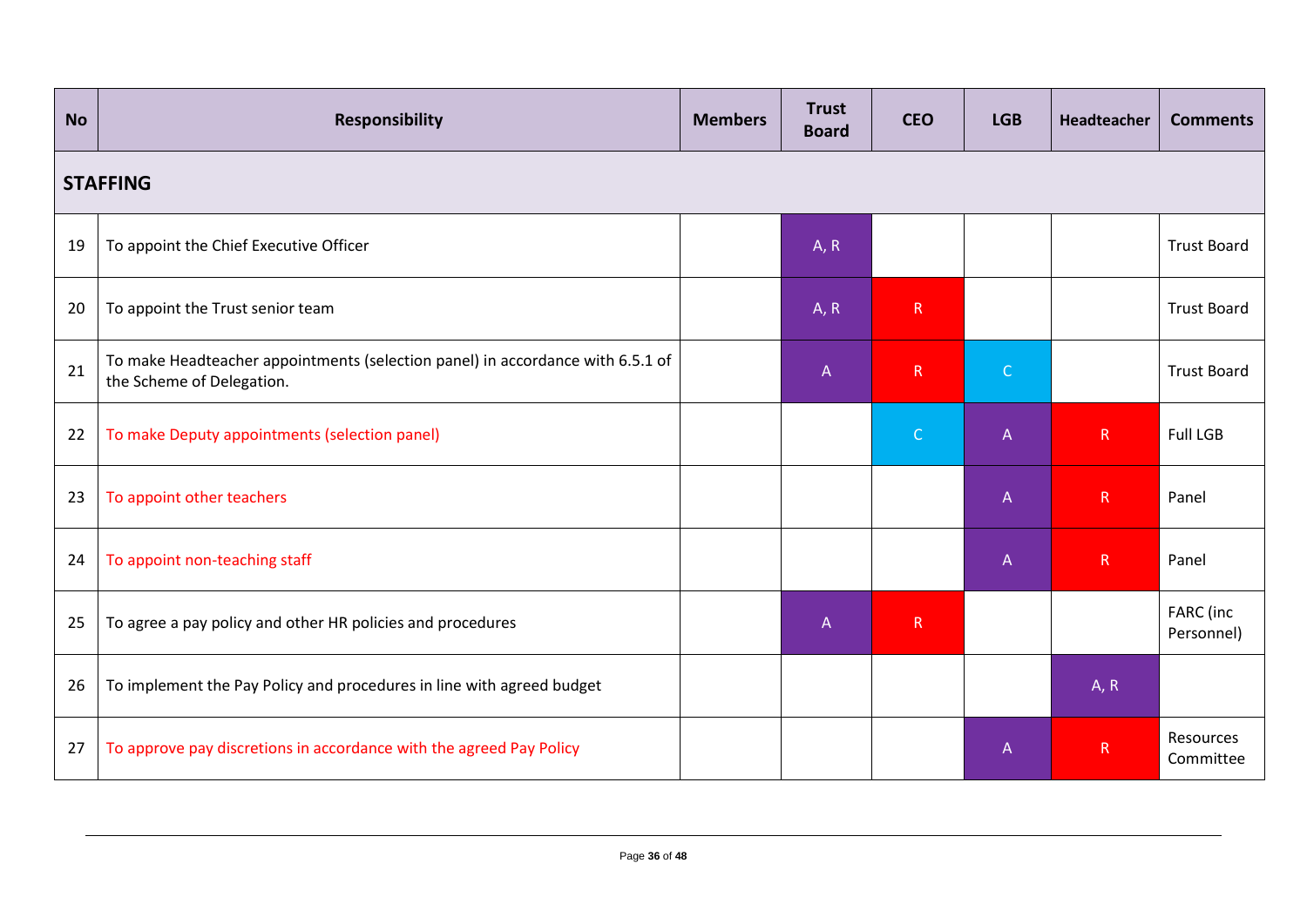| <b>No</b> | Responsibility                                                                                                              | <b>Members</b> | <b>Trust</b><br><b>Board</b> | <b>CEO</b>   | <b>LGB</b>   | Headteacher | <b>Comments</b>         |
|-----------|-----------------------------------------------------------------------------------------------------------------------------|----------------|------------------------------|--------------|--------------|-------------|-------------------------|
| 28        | To manage day to day decisions on staff pay and hours to ensure effective<br>operation of the Academy within agreed budget. |                |                              |              |              | A, R        |                         |
| 29        | To establish disciplinary/capability procedures                                                                             |                | $\overline{A}$               | R            |              |             | FARC (inc<br>Personnel) |
| 30        | To dismiss Headteacher                                                                                                      |                | $\overline{A}$               | R            |              |             | <b>Trust Board</b>      |
| 31        | To dismiss other staff                                                                                                      |                |                              |              |              | A, R        |                         |
| 32        | To suspend Headteacher                                                                                                      |                | $\mathsf{A}$                 | $\mathsf{R}$ |              |             | <b>Trust Board</b>      |
| 33        | To suspend other Staff                                                                                                      |                |                              |              |              | A, R        |                         |
| 34        | To end suspension (Headteacher)                                                                                             |                | $\mathsf A$                  | ${\sf R}$    |              |             | <b>Trust Board</b>      |
| 35        | To end Suspension (other Staff)                                                                                             |                |                              |              |              | A, R        |                         |
| 36        | To determine Staff complement within agreed budget                                                                          |                |                              |              | $\mathsf{A}$ | R           | Resources<br>Committee  |
| 37        | To approve dismissal payments / early retirement / settlement agreements                                                    |                | $\overline{A}$               | R            |              |             | FARC (inc<br>Personnel) |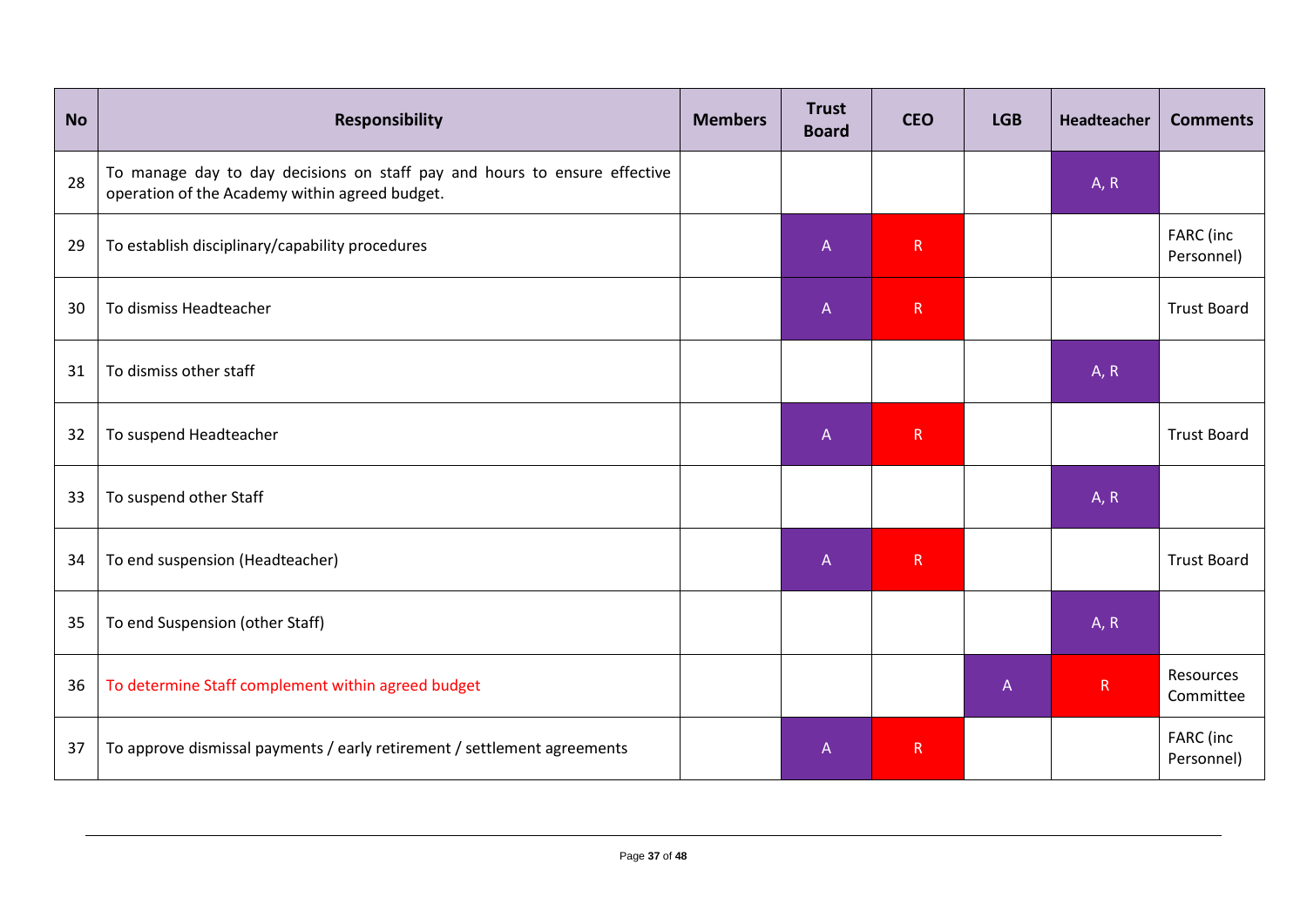| <b>No</b> | <b>Responsibility</b>                                                                                         | <b>Members</b> | <b>Trust</b><br><b>Board</b> | <b>CEO</b>  | <b>LGB</b>   | Headteacher  | <b>Comments</b>                        |  |  |  |
|-----------|---------------------------------------------------------------------------------------------------------------|----------------|------------------------------|-------------|--------------|--------------|----------------------------------------|--|--|--|
|           | <b>CURRICULUM</b>                                                                                             |                |                              |             |              |              |                                        |  |  |  |
| 38        | To develop and review the curriculum and planning policy                                                      |                |                              |             | $\mathsf A$  | $\mathsf{R}$ | Standards &<br>Curriculum<br>Committee |  |  |  |
| 39        | To implement curriculum and planning policy                                                                   |                |                              |             |              | A, R         |                                        |  |  |  |
| 40        | To be responsible and accountable for standards of teaching                                                   |                |                              |             |              | A, R         |                                        |  |  |  |
| 41        | To hold the Headteacher to account for standards of teaching                                                  |                |                              | R           | $\mathsf{A}$ |              | <b>Full LGB</b>                        |  |  |  |
| 42        | To be responsible and accountable for individual child's education                                            |                |                              |             |              | A, R         |                                        |  |  |  |
| 43        | To hold the Headteacher to account for individual child's education                                           |                |                              | R           | $\mathsf{A}$ |              | <b>Full LGB</b>                        |  |  |  |
| 44        | To develop and keep up to date a written policy regarding the provision of<br>relationships and sex education |                | $\overline{A}$               | $\mathsf R$ |              |              | <b>Trust Board</b>                     |  |  |  |
| 45        | To develop a Religious Education Policy                                                                       |                | $\mathsf{A}$                 | R           |              |              | <b>Trust Board</b>                     |  |  |  |
| 46        | To ensure provision of Religious Education in line with the Trust's Religious<br>Education policy.            |                |                              |             | $\mathsf{A}$ | $\mathsf R$  | Ethos &<br>Community<br>Committee      |  |  |  |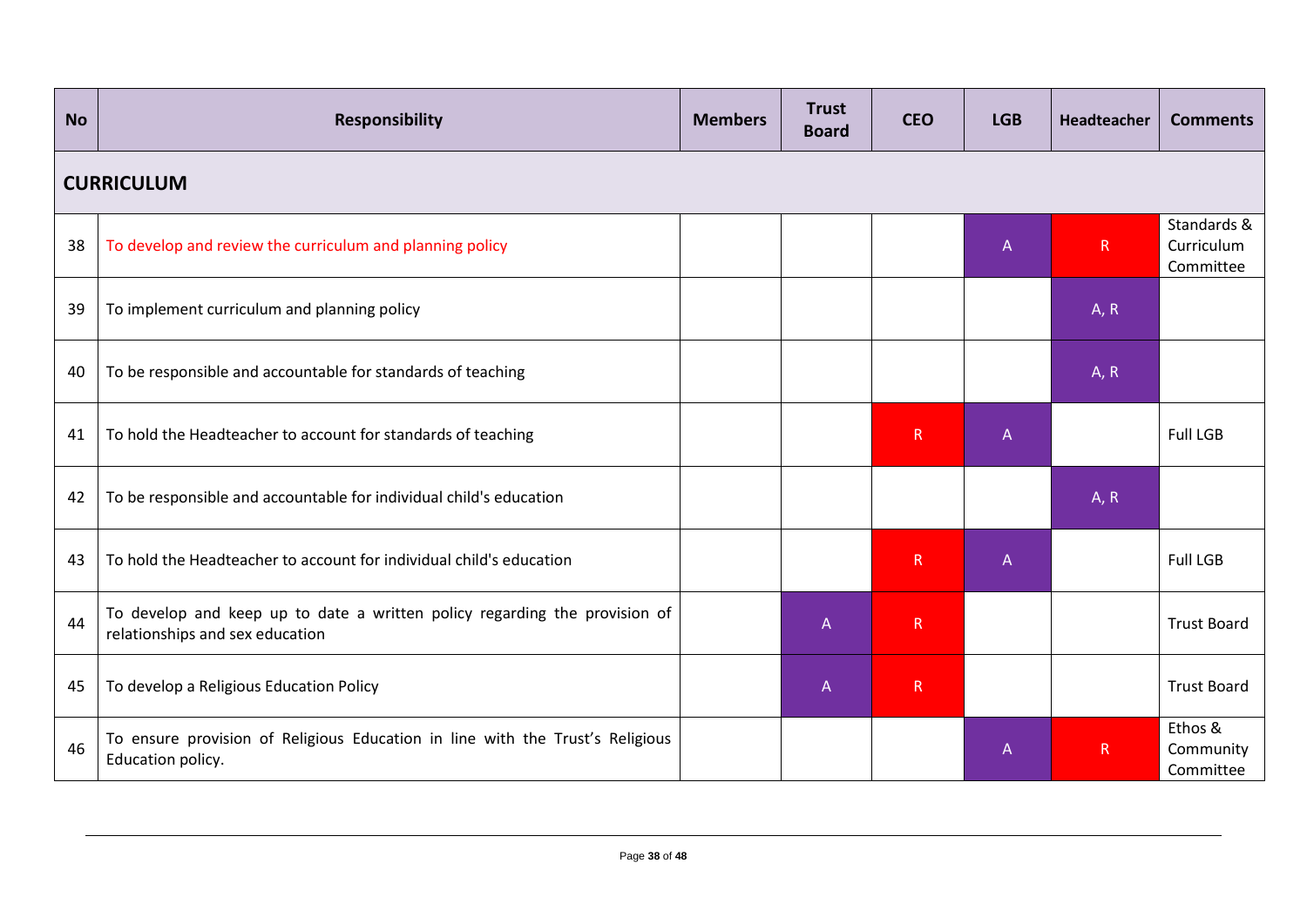| <b>No</b> | <b>Responsibility</b>                                                                                 | <b>Members</b> | <b>Trust</b><br><b>Board</b> | <b>CEO</b>   | <b>LGB</b>   | Headteacher  | <b>Comments</b>         |
|-----------|-------------------------------------------------------------------------------------------------------|----------------|------------------------------|--------------|--------------|--------------|-------------------------|
| 47        | To ensure compliance with the Prevent Duty                                                            |                |                              |              | $\mathsf{A}$ | R            | <b>Full LGB</b>         |
| 48        | To implement the Trust's Charges and Remissions Policy for activities at the<br>Academy (see also 13) |                |                              |              | $\mathsf{A}$ | $\mathsf{R}$ | Resources<br>Committee  |
|           | <b>PERFORMANCE MANAGEMENT</b>                                                                         |                |                              |              |              |              |                         |
| 49        | To develop a performance management policy                                                            |                | $\overline{A}$               | R            |              |              | FARC (inc<br>Personnel) |
| 50        | To implement the performance management policy excluding the Headteacher                              |                |                              |              |              | A, R         |                         |
| 51        | To lead and implement the Headteacher's performance management                                        |                | $\mathsf{A}$                 | $\mathsf{R}$ |              |              | FARC (inc<br>Personnel) |
| 52        | To review annually the performance management policy                                                  |                | $\overline{A}$               | R            |              |              | FARC (inc<br>Personnel) |
|           | <b>STANDARDS AND BEHAVIOUR</b>                                                                        |                |                              |              |              |              |                         |
| 53        | To propose targets for pupil achievement                                                              |                |                              |              |              | A, R         |                         |
| 54        | To approve targets for pupil achievement                                                              |                | $\overline{A}$               | R            |              |              | <b>SPC</b>              |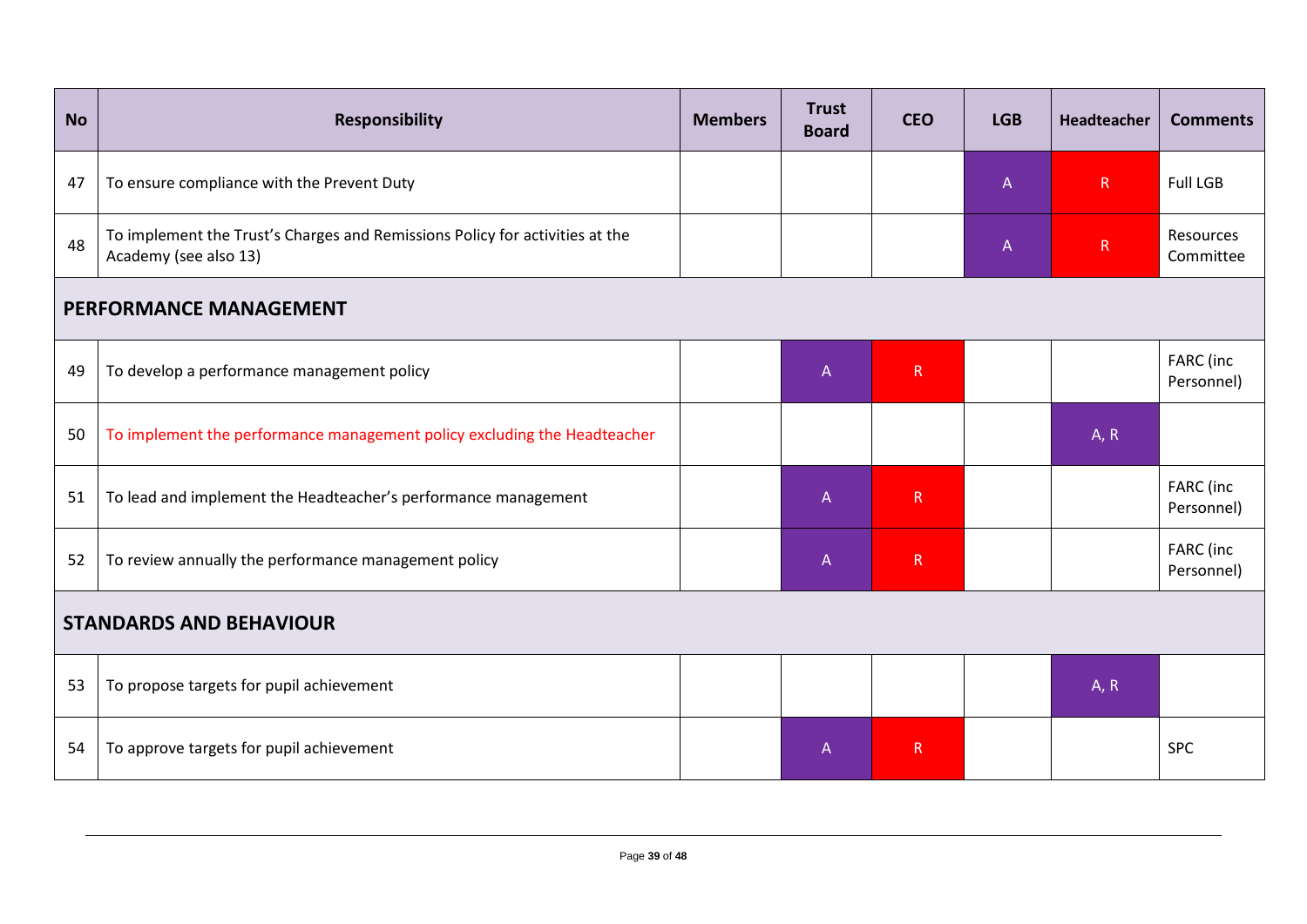| <b>No</b> | Responsibility                                                                                                                                               | <b>Members</b> | <b>Trust</b><br><b>Board</b> | <b>CEO</b>  | <b>LGB</b>     | Headteacher  | <b>Comments</b>                        |
|-----------|--------------------------------------------------------------------------------------------------------------------------------------------------------------|----------------|------------------------------|-------------|----------------|--------------|----------------------------------------|
| 55        | To be responsible and accountable for pupil outcomes                                                                                                         |                |                              |             |                | A, R         |                                        |
| 56        | To hold the Headteacher to account for pupil outcomes                                                                                                        |                | $\mathsf{A}$                 |             | $\mathsf{A}$   | $\mathsf{R}$ | SPC and Full<br><b>LGB</b>             |
| 57        | To develop and approve the Behaviour Policy                                                                                                                  |                |                              |             | $\mathsf{A}$   | R            | Standards &<br>Curriculum<br>Committee |
| 58        | To implement the Behaviour Policy                                                                                                                            |                |                              |             |                | A, R         |                                        |
| 59        | To appoint the members of the panel to review whether to uphold an exclusion or<br>direct the reinstatement of a pupil (immediately or on a particular date) |                |                              | $\mathsf R$ | $\mathsf{A}$   |              | <b>Full LGB</b>                        |
|           | <b>ADMISSIONS</b>                                                                                                                                            |                |                              |             |                |              |                                        |
| 60        | To develop and approve an Admissions Policy                                                                                                                  |                | $\overline{A}$               | R           |                |              | <b>Trust Board</b>                     |
| 61        | To consult before setting an admissions policy                                                                                                               |                |                              |             | $\overline{A}$ | R            | <b>Full LGB</b>                        |
| 62        | To consider Admissions application decisions and appeals                                                                                                     |                |                              |             | $\mathsf{A}$   | $\mathsf{R}$ | Panel                                  |
| 63        | To appeal against LA directions to admit pupil(s)                                                                                                            |                |                              |             | $\mathsf{A}$   | $\mathsf{R}$ | <b>Full LGB</b>                        |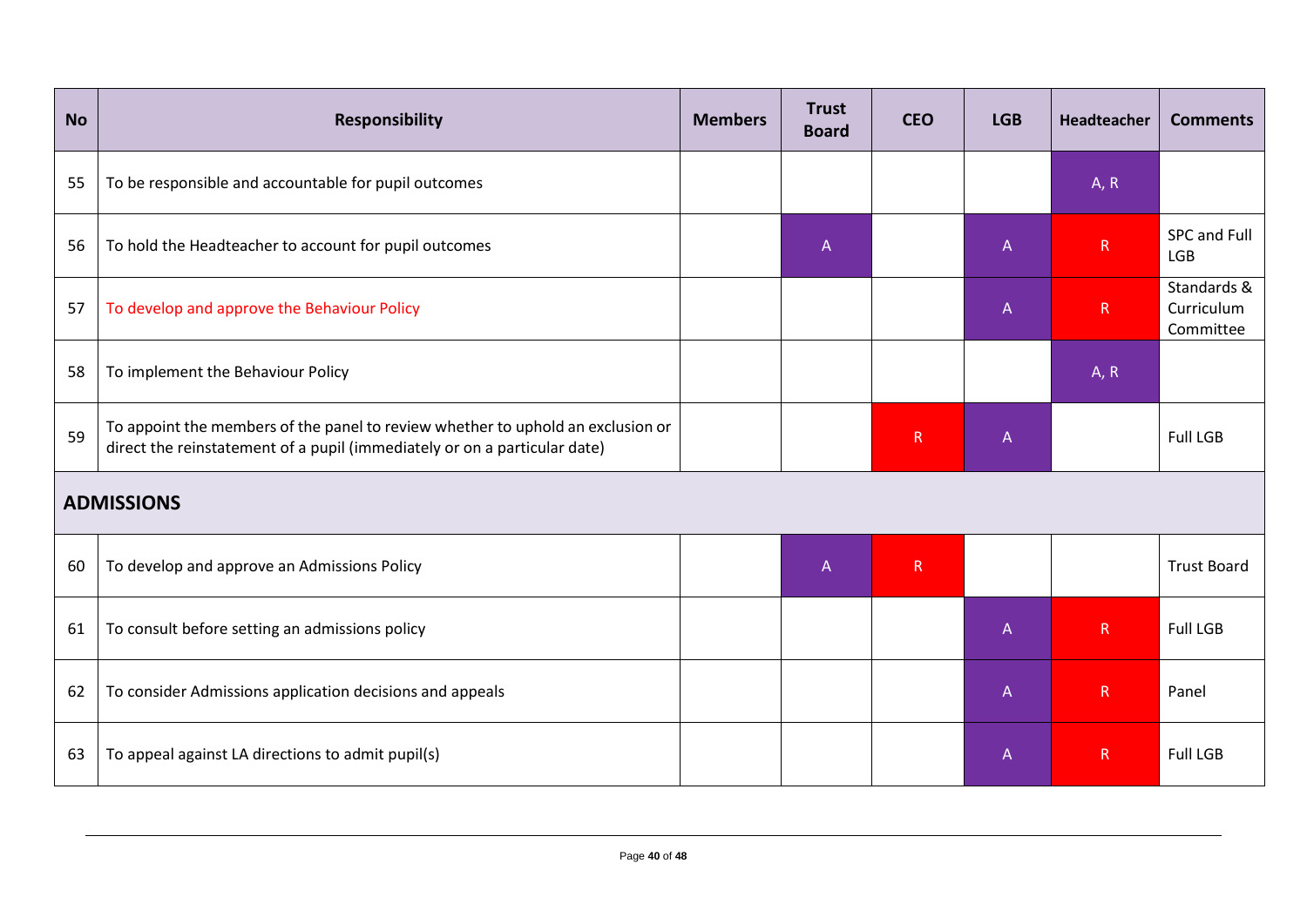| <b>No</b>                 | <b>Responsibility</b>                                                                                                          | <b>Members</b> | <b>Trust</b><br><b>Board</b> | <b>CEO</b>  | <b>LGB</b>   | Headteacher  | <b>Comments</b>                   |
|---------------------------|--------------------------------------------------------------------------------------------------------------------------------|----------------|------------------------------|-------------|--------------|--------------|-----------------------------------|
| <b>COLLECTIVE WORSHIP</b> |                                                                                                                                |                |                              |             |              |              |                                   |
| 64                        | To develop and approve a Collective Worship Policy                                                                             |                | $\mathsf{A}$                 | R           |              |              | <b>Trust Board</b>                |
| 65                        | To ensure that all pupils take part in a daily act of collective worship                                                       |                |                              |             | $\mathsf{A}$ | $\mathsf{R}$ | Ethos &<br>Community<br>Committee |
|                           | <b>PREMISES AND INSURANCE</b>                                                                                                  |                |                              |             |              |              |                                   |
| 66                        | To review arrangements for buildings insurance and employers' and personal<br>liability (currently through the EFA RPA scheme) |                | $\mathsf{A}$                 | $\mathsf R$ |              |              | <b>FARC</b>                       |
| 67                        | To review arrangements for Vehicle, Equipment, Sickness and Maternity Cover and<br>any other insurance not included in RPA     |                |                              |             | $\mathsf{A}$ | $\mathsf{R}$ | <b>Resources</b><br>Committee     |
| 68                        | To develop and update academy premises development plan                                                                        |                |                              |             | $\mathsf{A}$ | $\mathsf{R}$ | Resources<br>Committee            |
| 69                        | To maintain site and buildings, in line with maintenance and premises<br>development plans                                     |                |                              |             |              | A, R         |                                   |
| 70                        | To develop properly funded maintenance plan                                                                                    |                |                              |             | $\mathsf{A}$ | R            | Resources<br>Committee            |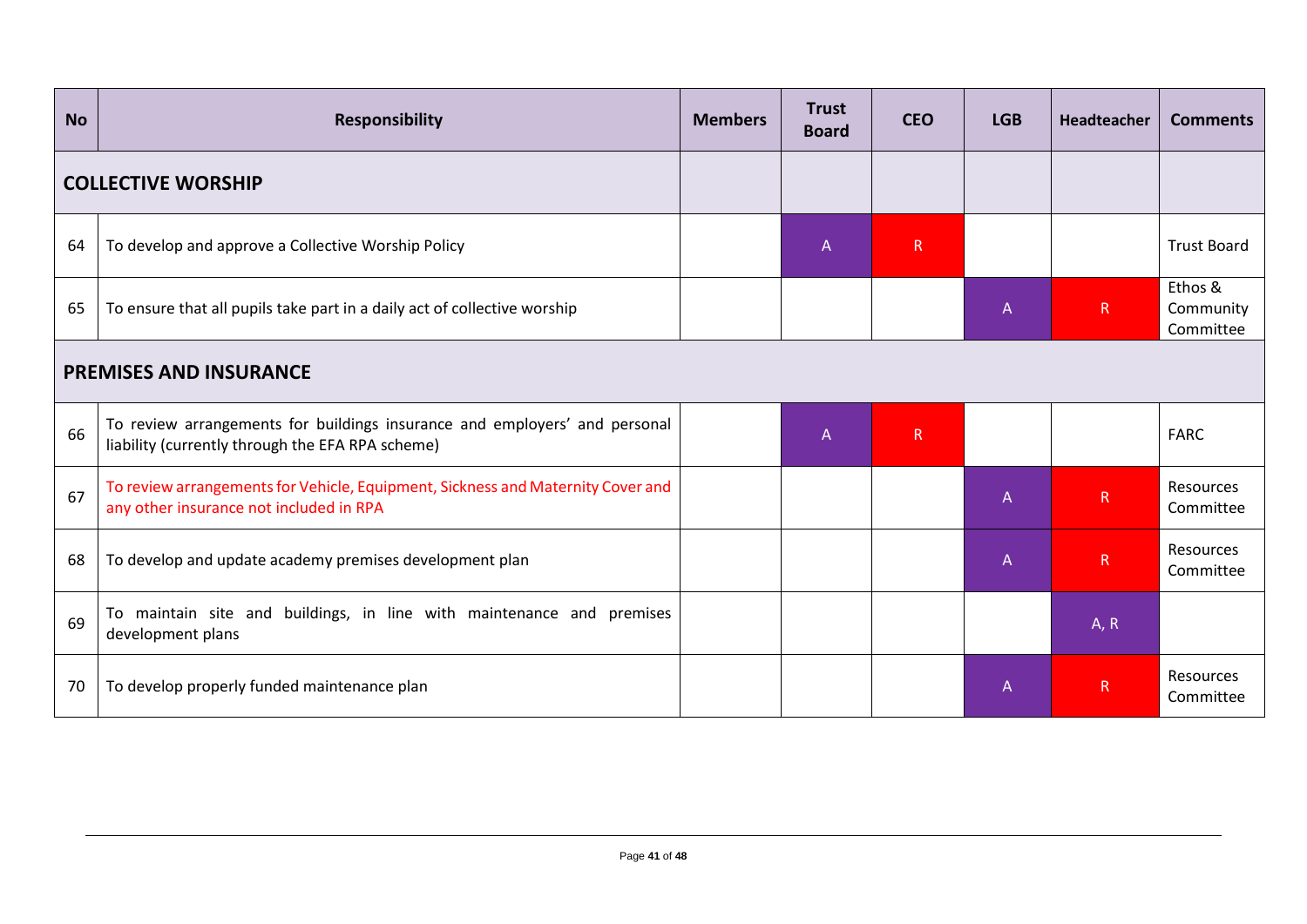| <b>No</b> | <b>Responsibility</b>                                                                    | <b>Members</b> | <b>Trust</b><br><b>Board</b> | <b>CEO</b> | <b>LGB</b>   | Headteacher  | <b>Comments</b>        |  |  |
|-----------|------------------------------------------------------------------------------------------|----------------|------------------------------|------------|--------------|--------------|------------------------|--|--|
|           | <b>HEALTH AND SAFETY</b>                                                                 |                |                              |            |              |              |                        |  |  |
| 71        | To develop and approve a Health & Safety Policy framework.                               |                | $\overline{A}$               | R          |              |              | <b>FARC</b>            |  |  |
| 72        | To develop and implement a health and safety policy in line with the policy<br>framework |                |                              |            | $\mathsf{A}$ | $\mathsf{R}$ | <b>Full LGB</b>        |  |  |
| 73        | To ensure that health and safety regulations are followed                                |                |                              |            | $\mathsf{A}$ | $\mathsf{R}$ | Resources<br>Committee |  |  |
|           | <b>SCHOOL ORGANISATION</b>                                                               |                |                              |            |              |              |                        |  |  |
| 74        | To publish proposals to change category of school                                        |                | $\overline{A}$               | R          |              |              | <b>Trust Board</b>     |  |  |
| 75        | To approve changes to the times of the school day                                        |                | $\boldsymbol{\mathsf{A}}$    | R          |              |              | <b>Trust Board</b>     |  |  |
| 76        | To set the times of school sessions and extended activities                              |                |                              |            | $\mathsf{A}$ | $\mathsf{R}$ | <b>Full LGB</b>        |  |  |
| 77        | To approve the dates of school terms, holidays and Trust-wide CPD days                   |                | $\overline{A}$               | R          |              |              | <b>Trust Board</b>     |  |  |
| 78        | To ensure that the school meets for 380 sessions in a school year                        |                |                              |            | $\mathsf{A}$ | $\mathsf{R}$ | <b>Full LGB</b>        |  |  |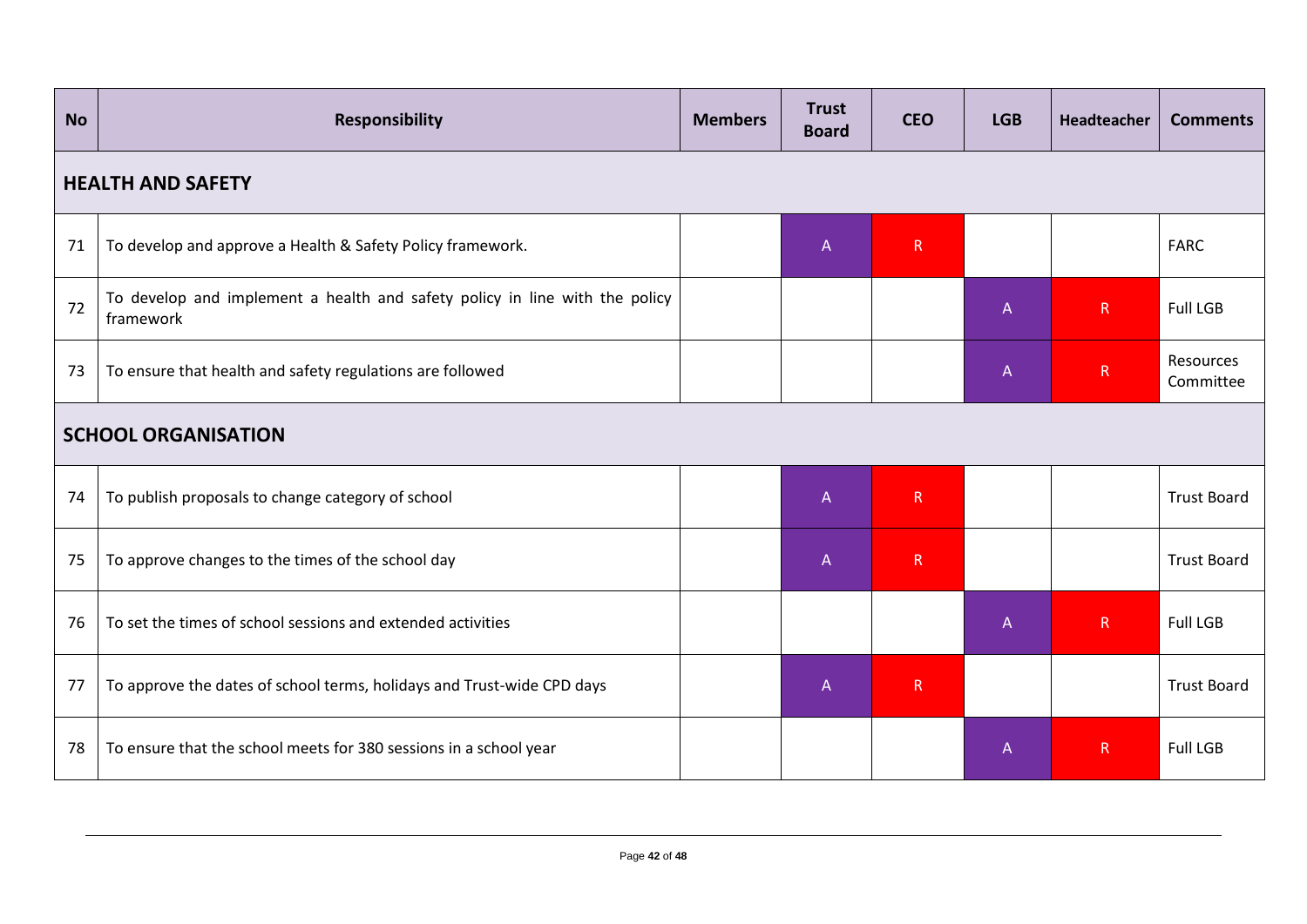| <b>No</b> | <b>Responsibility</b>                                                                                                                                | <b>Members</b> | <b>Trust</b><br><b>Board</b> | <b>CEO</b>   | <b>LGB</b> | Headteacher  | <b>Comments</b>                                           |  |
|-----------|------------------------------------------------------------------------------------------------------------------------------------------------------|----------------|------------------------------|--------------|------------|--------------|-----------------------------------------------------------|--|
|           | <b>INFORMATION FOR PARENTS</b>                                                                                                                       |                |                              |              |            |              |                                                           |  |
| 79        | To ensure that information for prospective and existing parents is available online,<br>or paper-based if required                                   |                |                              |              |            | A, R         |                                                           |  |
| 80        | To ensure provision of free school meals to those pupils meeting the criteria                                                                        |                |                              |              |            | A, R         |                                                           |  |
| 81        | To ensure statutory information regarding SEND (including annual SEN<br>Information Report) is published on the academy website                      |                |                              |              | A          | $\mathsf{R}$ | Standards &<br>Curriculum<br>Committee                    |  |
|           | <b>GOVERNANCE</b>                                                                                                                                    |                |                              |              |            |              |                                                           |  |
| 82        | To draw up governing structures and documents and any amendments thereafter                                                                          |                | $\overline{A}$               | $\mathsf{R}$ |            |              | <b>Trust Board</b>                                        |  |
| 83        | To recommend appointment and removal of the Chair of the LGB                                                                                         |                |                              | R            | A          |              | <b>Full LGB</b>                                           |  |
| 84        | To approve appointment and removal of the chair of the LGB                                                                                           |                | $\overline{A}$               | $\mathsf{R}$ |            |              | Committee<br>Chairs and<br>Chair of<br><b>Trust Board</b> |  |
| 85        | To approve appointment and dismissal of the clerk to the LGB                                                                                         |                | $\overline{A}$               | $\mathsf R$  |            |              | Committee<br>Chairs and<br>Chair of<br><b>Trust Board</b> |  |
| 86        | To hold a full LGB meeting in line with the Trust's Governance Framework or a<br>meeting of the temporary governing body as often as may be required |                |                              |              | A, R       |              | <b>Full LGB</b>                                           |  |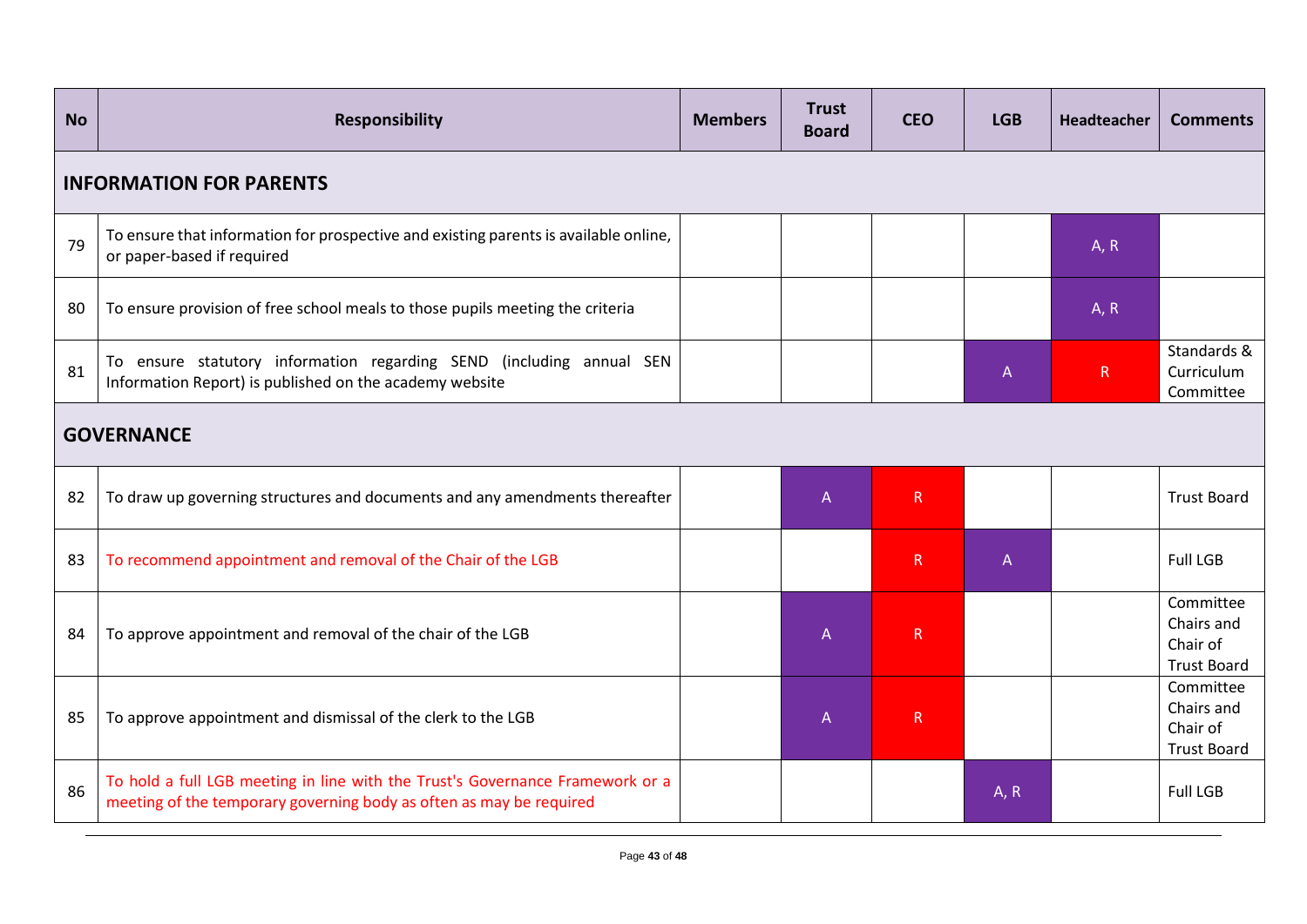| <b>No</b> | <b>Responsibility</b>                                                                                                                                                       | <b>Members</b> | <b>Trust</b><br><b>Board</b> | <b>CEO</b> | <b>LGB</b>   | Headteacher | <b>Comments</b>                                           |
|-----------|-----------------------------------------------------------------------------------------------------------------------------------------------------------------------------|----------------|------------------------------|------------|--------------|-------------|-----------------------------------------------------------|
| 87        | To appoint members of the LGB and remove members of the LGB in line with<br>section 5.5 of the Scheme of Delegation                                                         |                | A                            | R          |              |             | Committee<br>Chairs and<br>Chair of<br><b>Trust Board</b> |
| 88        | To set up a Register of LGB Governors' Pecuniary and Personal Interests                                                                                                     |                |                              |            | A, R         |             | <b>Full LGB</b>                                           |
| 89        | To approve and set up a Governors/Trustees' Allowances Scheme                                                                                                               |                | $\mathsf{A}$                 | R          |              |             | <b>Trust Board</b>                                        |
| 90        | To appoint a "responsible person"/link governor to discharge duties in respect of<br>Safeguarding, SEND, LAC, Pupil Premium, Health & Safety, Academy Website<br>Compliance |                |                              |            | A, R         |             | <b>Full LGB</b>                                           |
| 91        | To ensure proper election processes are followed for staff and parent<br>representatives on the LGB                                                                         |                |                              |            | A, R         |             | <b>Full LGB</b>                                           |
| 92        | To regulate the LGB procedures (where not set out in law)                                                                                                                   |                | $\mathsf{A}$                 | R.         |              |             | <b>Trust Board</b>                                        |
| 93        | To determine the development needs of governors and put in place an appropriate<br>programme based upon a skills audit                                                      |                |                              |            | A, R         |             | <b>Full LGB</b>                                           |
| 94        | To approve the formation of federated governing bodies under executive<br>headship                                                                                          |                | $\overline{A}$               | R          | $\mathsf{C}$ |             | <b>Trust Board</b>                                        |
| 95        | To agree proposed amendments to the Articles of Association                                                                                                                 | $\mathsf{C}$   | $\overline{A}$               | R          |              |             | <b>Trust Board</b>                                        |
| 96        | To approve amended Articles of Association, once consent has been obtained<br>from ESFA/DfE (and Charity Commission, if required)                                           | $\overline{A}$ | $\mathsf{R}$                 | R          |              |             | <b>Members</b>                                            |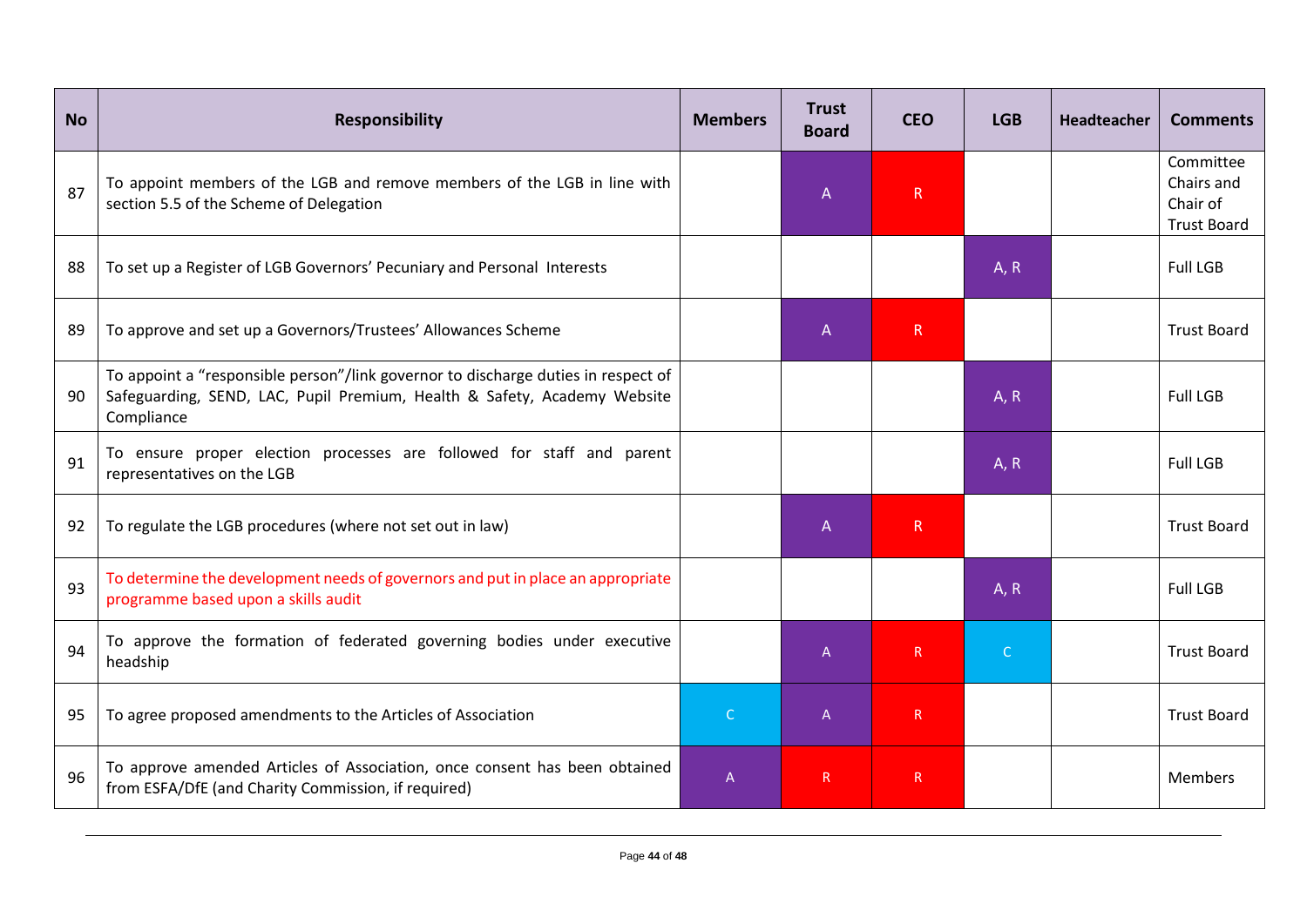| <b>No</b> | <b>Responsibility</b>                                                                                                                                                                        | <b>Members</b>        | <b>Trust</b><br><b>Board</b>         | <b>CEO</b> | <b>LGB</b>                   | Headteacher               | <b>Comments</b>                        |  |
|-----------|----------------------------------------------------------------------------------------------------------------------------------------------------------------------------------------------|-----------------------|--------------------------------------|------------|------------------------------|---------------------------|----------------------------------------|--|
| 97        | To make changes to Funding Agreement or name of Company                                                                                                                                      | A                     | R                                    | ${\sf R}$  |                              |                           | <b>Members</b>                         |  |
| 98        | To ensure clear structures and systems are in place to manage public funds in<br>line with the Nolan Principles and to protect the reputation of the Trust and<br>academies within the Trust | A - at Trust<br>level | A - Trust<br>and<br>academy<br>level | R          | $R - at$<br>academy<br>level | $R - at$<br>academy level | <b>Nolan</b><br>principles             |  |
| 99        | To appoint and remove Trustees in accordance with the Articles of Association                                                                                                                | A                     | $\mathsf{R}$                         |            |                              |                           |                                        |  |
| 100       | To appoint and remove the Trust's external auditors                                                                                                                                          | A                     | ${\sf R}$                            | ${\sf R}$  |                              |                           |                                        |  |
|           | <b>EXTENDED SCHOOLS</b>                                                                                                                                                                      |                       |                                      |            |                              |                           |                                        |  |
| 101       | To decide to offer additional activities and what form these should take                                                                                                                     |                       |                                      |            | $\mathsf{A}$                 | $\mathsf{R}$              | Standards &<br>Curriculum<br>Committee |  |
| 102       | To put into place the additional services provided                                                                                                                                           |                       |                                      |            |                              | A/R                       |                                        |  |
| 103       | To ensure delivery of services provided                                                                                                                                                      |                       |                                      |            |                              | A/R                       |                                        |  |
| 104       | To cease providing extended school provision                                                                                                                                                 |                       |                                      |            | $\mathsf{A}$                 | $\mathsf{R}$              | Standards &<br>Curriculum<br>Committee |  |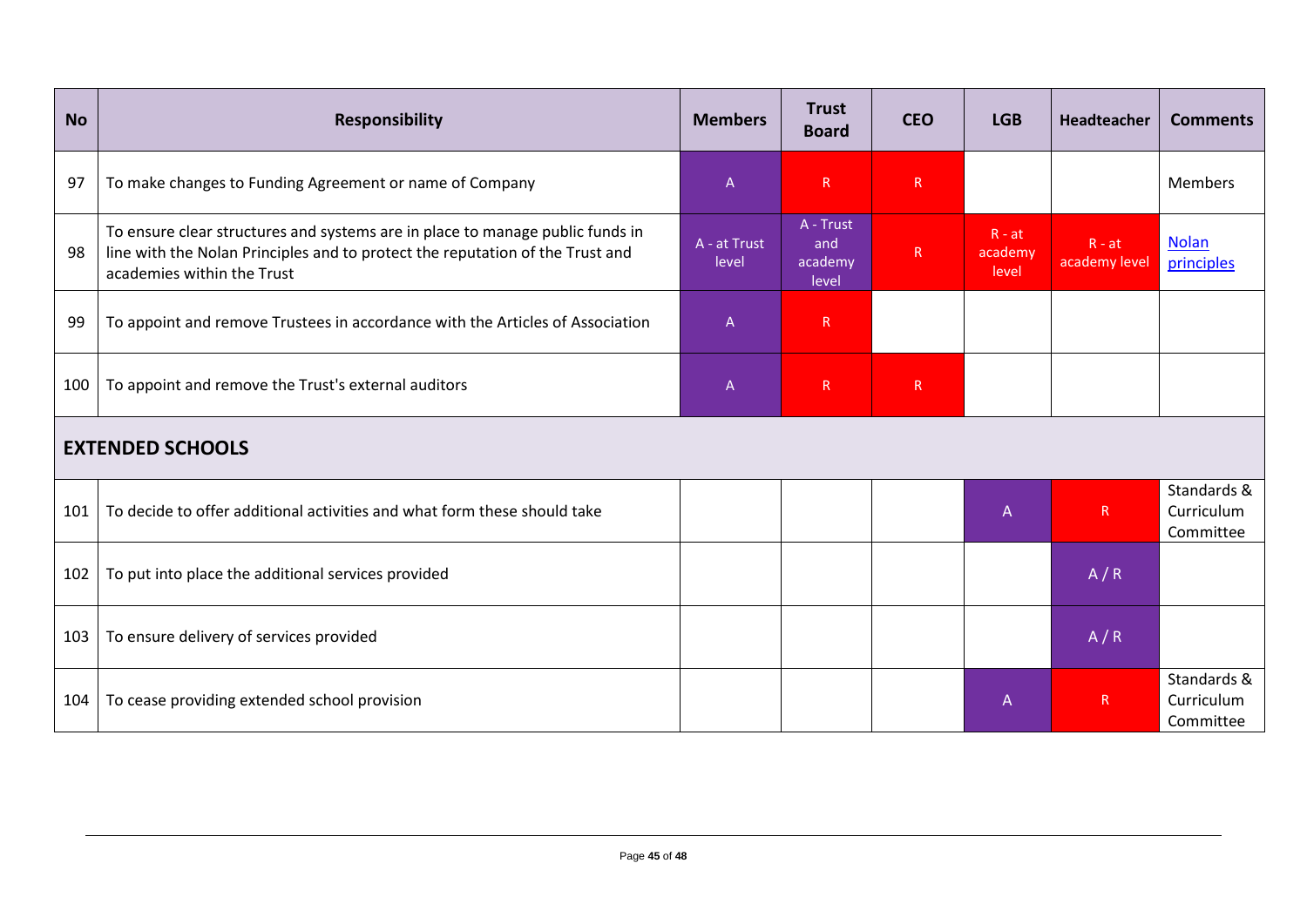| <b>No</b>                     | <b>Responsibility</b>                                                                                                              | <b>Members</b> | <b>Trust</b><br><b>Board</b>                                          | <b>CEO</b> | <b>LGB</b>     | <b>Headteacher</b> | <b>Comments</b>                   |  |
|-------------------------------|------------------------------------------------------------------------------------------------------------------------------------|----------------|-----------------------------------------------------------------------|------------|----------------|--------------------|-----------------------------------|--|
|                               | <b>SAFEGUARDING</b>                                                                                                                |                |                                                                       |            |                |                    |                                   |  |
| 105                           | To develop and approve a safeguarding policy                                                                                       |                | $\mathsf{A}$                                                          | R          |                |                    | <b>SPC</b>                        |  |
| 106                           | To ensure that the safeguarding policy is implemented, monitored and evaluated                                                     |                |                                                                       |            | $\overline{A}$ | $\mathsf{R}$       | <b>Full LGB</b>                   |  |
| <b>EQUALITY AND DIVERSITY</b> |                                                                                                                                    |                |                                                                       |            |                |                    |                                   |  |
| 107                           | To develop and approve an equality and diversity policy                                                                            |                | $\mathsf{A}% _{\mathsf{A}}^{\prime}=\mathsf{A}_{\mathsf{A}}^{\prime}$ | R          |                |                    | <b>Trust Board</b>                |  |
| 108                           | To ensure that the equality and diversity policy is implemented, monitored and<br>evaluated                                        |                |                                                                       |            | $\mathsf{A}$   | R                  | Ethos &<br>Community<br>Committee |  |
|                               | <b>POLICIES AND COMPLIANCE</b>                                                                                                     |                |                                                                       |            |                |                    |                                   |  |
| 109                           | To determine, on an annual basis, those policies which will be developed by the<br>Trust and are mandatory for all Trust Academies |                | $\mathsf{A}$                                                          | R          |                |                    | <b>Trust Board</b>                |  |
| 110                           | To adopt and implement all Trust policies                                                                                          |                |                                                                       |            | $\mathsf{A}$   | $\mathsf{R}$       | <b>Full LGB</b>                   |  |
| 111                           | To publish on academy website all locally developed policies and procedures                                                        |                |                                                                       |            | $\mathsf{A}$   | $\mathsf R$        | <b>Full LGB</b>                   |  |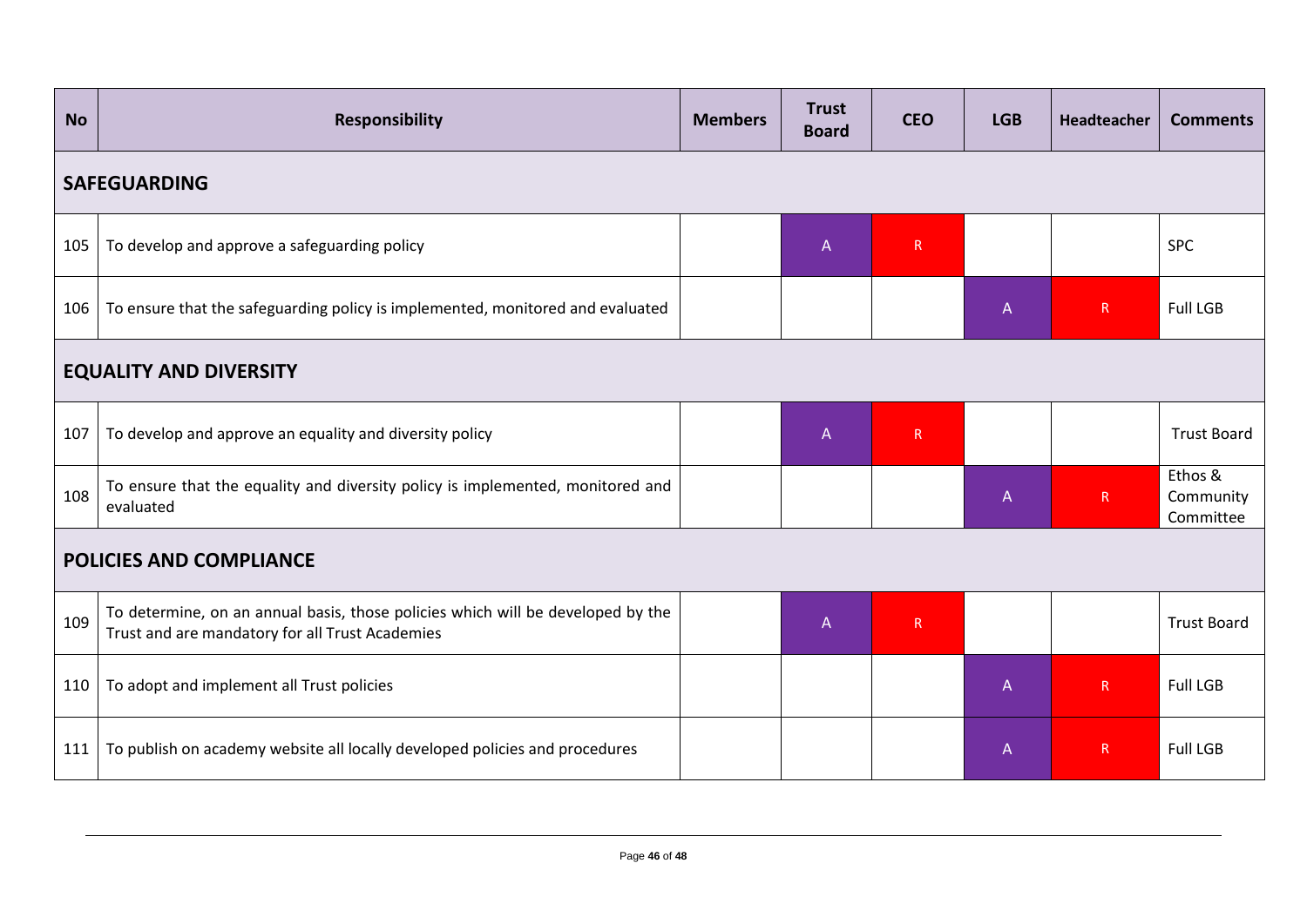| <b>No</b> | <b>Responsibility</b>                                                                                             | <b>Members</b> | <b>Trust</b><br><b>Board</b>   | <b>CEO</b>   | <b>LGB</b>   | Headteacher    | <b>Comments</b>        |  |
|-----------|-------------------------------------------------------------------------------------------------------------------|----------------|--------------------------------|--------------|--------------|----------------|------------------------|--|
| 112       | To ensure Trust website is compliant with legislative requirements                                                |                | $\mathsf{A}$                   | $\mathsf{R}$ |              |                | <b>Trust Board</b>     |  |
| 113       | To ensure academy website is compliant with legislative requirements                                              |                |                                |              | $\mathsf{A}$ | $\mathsf{R}$   | <b>Full LGB</b>        |  |
| 114       | Produce and monitor an academy level risk register taking into account Trust-wide<br><b>Risk Register</b>         |                |                                |              | $\mathsf{A}$ | $\overline{R}$ | Resources<br>Committee |  |
|           | <b>MONITORING AND EVALUATION</b>                                                                                  |                |                                |              |              |                |                        |  |
| 115       | To ensure all academies are conversant with Ofsted and SIAMS inspection<br>frameworks and prepared for inspection |                | $\overline{A}$                 | $\mathsf R$  |              |                | <b>Trust Board</b>     |  |
| 116       | To carry out an annual self-review of Trust board and committee performance                                       | $\overline{A}$ | $R - at$<br><b>Trust level</b> |              |              |                | <b>Trust Board</b>     |  |
| 117       | To carry out annual self-assessment of the LGB and report to Trust Board                                          |                |                                | $\mathsf{R}$ | $\mathsf{A}$ |                | <b>Full LGB</b>        |  |
| 118       | To carry out succession planning of LGB members based on skill-set review                                         |                |                                | $\mathsf{R}$ | $\mathsf{A}$ |                | Chair of LGB           |  |